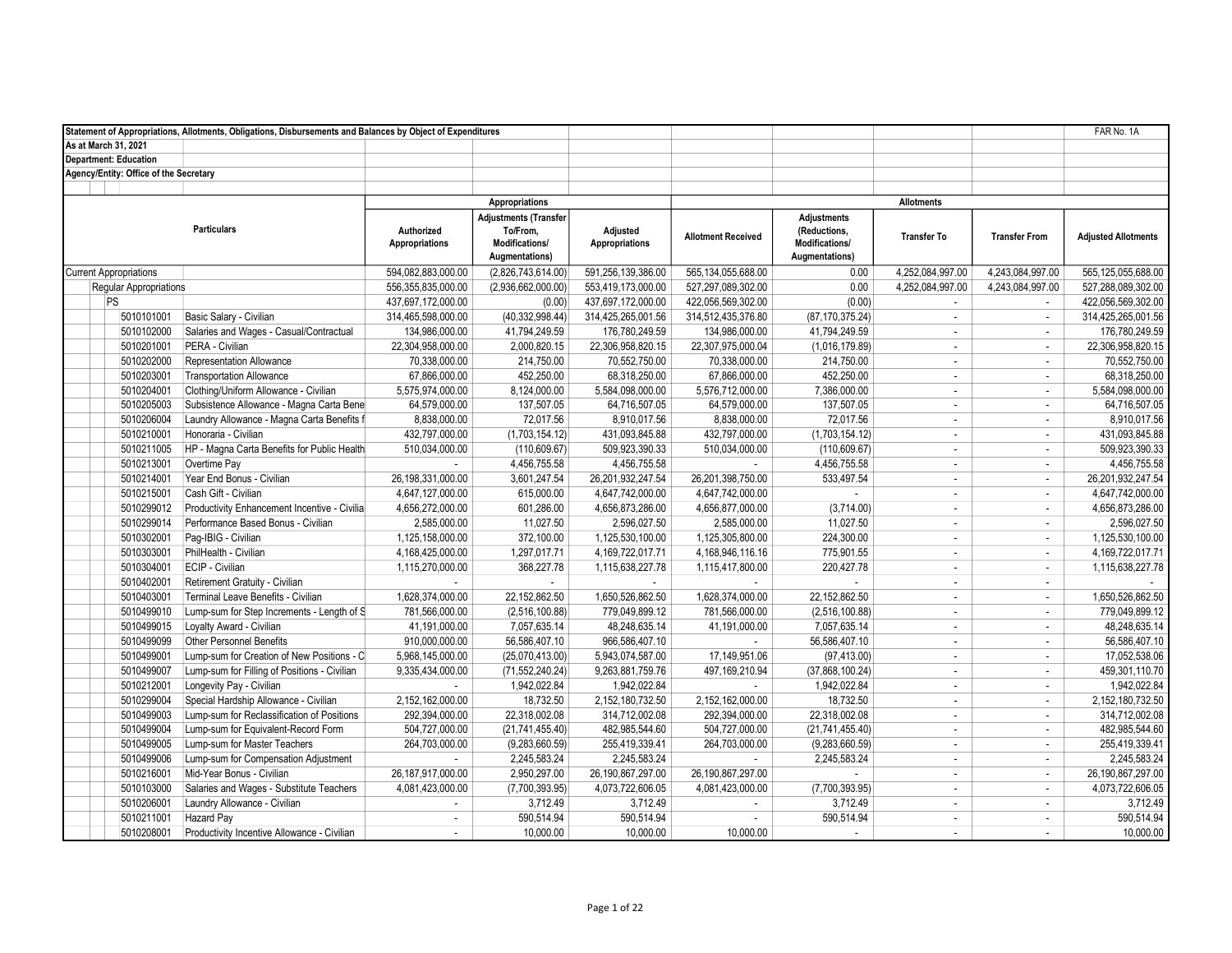|                                        | Statement of Appropriations, Allotments, Obligations, Disbursements and Ba |                                |                      |                                |                    |                                     |                               | FAR No. 1A                |
|----------------------------------------|----------------------------------------------------------------------------|--------------------------------|----------------------|--------------------------------|--------------------|-------------------------------------|-------------------------------|---------------------------|
| As at March 31, 2021                   |                                                                            |                                |                      |                                |                    |                                     |                               |                           |
| <b>Department: Education</b>           |                                                                            |                                |                      |                                |                    |                                     |                               |                           |
| Agency/Entity: Office of the Secretary |                                                                            |                                |                      |                                |                    |                                     |                               |                           |
|                                        |                                                                            |                                |                      |                                |                    |                                     |                               |                           |
|                                        |                                                                            | <b>Obligations</b>             |                      | <b>Disbursements</b>           |                    |                                     | <b>Balances</b>               |                           |
|                                        | <b>Particulars</b>                                                         | 1st Quarter Ending<br>March 31 | <b>Total</b>         | 1st Quarter Ending<br>March 31 | Total              | Unreleased<br><b>Appropriations</b> | <b>Unobligated Allotments</b> | <b>Unpaid Obligations</b> |
| <b>Current Appropriations</b>          |                                                                            | 117,048,583,290.02             | 117,048,583,290.02   | 100,363,662,999.36             | 100,363,662,999.36 | 26,131,083,698.00                   | 448,076,472,397.98            | 16,684,920,290.66         |
| Regular Appropriations                 |                                                                            | 107,835,663,265.87             | 107,835,663,265.87   | 92, 129, 220, 757.83           | 92,129,220,757.83  | 26,131,083,698.00                   | 419,452,426,036.13            | 15,706,442,508.04         |
| PS                                     |                                                                            | 86,802,026,002.33              | 149,215,854,489.76   | 81,580,092,067.52              | 81,580,092,067.52  | 15,640,602,698.00                   | 335,254,543,299.67            | 5,221,933,934.81          |
| 5010101001                             | Basic Salary - Civilian                                                    | 78,123,180,704.62              | 78, 123, 180, 704.62 | 73,933,860,518.25              | 73,933,860,518.25  | ÷.                                  | 236,306,708,942.08            | 4,190,097,339.93          |
| 5010102000                             | Salaries and Wages - Casual/Contractual                                    | 92,495,505.98                  | 92,495,505.98        | 86, 365, 108.78                | 86, 365, 108.78    | $\blacksquare$                      | 84,284,743.61                 | 6,130,397.20              |
| 5010201001                             | PERA - Civilian                                                            | 5,425,844,334.86               | 5,425,844,334.86     | 5,344,412,014.23               | 5,344,412,014.23   | $\omega$                            | 16,881,114,485.29             | 81,432,320.63             |
| 5010202000                             | <b>Representation Allowance</b>                                            | 19,849,896.18                  | 19,849,896.18        | 19,262,846.18                  | 19,262,846.18      | $\omega$                            | 50,702,853.82                 | 587,050.00                |
| 5010203001                             | <b>Transportation Allowance</b>                                            | 16,332,805.86                  | 16,332,805.86        | 15,816,695.87                  | 15,816,695.87      | $\mathcal{L}$                       | 51,985,444.14                 | 516,109.99                |
| 5010204001                             | Clothing/Uniform Allowance - Civilian                                      | 974,899,997.47                 | 974,899,997.47       | 220,598,535.64                 | 220,598,535.64     | $\omega$                            | 4,609,198,002.53              | 754,301,461.83            |
| 5010205003                             | Subsistence Allowance - Magna Carta Bene                                   | 1,732,657.59                   | 1,732,657.59         | 1,219,889.42                   | 1,219,889.42       | $\omega$                            | 62,983,849.46                 | 512,768.17                |
| 5010206004                             | Laundry Allowance - Magna Carta Benefits f                                 | 292,174.41                     | 292,174.41           | 217,271.35                     | 217,271.35         | $\sim$                              | 8,617,843.15                  | 74,903.06                 |
| 5010210001                             | Honoraria - Civilian                                                       | 3,589,679.54                   | 3,589,679.54         | 2,304,637.14                   | 2,304,637.14       | $\omega$                            | 427,504,166.34                | 1,285,042.40              |
| 5010211005                             | HP - Magna Carta Benefits for Public Health                                | 14,744,468.04                  | 14,744,468.04        | 10,178,900.98                  | 10,178,900.98      | $\sim$                              | 495,178,922.29                | 4,565,567.06              |
| 5010213001                             | Overtime Pay                                                               | 5,224,140.16                   | 5,224,140.16         | 4,867,703.86                   | 4,867,703.86       | $\blacksquare$                      | (767, 384.58)                 | 356,436.30                |
| 5010214001                             | Year End Bonus - Civilian                                                  | 6,616,683.99                   | 6,616,683.99         | 5,227,654.44                   | 5,227,654.44       | $\sim$                              | 26, 195, 315, 563.55          | 1,389,029.55              |
| 5010215001                             | Cash Gift - Civilian                                                       | 582,508.85                     | 582,508.85           | 520,758.85                     | 520,758.85         | $\sim$                              | 4,647,159,491.15              | 61,750.00                 |
| 5010299012                             | Productivity Enhancement Incentive - Civilia                               | 2,124,622.45                   | 2,124,622.45         | 2,065,022.45                   | 2,065,022.45       | $\omega$                            | 4,654,748,663.55              | 59,600.00                 |
| 5010299014                             | Performance Based Bonus - Civilian                                         | 11,027.50                      | 11,027.50            | 11,027.50                      | 11,027.50          | $\sim$                              | 2,585,000.00                  |                           |
| 5010302001                             | Paq-IBIG - Civilian                                                        | 277,729,339.49                 | 277.729.339.49       | 257,672,021.97                 | 257,672,021.97     | $\omega$                            | 847.800.760.51                | 20,057,317.52             |
| 5010303001                             | PhilHealth - Civilian                                                      | 1,116,584,330.32               | 1,116,584,330.32     | 1,042,533,735.81               | 1,042,533,735.81   | 0.00                                | 3,053,137,687.39              | 74,050,594.51             |
| 5010304001                             | ECIP - Civilian                                                            | 266,526,013.14                 | 266,526,013.14       | 245,120,888.60                 | 245,120,888.60     | $\mathcal{L}_{\mathcal{A}}$         | 849,112,214.64                | 21,405,124.54             |
| 5010402001                             | Retirement Gratuity - Civilian                                             | 9,000.00                       | 9,000.00             | 9,000.00                       | 9,000.00           | $\sim$                              | (9,000.00)                    |                           |
| 5010403001                             | Terminal Leave Benefits - Civilian                                         | 125, 147, 446.50               | 125, 147, 446.50     | 107,268,052.79                 | 107,268,052.79     | $\omega$                            | 1,525,379,416.00              | 17,879,393.71             |
| 5010499010                             | Lump-sum for Step Increments - Length of S                                 | 35,297,537.74                  | 35,297,537.74        | 31,911,676.79                  | 31,911,676.79      | $\mathcal{L}$                       | 743,752,361.38                | 3,385,860.95              |
| 5010499015                             | Loyalty Award - Civilian                                                   | 6,797,635.14                   | 6,797,635.14         | 6,403,254.14                   | 6,403,254.14       | $\sim$                              | 41,451,000.00                 | 394,381.00                |
| 5010499099                             | Other Personnel Benefits                                                   | 61,595,279.60                  | 61,595,279.60        | 56,071,343.88                  | 56,071,343.88      | 910,000,000.00                      | (5,008,872.50)                | 5,523,935.72              |
| 5010499001                             | Lump-sum for Creation of New Positions - C                                 | 5,934.09                       | 5,934.09             | 2,374.33                       | 2,374.33           | 5,926,022,048.94                    | 17,046,603.97                 | 3,559.76                  |
| 5010499007                             | Lump-sum for Filling of Positions - Civilian                               | 3,070,391.12                   | 3,070,391.12         | 3,046,408.04                   | 3,046,408.04       | 8,804,580,649.06                    | 456,230,719.58                | 23,983.08                 |
| 5010212001                             | Longevity Pay - Civilian                                                   | 1,978,187.14                   | 1,978,187.14         | 1,966,671.77                   | 1,966,671.77       | (0.00)                              | (36, 164.30)                  | 11,515.37                 |
| 5010299004                             | Special Hardship Allowance - Civilian                                      | 12,544,438.77                  | 12,544,438.77        | 7,918,605.86                   | 7,918,605.86       | $\omega$                            | 2,139,636,293.73              | 4,625,832.91              |
| 5010499003                             | Lump-sum for Reclassification of Positions                                 | 774,036.08                     | 774,036.08           | 608,981.80                     | 608,981.80         | $\sim$                              | 313,937,966.00                | 165,054.28                |
| 5010499004                             | Lump-sum for Equivalent-Record Form                                        | 81,327.55                      | 81,327.55            | 82,011.12                      | 82,011.12          | $\omega$                            | 482,904,217.05                | (683.57)                  |
| 5010499005                             | Lump-sum for Master Teachers                                               | 693,434.92                     | 693,434.92           | 855,452.73                     | 855,452.73         | ÷.                                  | 254,725,904.49                | (162, 017.81)             |
| 5010499006                             | Lump-sum for Compensation Adjustment                                       | 2,462,552.24                   | 2,462,552.24         | 2,462,552.24                   | 2,462,552.24       | $\blacksquare$                      | (216,969.00)                  |                           |
| 5010216001                             | Mid-Year Bonus - Civilian                                                  | 412,393.10                     | 412,393.10           | 390,215.10                     | 390,215.10         | $\sim$                              | 26, 190, 454, 903. 90         | 22,178.00                 |
| 5010103000                             | Salaries and Wages - Substitute Teachers                                   | 206,808,935.60                 | 206,808,935.60       | 173,931,934.77                 | 173,931,934.77     | $\omega$                            | 3,866,913,670.45              | 32,877,000.83             |
| 5010206001                             | Laundry Allowance - Civilian                                               | 3,712.49                       | 3,712.49             | 3,712.49                       | 3,712.49           | $\omega$                            |                               |                           |
| 5010211001                             | <b>Hazard Pay</b>                                                          | 590,514.94                     | 590,514.94           | 289,387.06                     | 289,387.06         | $\sim$                              | $\sim$                        | 301,127.88                |
| 5010208001                             | Productivity Incentive Allowance - Civilian                                | $\sim$                         | $\sim$               | $\sim$                         | ÷.                 | $\sim$                              | 10.000.00                     | $\sim$                    |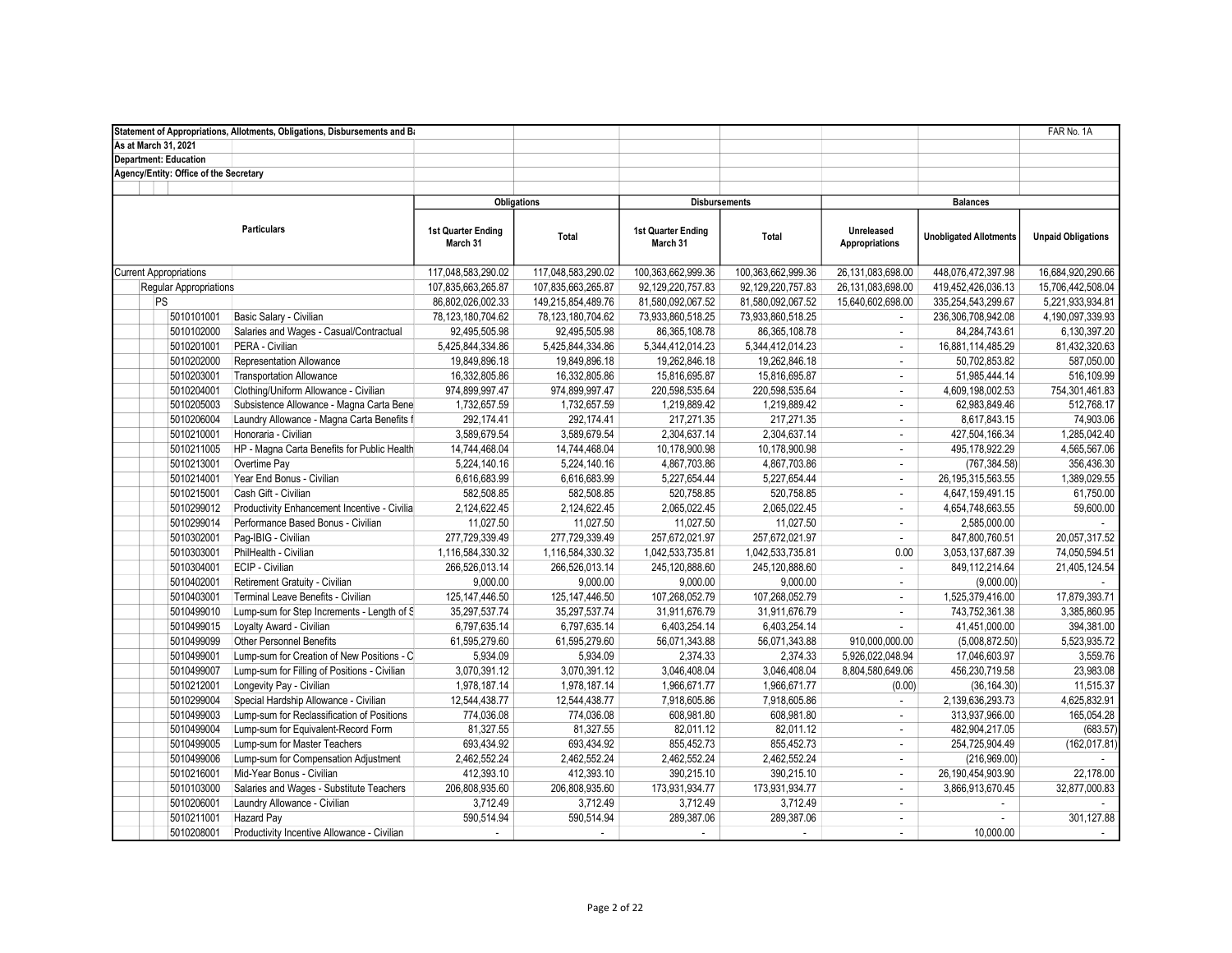|                                        | Statement of Appropriations, Allotments, Obligations, Disbursements and Balances by Object of Expenditures |                                     |                                                                              |                                   |                           |                                                                        |                    |                             | FAR No. 1A                 |
|----------------------------------------|------------------------------------------------------------------------------------------------------------|-------------------------------------|------------------------------------------------------------------------------|-----------------------------------|---------------------------|------------------------------------------------------------------------|--------------------|-----------------------------|----------------------------|
| As at March 31, 2021                   |                                                                                                            |                                     |                                                                              |                                   |                           |                                                                        |                    |                             |                            |
| <b>Department: Education</b>           |                                                                                                            |                                     |                                                                              |                                   |                           |                                                                        |                    |                             |                            |
| Agency/Entity: Office of the Secretary |                                                                                                            |                                     |                                                                              |                                   |                           |                                                                        |                    |                             |                            |
|                                        |                                                                                                            |                                     |                                                                              |                                   |                           |                                                                        |                    |                             |                            |
|                                        |                                                                                                            |                                     | Appropriations                                                               |                                   |                           |                                                                        | <b>Allotments</b>  |                             |                            |
|                                        | <b>Particulars</b>                                                                                         | Authorized<br><b>Appropriations</b> | <b>Adjustments (Transfer</b><br>To/From,<br>Modifications/<br>Augmentations) | Adjusted<br><b>Appropriations</b> | <b>Allotment Received</b> | <b>Adjustments</b><br>(Reductions,<br>Modifications/<br>Augmentations) | <b>Transfer To</b> | <b>Transfer From</b>        | <b>Adjusted Allotments</b> |
| 5010207001                             | Quarters Allowance - Civilian                                                                              |                                     | 17.000.00                                                                    | 17.000.00                         | $\sim$                    | 17.000.00                                                              | $\sim$             | ÷                           | 17.000.00                  |
| <b>MOOE</b>                            |                                                                                                            | 99,181,416,000.00                   | 2,000,000.00                                                                 | 99,183,416,000.00                 | 95,006,373,000.00         | 0.00                                                                   | 4,181,084,997.00   | 4,183,084,997.00            | 95,008,373,000.00          |
| 5020101000                             | <b>Traveling Expenses - Local</b>                                                                          | 3,058,512,000.00                    | (116, 570, 451.34)                                                           | 2,941,941,548.66                  | 2,838,844,000.00          | (116, 570, 451.34)                                                     | $\sim$             | $\overline{\phantom{a}}$    | 2,722,273,548.66           |
| 5020201001                             | <b>ICT Training Expenses</b>                                                                               | 99,079,000.00                       | (485, 500.42)                                                                | 98,593,499.58                     | 99,079,000.00             | (485, 500.42)                                                          | $\sim$             | $\mathbf{r}$                | 98,593,499.58              |
| 5020201002                             | <b>Training Expenses</b>                                                                                   | 4,781,327,000.00                    | (250, 427, 772.85)                                                           | 4,530,899,227.15                  | 4,781,327,000.00          | (250, 113, 212.85)                                                     | 395,980.00         | 81,420.00                   | 4,530,899,227.15           |
| 5020301001                             | <b>ICT Office Supplies</b>                                                                                 | 113,880,000.00                      | 12,420,843.42                                                                | 126,300,843.42                    | 113,880,000.00            | 12,420,843.42                                                          | $\mathbb{Z}^2$     |                             | 126,300,843.42             |
| 5020301002                             | <b>Office Supplies Expenses</b>                                                                            | 6,634,503,627.00                    | (228, 897, 572.06)                                                           | 6,405,606,054.94                  | 6,634,503,627.00          | (231, 233, 203.06)                                                     | $\sim$             | 2,335,631.00                | 6,405,606,054.94           |
| 5020302000                             | Accountable Forms Expenses                                                                                 | 40,293,000.00                       | 233,906.42                                                                   | 40,526,906.42                     | 40,293,000.00             | 233,906.42                                                             | $\sim$             | $\mathcal{L}_{\mathcal{A}}$ | 40,526,906.42              |
| 5020305000                             | <b>Food Supplies Expenses</b>                                                                              | 24,329,000.00                       | 776,373.38                                                                   | 25, 105, 373. 38                  | 24,329,000.00             | 776,373.38                                                             | $\mathbb{Z}^2$     | $\mathbf{r}$                | 25, 105, 373. 38           |
| 5020307000                             | Drugs and Medicines Expenses                                                                               | 86,093,000.00                       | 5,619,544.81                                                                 | 91,712,544.81                     | 86,093,000.00             | 5,619,544.81                                                           | $\sim$             | $\sim$                      | 91,712,544.81              |
| 5020308000                             | Medical, Dental and Laboratory Supplies Ex                                                                 | 133,245,000.00                      | 4,030,868.79                                                                 | 137,275,868.79                    | 133,245,000.00            | 4,030,868.79                                                           | $\sim$             | $\mathbf{r}$                | 137,275,868.79             |
| 5020309000                             | Fuel, Oil and Lubricants Expenses                                                                          | 138,826,000.00                      | 1,087,645.21                                                                 | 139,913,645.21                    | 138,826,000.00            | 1,087,645.21                                                           | $\sim$             | $\mathcal{L}_{\mathcal{A}}$ | 139,913,645.21             |
| 5020311001                             | Textbooks and Instructional Materials Exper                                                                | 17,493,714,000.00                   | (3,723,828,393.68)                                                           | 13,769,885,606.32                 | 16,300,316,000.00         | (3,780,351,809.18)                                                     | $\sim$             | 56,523,415.50               | 12,576,487,606.32          |
| 5020311002                             | <b>Chalk Allowance</b>                                                                                     | 4,434,148,000.00                    | 22,275.00                                                                    | 4,434,170,275.00                  | 4,365,407,000.00          | 22,275.00                                                              | $\sim$             | $\mathbf{r}$                | 4,365,429,275.00           |
| 5020321001                             | Machinery - Semi-Expendable Machinery an                                                                   | 20,859,000.00                       | 15,980,826.57                                                                | 36,839,826.57                     | 20,859,000.00             | 15,980,826.57                                                          | $\sim$             | $\mathcal{L}_{\mathcal{A}}$ | 36,839,826.57              |
| 5020321002                             | Office Equipment - Semi-Expendable Machin                                                                  | 125,387,800.00                      | 18,687,732.83                                                                | 144,075,532.83                    | 125,387,800.00            | 18,687,732.83                                                          | $\sim$             | ×.                          | 144,075,532.83             |
| 5020321003                             | ICT Equipment - Semi-Expendable Machine                                                                    | 102,831,000.00                      | 26,111,324.76                                                                | 128,942,324.76                    | 102,831,000.00            | 23,039,024.76                                                          | $\sim$             | 3,072,300.00                | 128,942,324.76             |
| 5020321007                             | Communications Equipment - Semi-Expenda                                                                    | 7,580,000.00                        | 1,088,894.72                                                                 | 8,668,894.72                      | 7,580,000.00              | 1,088,894.72                                                           | $\sim$             | $\mathbf{r}$                | 8,668,894.72               |
| 5020321011                             | Printing Equipment - Semi-Expendable Mach                                                                  | 19,544,000.00                       | 1,670,258.36                                                                 | 21,214,258.36                     | 19,544,000.00             | 1,670,258.36                                                           | $\sim$             | $\mathbf{r}$                | 21,214,258.36              |
| 5020321012                             | Sports Equipment - Semi-Expendable Machi                                                                   | 31,511,000.00                       | 28,175.00                                                                    | 31,539,175.00                     | 31,511,000.00             | 28,175.00                                                              | $\sim$             | $\overline{\phantom{a}}$    | 31,539,175.00              |
| 5020321013                             | Technical and Scientific Equipment - Semi-E                                                                | 2,288,199,000.00                    | 4,931,541.61                                                                 | 2,293,130,541.61                  | 2,288,199,000.00          | 4,931,541.61                                                           | $\sim$             | $\mathbf{r}$                | 2,293,130,541.61           |
| 5020321099                             | Other Machinery and Equipment - Semi-Exp                                                                   | 25,124,685.00                       | 5,717,755.46                                                                 | 30,842,440.46                     | 25,124,685.00             | 5,717,755.46                                                           | $\sim$             | $\mathbf{r}$                | 30,842,440.46              |
| 5020322001                             | Furniture and Fixtures - Semi-Expendable Fi                                                                | 1,897,986,000.00                    | 5,577,802.37                                                                 | 1,903,563,802.37                  | 64,471,000.00             | 5,577,802.37                                                           | $\sim$             | ÷.                          | 70,048,802.37              |
| 5020322002                             | Books - Semi-Expendable Furniture, Fixture                                                                 | 5,002,000.00                        | 244,955.00                                                                   | 5,246,955.00                      | 5,002,000.00              | 244,955.00                                                             | $\sim$             | ÷.                          | 5,246,955.00               |
| 5020399000                             | Other Supplies and Materials Expenses                                                                      | 9,315,529,388.00                    | (136, 503, 891.96)                                                           | 9,179,025,496.04                  | 9,315,529,388.00          | (191,427,646.49)                                                       | $\sim$             | 54,923,754.53               | 9,179,025,496.04           |
| 5020401000                             | <b>Water Expenses</b>                                                                                      | 902,705,000.00                      | 2,973,853.13                                                                 | 905,678,853.13                    | 902,705,000.00            | 2,973,853.13                                                           | $\sim$             | $\sim$                      | 905,678,853.13             |
| 5020402000                             | <b>Electricity Expenses</b>                                                                                | 3,450,246,000.00                    | (3,353,051.94)                                                               | 3,446,892,948.06                  | 3,450,246,000.00          | (3,353,051.94)                                                         | $\sim$             | $\mathbf{r}$                | 3,446,892,948.06           |
| 5020501000                             | Postage and Courier Services                                                                               | 36,412,000.00                       | 262,453.21                                                                   | 36,674,453.21                     | 36,412,000.00             | 262,453.21                                                             | $\sim$             | $\mathbf{r}$                | 36,674,453.21              |
| 5020502001                             | Mobile                                                                                                     | 260,395,200.00                      | 5,368,545.87                                                                 | 265,763,745.87                    | 260,395,200.00            | 5,368,545.87                                                           | $\sim$             | $\mathcal{L}_{\mathcal{A}}$ | 265,763,745.87             |
| 5020502002                             | Landline                                                                                                   | 224,632,000.00                      | (232, 255.06)                                                                | 224,399,744.94                    | 224,632,000.00            | (232, 255.06)                                                          | $\sim$             | $\mathcal{L}_{\mathcal{A}}$ | 224,399,744.94             |
| 5020503000                             | <b>Internet Subscription Expenses</b>                                                                      | 1,678,912,800.00                    | 3,826,056.13                                                                 | 1,682,738,856.13                  | 1,678,912,800.00          | 3,826,056.13                                                           | $\sim$             | ÷                           | 1,682,738,856.13           |
| 5020504000                             | Cable, Satellite, Telegraph and Radio Exper                                                                | 6,982,000.00                        | 431,357.61                                                                   | 7,413,357.61                      | 6,982,000.00              | 431,357.61                                                             | $\sim$             | $\mathcal{L}_{\mathcal{A}}$ | 7,413,357.61               |
| 5020601001                             | Awards/Rewards Expenses                                                                                    | 23,323,000.00                       | 136,942.00                                                                   | 23,459,942.00                     | 23,323,000.00             | 136,942.00                                                             | $\sim$             | $\mathbf{r}$                | 23,459,942.00              |
| 5021003000                             | <b>Extraordinary and Miscellaneous Expenses</b>                                                            | 9,849,000.00                        | 35,842,804.66                                                                | 45,691,804.66                     | 9,849,000.00              | 35,842,804.66                                                          | $\sim$             | $\mathcal{L}_{\mathcal{A}}$ | 45,691,804.66              |
| 5021101000                             | <b>Legal Services</b>                                                                                      | 5,224,900.00                        | 99,209.00                                                                    | 5,324,109.00                      | 5,224,900.00              | 99,209.00                                                              | $\mathbb{Z}^2$     | $\mathcal{L}_{\mathcal{A}}$ | 5,324,109.00               |
| 5021102000                             | <b>Auditing Services</b>                                                                                   | 13,615,000.00                       | 22,483.61                                                                    | 13,637,483.61                     | 13,615,000.00             | 22,483.61                                                              | $\sim$             | $\blacksquare$              | 13,637,483.61              |
| 5021199000                             | <b>Other Professional Services</b>                                                                         | 352,029,000.00                      | 26,525,224.02                                                                | 378,554,224.02                    | 352,029,000.00            | 26,525,224.02                                                          | $\sim$             | ÷                           | 378,554,224.02             |
| 5021202000                             | Janitorial Services                                                                                        | 506,322,000.00                      | 18,395,858.00                                                                | 524,717,858.00                    | 506,322,000.00            | 18,395,858.00                                                          | $\sim$             | $\mathbf{r}$                | 524,717,858.00             |
| 5021203000                             | Security Services                                                                                          | 584,638,000.00                      | 23,348,242.93                                                                | 607.986.242.93                    | 584,638,000.00            | 23,348,242.93                                                          | 7.304.937.00       | 7.304.937.00                | 607,986,242.93             |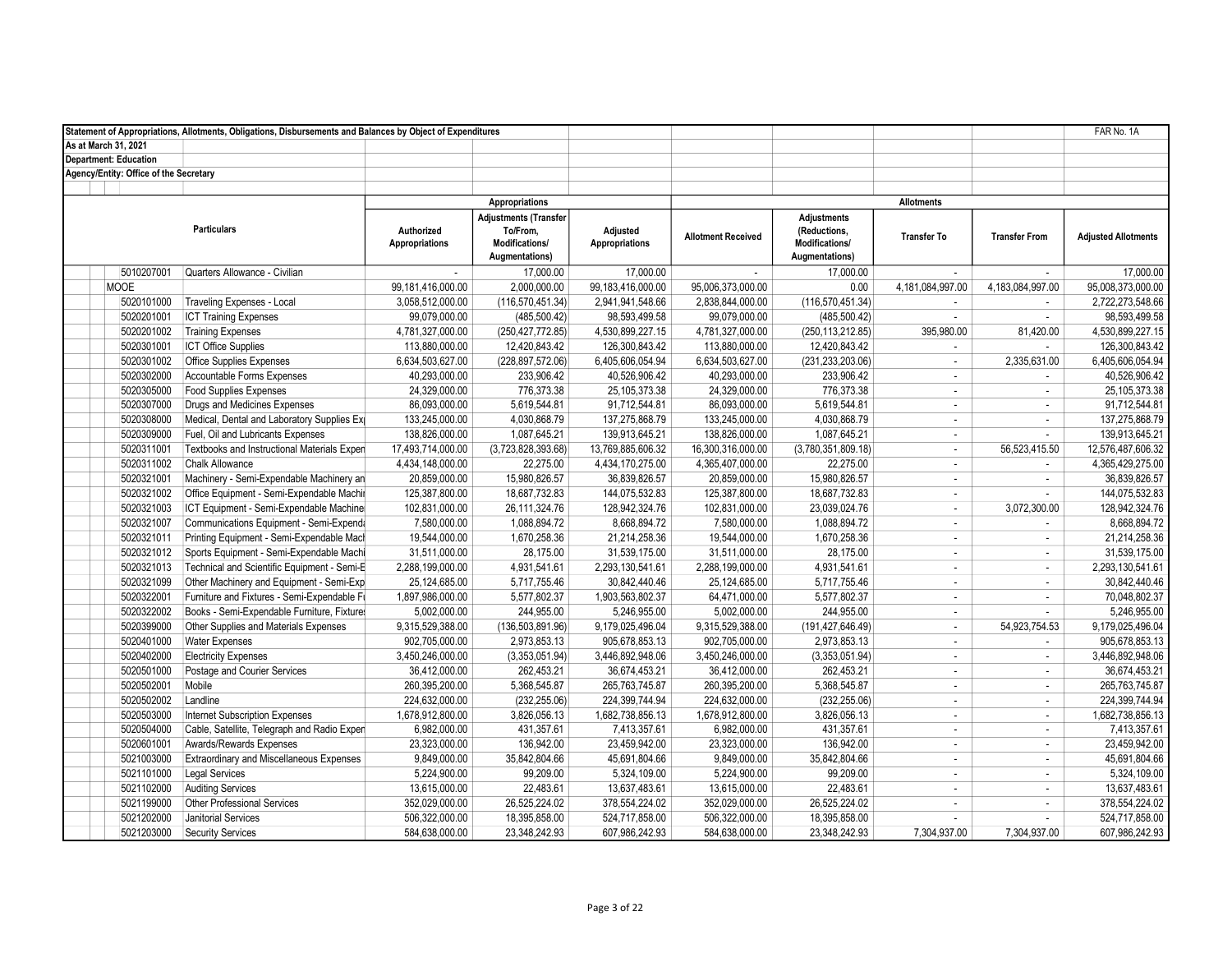|                                        | Statement of Appropriations, Allotments, Obligations, Disbursements and Ba |                                |                   |                                |                   |                                     |                               | FAR No. 1A                |
|----------------------------------------|----------------------------------------------------------------------------|--------------------------------|-------------------|--------------------------------|-------------------|-------------------------------------|-------------------------------|---------------------------|
| As at March 31, 2021                   |                                                                            |                                |                   |                                |                   |                                     |                               |                           |
| <b>Department: Education</b>           |                                                                            |                                |                   |                                |                   |                                     |                               |                           |
| Agency/Entity: Office of the Secretary |                                                                            |                                |                   |                                |                   |                                     |                               |                           |
|                                        |                                                                            |                                |                   |                                |                   |                                     |                               |                           |
|                                        |                                                                            | <b>Obligations</b>             |                   | <b>Disbursements</b>           |                   |                                     | <b>Balances</b>               |                           |
|                                        | <b>Particulars</b>                                                         | 1st Quarter Ending<br>March 31 | Total             | 1st Quarter Ending<br>March 31 | Total             | Unreleased<br><b>Appropriations</b> | <b>Unobligated Allotments</b> | <b>Unpaid Obligations</b> |
| 5010207001                             | Quarters Allowance - Civilian                                              | 17.000.00                      | 17.000.00         | 17,000.00                      | 17.000.00         |                                     | $\sim$                        |                           |
| <b>MOOE</b>                            |                                                                            | 19,405,566,599.54              | 19,405,566,599.54 | 10,147,059,818.60              | 10,147,059,818.60 | 4,175,043,000.00                    | 75,602,806,400.46             | 9,258,506,780.93          |
| 5020101000                             | Traveling Expenses - Local                                                 | 194,557,639.40                 | 194,557,639.40    | 174,196,138.62                 | 174, 196, 138.62  | 219,668,000.00                      | 2,527,715,909.26              | 20,361,500.78             |
| 5020201001                             | <b>ICT Training Expenses</b>                                               | 361,090.91                     | 361,090.91        | 219,770.91                     | 219,770.91        |                                     | 98,232,408.67                 | 141,320.00                |
| 5020201002                             | <b>Training Expenses</b>                                                   | 245,702,036.18                 | 245,702,036.18    | 199,485,852.49                 | 199,485,852.49    | ÷.                                  | 4,285,197,190.97              | 46,216,183.69             |
| 5020301001                             | <b>ICT Office Supplies</b>                                                 | 36,853,645.35                  | 36,853,645.35     | 32,181,526.61                  | 32, 181, 526.61   | $\sim$                              | 89,447,198.07                 | 4,672,118.74              |
| 5020301002                             | <b>Office Supplies Expenses</b>                                            | 2,008,897,724.17               | 2,008,897,724.17  | 1,856,028,649.09               | 1,856,028,649.09  | $\sim$                              | 4,396,708,330.77              | 152,869,075.08            |
| 5020302000                             | Accountable Forms Expenses                                                 | 5,098,581.48                   | 5,098,581.48      | 4,861,958.78                   | 4,861,958.78      | $\omega$                            | 35,428,324.94                 | 236,622.70                |
| 5020305000                             | <b>Food Supplies Expenses</b>                                              | 2,073,233.76                   | 2,073,233.76      | 1,951,846.87                   | 1,951,846.87      | $\sim$                              | 23,032,139.62                 | 121,386.89                |
| 5020307000                             | Drugs and Medicines Expenses                                               | 14,544,678.73                  | 14,544,678.73     | 13,430,441.77                  | 13,430,441.77     | $\omega$                            | 77,167,866.08                 | 1,114,236.96              |
| 5020308000                             | Medical, Dental and Laboratory Supplies Ex                                 | 29,079,672.66                  | 29,079,672.66     | 26,198,180.35                  | 26, 198, 180. 35  | $\sim$                              | 108,196,196.13                | 2,881,492.31              |
| 5020309000                             | Fuel, Oil and Lubricants Expenses                                          | 24,139,749.15                  | 24, 139, 749. 15  | 19,899,106.68                  | 19,899,106.68     | $\mathcal{L}_{\mathcal{A}}$         | 115,773,896.06                | 4,240,642.47              |
| 5020311001                             | Textbooks and Instructional Materials Expen                                | 356,385,976.81                 | 356,385,976.81    | 109,233,254.60                 | 109,233,254.60    | 1,193,398,000.00                    | 12,220,101,629.51             | 247, 152, 722. 21         |
| 5020311002                             | <b>Chalk Allowance</b>                                                     | 7,085,275.00                   | 7,085,275.00      | 7,000.00                       | 7,000.00          | 68,741,000.00                       | 4,358,344,000.00              | 7,078,275.00              |
| 5020321001                             | Machinery - Semi-Expendable Machinery an                                   | 21,147,863.32                  | 21,147,863.32     | 20,098,705.74                  | 20,098,705.74     |                                     | 15,691,963.25                 | 1,049,157.58              |
| 5020321002                             | Office Equipment - Semi-Expendable Machin                                  | 49,754,880.53                  | 49,754,880.53     | 44,736,254.50                  | 44,736,254.50     | $\sim$                              | 94,320,652.30                 | 5,018,626.03              |
| 5020321003                             | ICT Equipment - Semi-Expendable Machine                                    | 55,471,016.56                  | 55,471,016.56     | 46,348,790.32                  | 46,348,790.32     | $\sim$                              | 73,471,308.20                 | 9,122,226.24              |
| 5020321007                             | Communications Equipment - Semi-Expenda                                    | 1,620,539.83                   | 1,620,539.83      | 1,576,449.70                   | 1,576,449.70      | $\blacksquare$                      | 7,048,354.89                  | 44,090.13                 |
| 5020321011                             | Printing Equipment - Semi-Expendable Mach                                  | 5,065,921.88                   | 5,065,921.88      | 4,604,987.35                   | 4,604,987.35      | $\omega$                            | 16,148,336.48                 | 460,934.53                |
| 5020321012                             | Sports Equipment - Semi-Expendable Machi                                   | 307,547.02                     | 307,547.02        | 278,187.02                     | 278,187.02        | ÷.                                  | 31,231,627.98                 | 29,360.00                 |
| 5020321013                             | Technical and Scientific Equipment - Semi-E                                | 5,582,751.57                   | 5,582,751.57      | 5,460,277.37                   | 5,460,277.37      | $\blacksquare$                      | 2,287,547,790.04              | 122,474.20                |
| 5020321099                             | Other Machinery and Equipment - Semi-Exp                                   | 10,158,988.36                  | 10,158,988.36     | 9,685,067.12                   | 9,685,067.12      | $\omega$                            | 20,683,452.10                 | 473,921.24                |
| 5020322001                             | Furniture and Fixtures - Semi-Expendable Fi                                | 19,533,886.59                  | 19,533,886.59     | 17,529,218.49                  | 17,529,218.49     | 1,833,515,000.00                    | 50,514,915.78                 | 2,004,668.10              |
| 5020322002                             | Books - Semi-Expendable Furniture, Fixture                                 | 554,136.89                     | 554,136.89        | 554,136.89                     | 554,136.89        | $\sim$                              | 4,692,818.11                  |                           |
| 5020399000                             | Other Supplies and Materials Expenses                                      | 1,212,465,591.27               | 1,212,465,591.27  | 1,087,766,308.63               | 1,087,766,308.63  | $\blacksquare$                      | 7,966,559,904.77              | 124,699,282.64            |
| 5020401000                             | <b>Water Expenses</b>                                                      | 99,393,626.46                  | 99,393,626.46     | 95,522,787.71                  | 95,522,787.71     | ÷.                                  | 806,285,226.67                | 3,870,838.75              |
| 5020402000                             | <b>Electricity Expenses</b>                                                | 393,088,144.11                 | 393,088,144.11    | 375,900,788.28                 | 375,900,788.28    | ×.                                  | 3,053,804,803.95              | 17, 187, 355.83           |
| 5020501000                             | Postage and Courier Services                                               | 5,534,433.41                   | 5,534,433.41      | 5,207,116.50                   | 5,207,116.50      | $\sim$                              | 31,140,019.80                 | 327,316.91                |
| 5020502001                             | Mobile                                                                     | 62,148,037.27                  | 62,148,037.27     | 57,454,541.29                  | 57,454,541.29     | $\sim$                              | 203,615,708.60                | 4,693,495.98              |
| 5020502002                             | Landline                                                                   | 23,324,255.43                  | 23,324,255.43     | 22,104,754.51                  | 22, 104, 754.51   | ÷.                                  | 201.075.489.51                | 1,219,500.92              |
| 5020503000                             | <b>Internet Subscription Expenses</b>                                      | 223, 152, 891.30               | 223, 152, 891.30  | 210,896,547.50                 | 210,896,547.50    | ÷.                                  | 1,459,585,964.83              | 12,256,343.80             |
| 5020504000                             | Cable, Satellite, Telegraph and Radio Expen                                | 1,273,010.29                   | 1,273,010.29      | 1,208,251.82                   | 1,208,251.82      | $\blacksquare$                      | 6,140,347.32                  | 64,758.47                 |
| 5020601001                             | Awards/Rewards Expenses                                                    | 828,998.60                     | 828,998.60        | 765,266.60                     | 765,266.60        | $\omega$                            | 22,630,943.40                 | 63,732.00                 |
| 5021003000                             | <b>Extraordinary and Miscellaneous Expenses</b>                            | 36,503,859.63                  | 36,503,859.63     | 36, 353, 793. 71               | 36, 353, 793. 71  | $\omega$                            | 9,187,945.03                  | 150,065.92                |
| 5021101000                             | <b>Legal Services</b>                                                      | 278,758.15                     | 278,758.15        | 261,848.15                     | 261,848.15        | $\sim$                              | 5,045,350.85                  | 16,910.00                 |
| 5021102000                             | <b>Auditing Services</b>                                                   | 1,110,605.38                   | 1,110,605.38      | 875,171.98                     | 875,171.98        | $\blacksquare$                      | 12,526,878.23                 | 235,433.40                |
| 5021199000                             | Other Professional Services                                                | 198,986,369.27                 | 198,986,369.27    | 56,868,379.25                  | 56,868,379.25     | ÷.                                  | 179,567,854.75                | 142,117,990.02            |
| 5021202000                             | Janitorial Services                                                        | 177,771,475.24                 | 177,771,475.24    | 157, 141, 829.04               | 157,141,829.04    | $\blacksquare$                      | 346,946,382.76                | 20,629,646.20             |
| 5021203000                             | <b>Security Services</b>                                                   | 200.349.364.12                 | 200.349.364.12    | 172, 121, 512. 24              | 172, 121, 512.24  | $\sim$                              | 407.636.878.81                | 28,227,851.88             |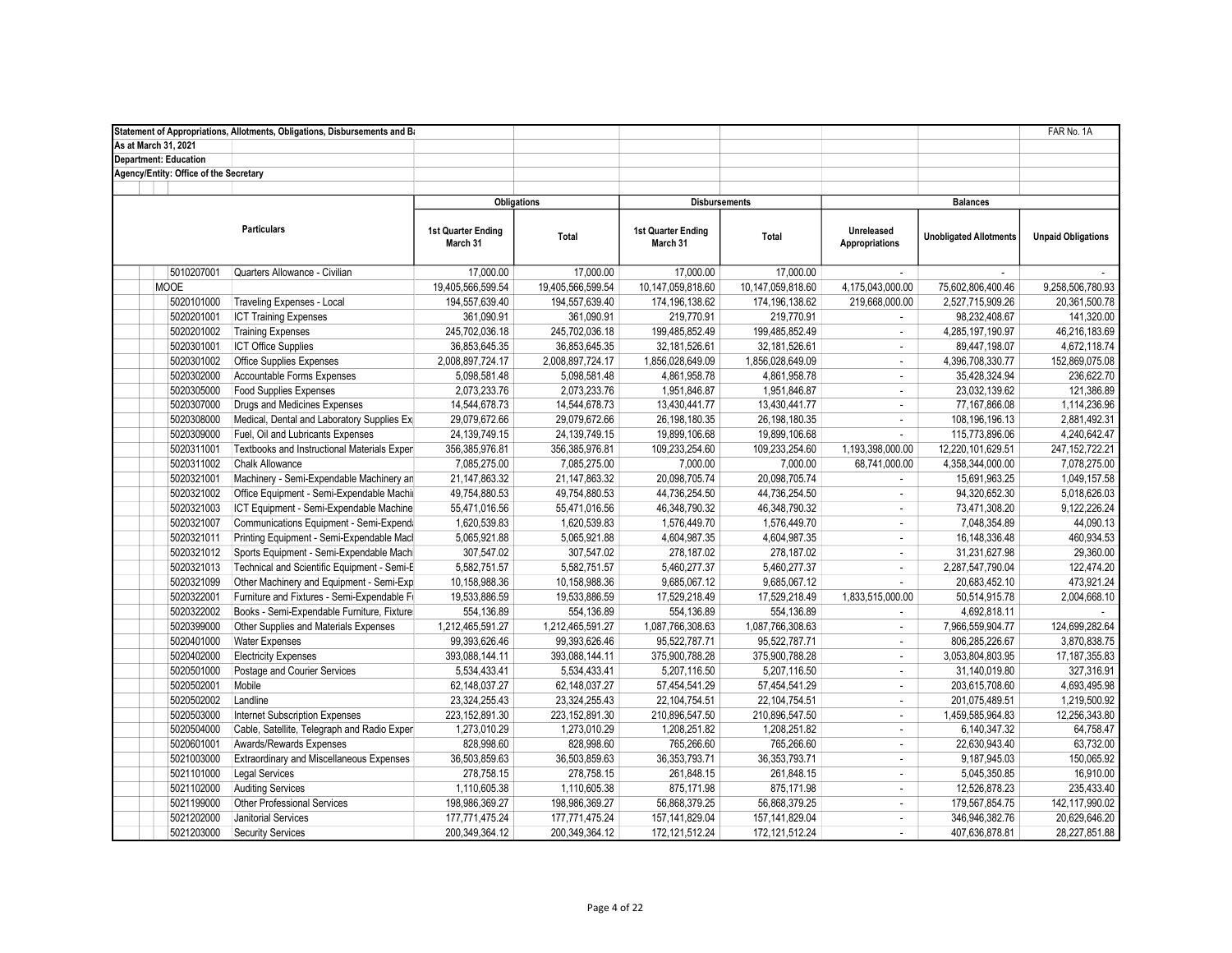|                                        | Statement of Appropriations, Allotments, Obligations, Disbursements and Balances by Object of Expenditures |                                     |                                                                              |                                   |                               |                                                                        |                    |                                | FAR No. 1A                 |
|----------------------------------------|------------------------------------------------------------------------------------------------------------|-------------------------------------|------------------------------------------------------------------------------|-----------------------------------|-------------------------------|------------------------------------------------------------------------|--------------------|--------------------------------|----------------------------|
| As at March 31, 2021                   |                                                                                                            |                                     |                                                                              |                                   |                               |                                                                        |                    |                                |                            |
| <b>Department: Education</b>           |                                                                                                            |                                     |                                                                              |                                   |                               |                                                                        |                    |                                |                            |
| Agency/Entity: Office of the Secretary |                                                                                                            |                                     |                                                                              |                                   |                               |                                                                        |                    |                                |                            |
|                                        |                                                                                                            |                                     |                                                                              |                                   |                               |                                                                        | <b>Allotments</b>  |                                |                            |
|                                        |                                                                                                            |                                     | Appropriations                                                               |                                   |                               |                                                                        |                    |                                |                            |
|                                        | <b>Particulars</b>                                                                                         | Authorized<br><b>Appropriations</b> | <b>Adjustments (Transfer</b><br>To/From,<br>Modifications/<br>Augmentations) | Adjusted<br><b>Appropriations</b> | <b>Allotment Received</b>     | <b>Adjustments</b><br>(Reductions,<br>Modifications/<br>Augmentations) | <b>Transfer To</b> | <b>Transfer From</b>           | <b>Adjusted Allotments</b> |
| 5021299001                             | Other General Services - ICT Services                                                                      | 5,624,000.00                        | 687,383.65                                                                   | 6,311,383.65                      | 5,624,000.00                  | 687,383.65                                                             | $\sim$             | $\mathcal{L}_{\mathcal{A}}$    | 6,311,383.65               |
| 5021299099                             | <b>Other General Services</b>                                                                              | 462,853,000.00                      | 13,509,972.38                                                                | 476,362,972.38                    | 462,853,000.00                | 13,509,972.38                                                          | $\sim$             | $\mathbf{r}$                   | 476,362,972.38             |
| 5021302099                             | R & M - Other Land Improvements                                                                            | 11,566,000.00                       | 250,951.11                                                                   | 11,816,951.11                     | 11,566,000.00                 | 250,951.11                                                             | $\sim$             | ÷                              | 11,816,951.11              |
| 5021303004                             | R & M - Water Supply Systems                                                                               | 15,599,000.00                       | 378,402.11                                                                   | 15,977,402.11                     | 15,599,000.00                 | 378,402.11                                                             | $\sim$             | $\mathcal{L}_{\mathcal{A}}$    | 15,977,402.11              |
| 5021303005                             | R & M - Power Supply Systems                                                                               | 15,394,000.00                       | 151.520.88                                                                   | 15,545,520.88                     | 15,394,000.00                 | 151,520.88                                                             | $\sim$             | ÷                              | 15,545,520.88              |
| 5021304001                             | R & M - Buildings                                                                                          | 230,772,000.00                      | 1,355,663.21                                                                 | 232, 127, 663. 21                 | 230,772,000.00                | 1,355,663.21                                                           | $\sim$             | $\mathbf{r}$                   | 232, 127, 663. 21          |
| 5021304002                             | R & M - School Buildings                                                                                   | 2,126,962,000.00                    | (3,760,691.21)                                                               | 2,123,201,308.79                  | 2,126,962,000.00              | (3,760,691.21)                                                         | $\sim$             | $\mathcal{L}_{\mathcal{A}}$    | 2,123,201,308.79           |
| 5021304099                             | R & M - Other Structures                                                                                   | 230,882,000.00                      | 17,420,521.89                                                                | 248,302,521.89                    | 230,882,000.00                | 17,420,521.89                                                          | $\sim$             | $\mathbf{r}$                   | 248,302,521.89             |
| 5021305001                             | R & M - Machinery                                                                                          | 3,131,000.00                        | 2,220,962.87                                                                 | 5,351,962.87                      | 3,131,000.00                  | 2,220,962.87                                                           | $\sim$             | $\mathbf{r}$                   | 5,351,962.87               |
| 5021305002                             | R & M - Office Equipment                                                                                   | 74,093,500.00                       | 17,253,291.25                                                                | 91,346,791.25                     | 74,093,500.00                 | 17,253,291.25                                                          | $\sim$             | $\sim$                         | 91,346,791.25              |
| 5021305003                             | R & M - ICT Equipment                                                                                      | 38,711,000.00                       | 16,422,383.82                                                                | 55, 133, 383. 82                  | 38,711,000.00                 | 16,422,383.82                                                          | $\sim$             | ÷                              | 55, 133, 383. 82           |
| 5021305011                             | R & M - Medical Equipment                                                                                  | 750,000.00                          | 17.500.00                                                                    | 767.500.00                        | 750,000.00                    | 17,500.00                                                              | $\sim$             | $\sim$                         | 767.500.00                 |
| 5021305013                             | R & M - Sports Equipment                                                                                   | 1,196,000.00                        | 3,750.00                                                                     | 1,199,750.00                      | 1,196,000.00                  | 3,750.00                                                               | $\sim$             | $\mathcal{L}_{\mathcal{A}}$    | 1,199,750.00               |
| 5021305099                             | R & M - Other Machinery and Equipment                                                                      | 22,649,000.00                       | 2.983.128.85                                                                 | 25,632,128.85                     | 22,649,000.00                 | 2.983.128.85                                                           | $\sim$             | ÷                              | 25,632,128.85              |
| 5021306001                             | R & M - Motor Vehicles                                                                                     | 69,944,000.00                       | (140, 549.66)                                                                | 69,803,450.34                     | 69,944,000.00                 | (140, 549.66)                                                          | $\sim$             | $\mathbf{r}$                   | 69,803,450.34              |
| 5021306099                             | R & M - Other Transportation Equipment                                                                     | 1,775,000.00                        | 40,060.00                                                                    | 1,815,060.00                      | 1,775,000.00                  | 40,060.00                                                              | $\sim$             | $\mathbf{r}$                   | 1,815,060.00               |
| 5021307000                             | R & M - Furniture and Fixtures                                                                             | 84,067,000.00                       | (7, 492, 113.93)                                                             | 76,574,886.07                     | 84,067,000.00                 | (7,492,113.93)                                                         | $\sim$             | ÷                              | 76,574,886.07              |
| 5021308001                             | R & M - Leased Assets - Buildings and Othe                                                                 | 11,625,000.00                       | 5,120.05                                                                     | 11,630,120.05                     | 11,625,000.00                 | 5,120.05                                                               | $\sim$             | $\mathbf{r}$                   | 11,630,120.05              |
| 5021308004                             | R & M - ICT Machinery and Equipment                                                                        | 1,964,000.00                        | (147.00)                                                                     | 1,963,853.00                      | 1,964,000.00                  | (147.00)                                                               | $\sim$             | $\mathcal{L}_{\mathcal{A}}$    | 1,963,853.00               |
| 5021321001                             | R & M - Machinery - Semi-Expendable Mach                                                                   | 2,905,000.00                        | 368.835.50                                                                   | 3,273,835.50                      | 2,905,000.00                  | 368,835.50                                                             | $\sim$             | $\sim$                         | 3,273,835.50               |
| 5021321002                             | R & M - Office Equipment - Semi-Expendabl                                                                  | 14,368,000.00                       | 246,044.47                                                                   | 14,614,044.47                     | 14,368,000.00                 | 246,044.47                                                             | $\sim$             | $\mathbf{r}$                   | 14,614,044.47              |
| 5021321003                             | R & M - ICT Equipment - Semi-Expendable I                                                                  | 11,132,000.00                       | 982,590.58                                                                   | 12,114,590.58                     | 11,132,000.00                 | 982,590.58                                                             | $\mathbb{Z}^2$     | $\mathcal{L}_{\mathcal{A}}$    | 12,114,590.58              |
| 5021321012                             | R & M - Sports Equipment - Semi-Expendab                                                                   | 539,000.00                          | $\mathcal{L}_{\mathcal{A}}$                                                  | 539,000.00                        | 539,000.00                    |                                                                        | $\sim$             | $\sim$                         | 539,000.00                 |
| 5021321099                             | R & M - Other Machinery and Equipment - S                                                                  | 1,635,000.00                        | 125,059.00                                                                   | 1,760,059.00                      | 1,635,000.00                  | 125,059.00                                                             | $\sim$             | ÷                              | 1,760,059.00               |
| 5021322001                             | R & M - Furniture and Fixtures - Semi-Exper                                                                | 6,915,000.00                        | 631,320.77                                                                   | 7,546,320.77                      | 6,915,000.00                  | 631,320.77                                                             | $\sim$             |                                | 7,546,320.77               |
| 5021399099                             | R & M - Other Property, Plant and Equipmer                                                                 | 14,675,000.00                       | 89,037.60                                                                    | 14,764,037.60                     |                               |                                                                        |                    | $\blacksquare$<br>$\mathbf{r}$ | 14,764,037.60              |
| 5021401000                             | Subsidy to NGAs                                                                                            | ÷.                                  | 653,457.35                                                                   | 653,457.35                        | 14,675,000.00<br>$\mathbf{r}$ | 89,037.60<br>653,457.35                                                | $\sim$<br>$\sim$   | ÷                              | 653,457.35                 |
| 5021402000                             | Assistance to National Government Agencie                                                                  | ÷                                   | 8,368,017.14                                                                 | 8,368,017.14                      | $\sim$                        |                                                                        | $\sim$             | ÷                              | 8,368,017.14               |
| 5021407000                             |                                                                                                            | $\sim$                              |                                                                              |                                   |                               | 8,368,017.14                                                           |                    | 4,089,920.00                   |                            |
|                                        | Subsidy to Regional Offices/Staff Bureaus                                                                  |                                     | 16,091,920.00                                                                | 16,091,920.00                     | $\sim$                        | 12,002,000.00                                                          | $\sim$             |                                | 16,091,920.00              |
| 5021408000                             | Subsidy to Operating Units                                                                                 | 8,224,512,000.00                    | 3,669,282,693.93                                                             | 11,893,794,693.93                 | 7,927,309,000.00              | 3,824,378,360.93                                                       | 4,173,384,080.00   | 4,018,288,413.00               | 11,596,591,693.93          |
| 5021499000                             | Subsidies - Others                                                                                         | 26,830,695,000.00                   | 47,685,311.38                                                                | 26,878,380,311.38                 | 26,268,177,000.00             | 47,685,311.38                                                          | $\sim$             | ÷                              | 26,315,862,311.38          |
| 5021501001                             | Taxes, Duties and Licenses                                                                                 | 8,142,000.00                        | 204,774.92                                                                   | 8,346,774.92                      | 8,142,000.00                  | 204,774.92                                                             | $\sim$             | $\blacksquare$                 | 8,346,774.92               |
| 5021502000                             | <b>Fidelity Bond Premiums</b>                                                                              | 167,046,000.00                      | 1,458,126.33                                                                 | 168,504,126.33                    | 167,046,000.00                | 1,458,126.33                                                           | $\sim$             | $\sim$                         | 168,504,126.33             |
| 5021503000                             | Insurance Expenses                                                                                         | 122,350,000.00                      | 1,366,247.10                                                                 | 123,716,247.10                    | 122,350,000.00                | 1,366,247.10                                                           | $\sim$             | $\mathbf{r}$                   | 123,716,247.10             |
| 5021601000                             | Labor and Wages                                                                                            | 111,002,000.00                      | 1,666,502.39                                                                 | 112,668,502.39                    | 111,002,000.00                | 1,666,502.39                                                           | $\sim$             | $\mathcal{L}_{\mathcal{A}}$    | 112,668,502.39             |
| 5029901000                             | Advertising, Promotional and Marketing Expe                                                                | 8,754,000.00                        | 168,893.00                                                                   | 8,922,893.00                      | 8,754,000.00                  | 168,893.00                                                             | $\sim$             | $\mathcal{L}_{\mathcal{A}}$    | 8,922,893.00               |
| 5029902000                             | Printing and Publication Expenses                                                                          | 361,886,000.00                      | 154,320,206.94                                                               | 516,206,206.94                    | 361,886,000.00                | 119,134,378.97                                                         | $\sim$             | 35, 185, 827. 97               | 516,206,206.94             |
| 5029903000                             | <b>Representation Expenses</b>                                                                             | 138,488,000.00                      | 1,301,036.68                                                                 | 139,789,036.68                    | 138,488,000.00                | 1,301,036.68                                                           | $\sim$             | $\mathbf{r}$                   | 139,789,036.68             |
| 5029904000                             | <b>Transportation and Delivery Expenses</b>                                                                | 77,534,100.00                       | 3,276,422.20                                                                 | 80,810,522.20                     | 77,534,100.00                 | 3,276,422.20                                                           | $\sim$             | ÷                              | 80,810,522.20              |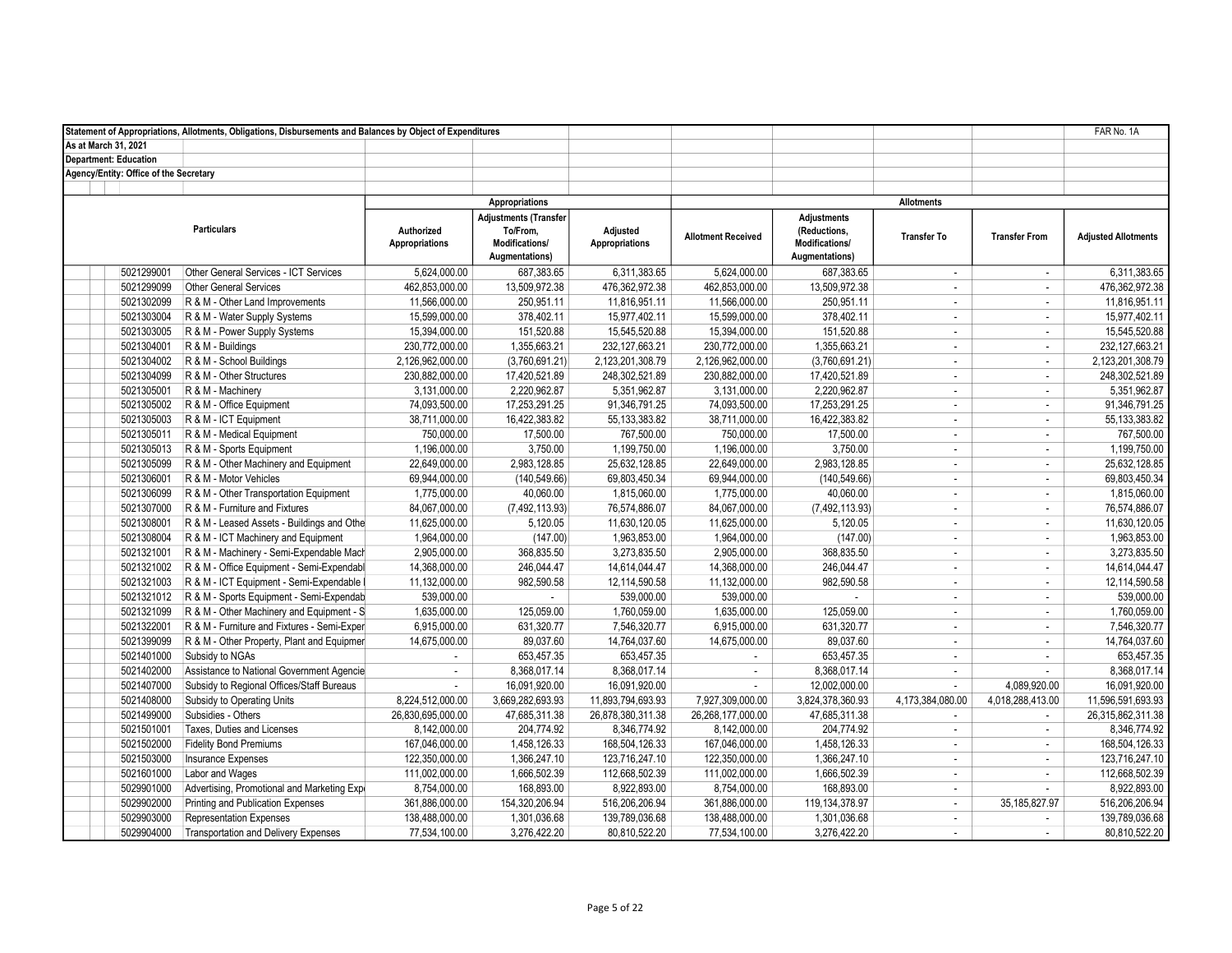|                                        | Statement of Appropriations, Allotments, Obligations, Disbursements and Ba |                                |                   |                                |                  |                                     |                               | FAR No. 1A                |
|----------------------------------------|----------------------------------------------------------------------------|--------------------------------|-------------------|--------------------------------|------------------|-------------------------------------|-------------------------------|---------------------------|
| As at March 31, 2021                   |                                                                            |                                |                   |                                |                  |                                     |                               |                           |
| <b>Department: Education</b>           |                                                                            |                                |                   |                                |                  |                                     |                               |                           |
| Agency/Entity: Office of the Secretary |                                                                            |                                |                   |                                |                  |                                     |                               |                           |
|                                        |                                                                            |                                |                   |                                |                  |                                     |                               |                           |
|                                        |                                                                            | <b>Obligations</b>             |                   | <b>Disbursements</b>           |                  |                                     | <b>Balances</b>               |                           |
|                                        | <b>Particulars</b>                                                         | 1st Quarter Ending<br>March 31 | Total             | 1st Quarter Ending<br>March 31 | Total            | Unreleased<br><b>Appropriations</b> | <b>Unobligated Allotments</b> | <b>Unpaid Obligations</b> |
| 5021299001                             | Other General Services - ICT Services                                      | 1,187,292.53                   | 1.187.292.53      | 1,196,916.37                   | 1,196,916.37     | $\sim$                              | 5,124,091.12                  | (9,623.84)                |
| 5021299099                             | <b>Other General Services</b>                                              | 165,261,422.99                 | 165,261,422.99    | 146,957,166.51                 | 146,957,166.51   | $\sim$                              | 311, 101, 549. 39             | 18,304,256.48             |
| 5021302099                             | R & M - Other Land Improvements                                            | 1,160,067.44                   | 1,160,067.44      | 1,093,911.44                   | 1,093,911.44     | $\sim$                              | 10,656,883.67                 | 66,156.00                 |
| 5021303004                             | R & M - Water Supply Systems                                               | 1,254,340.23                   | 1,254,340.23      | 1,158,774.73                   | 1,158,774.73     | $\overline{\phantom{a}}$            | 14,723,061.88                 | 95,565.50                 |
| 5021303005                             | R & M - Power Supply Systems                                               | 479,652.95                     | 479,652.95        | 444,919.82                     | 444,919.82       | $\overline{\phantom{a}}$            | 15,065,867.93                 | 34,733.13                 |
| 5021304001                             | R & M - Buildings                                                          | 21,720,749.92                  | 21,720,749.92     | 15,455,537.00                  | 15,455,537.00    | $\sim$                              | 210,406,913.29                | 6,265,212.92              |
| 5021304002                             | R & M - School Buildings                                                   | 363,903,212.35                 | 363,903,212.35    | 329, 373, 707. 48              | 329, 373, 707.48 | ÷                                   | 1,759,298,096.44              | 34,529,504.87             |
| 5021304099                             | R & M - Other Structures                                                   | 60,579,360.66                  | 60,579,360.66     | 54,415,744.81                  | 54,415,744.81    | $\omega$                            | 187,723,161.23                | 6,163,615.85              |
| 5021305001                             | R & M - Machinery                                                          | 3,076,527.90                   | 3,076,527.90      | 2,905,019.99                   | 2,905,019.99     | $\sim$                              | 2,275,434.97                  | 171,507.91                |
| 5021305002                             | R & M - Office Equipment                                                   | 27,777,037.75                  | 27,777,037.75     | 25,873,250.08                  | 25,873,250.08    | $\blacksquare$                      | 63,569,753.50                 | 1,903,787.67              |
| 5021305003                             | R & M - ICT Equipment                                                      | 22,365,028.19                  | 22,365,028.19     | 19,964,445.92                  | 19,964,445.92    | $\sim$                              | 32,768,355.63                 | 2,400,582.27              |
| 5021305011                             | R & M - Medical Equipment                                                  | 17,500.00                      | 17,500.00         | 10,000.00                      | 10,000.00        | $\sim$                              | 750,000.00                    | 7,500.00                  |
| 5021305013                             | R & M - Sports Equipment                                                   | 36,674.23                      | 36,674.23         | 19,574.23                      | 19,574.23        | $\sim$                              | 1,163,075.77                  | 17,100.00                 |
| 5021305099                             | R & M - Other Machinery and Equipment                                      | 6,131,953.18                   | 6,131,953.18      | 5,376,878.11                   | 5,376,878.11     | ÷                                   | 19,500,175.67                 | 755,075.07                |
| 5021306001                             | R & M - Motor Vehicles                                                     | 11,011,077.87                  | 11,011,077.87     | 9,068,221.96                   | 9,068,221.96     | $\sim$                              | 58,792,372.47                 | 1,942,855.91              |
| 5021306099                             | R & M - Other Transportation Equipment                                     | 184,586.08                     | 184,586.08        | 184,586.08                     | 184,586.08       | ÷                                   | 1.630.473.92                  |                           |
| 5021307000                             | R & M - Furniture and Fixtures                                             | 7,936,118.21                   | 7,936,118.21      | 6,761,957.90                   | 6,761,957.90     | $\sim$                              | 68,638,767.86                 | 1,174,160.31              |
| 5021308001                             | R & M - Leased Assets - Buildings and Othe                                 | 140,454.05                     | 140,454.05        | 150,142.05                     | 150, 142.05      | $\sim$                              | 11,489,666.00                 | (9,688.00)                |
| 5021308004                             | R & M - ICT Machinery and Equipment                                        | 33,560.00                      | 33,560.00         | 33,560.00                      | 33,560.00        | $\sim$                              | 1,930,293.00                  |                           |
| 5021321001                             | R & M - Machinery - Semi-Expendable Mach                                   | 397,456.75                     | 397,456.75        | 66,944.25                      | 66,944.25        | ÷                                   | 2,876,378.75                  | 330,512.50                |
| 5021321002                             | R & M - Office Equipment - Semi-Expendabl                                  | 1,370,633.59                   | 1,370,633.59      | 1,228,929.13                   | 1,228,929.13     | $\blacksquare$                      | 13,243,410.88                 | 141,704.46                |
| 5021321003                             | R & M - ICT Equipment - Semi-Expendable I                                  | 1,448,163.09                   | 1,448,163.09      | 1,338,778.95                   | 1,338,778.95     | ÷                                   | 10,666,427.49                 | 109,384.14                |
| 5021321012                             | R & M - Sports Equipment - Semi-Expendab                                   | 2,757.43                       | 2,757.43          | 2,757.43                       | 2,757.43         | $\blacksquare$                      | 536,242.57                    |                           |
| 5021321099                             | R & M - Other Machinery and Equipment - S                                  | 274,400.68                     | 274,400.68        | 274,400.68                     | 274,400.68       | ÷                                   | 1,485,658.32                  |                           |
| 5021322001                             | R & M - Furniture and Fixtures - Semi-Exper                                | 954,084.57                     | 954,084.57        | 835,684.67                     | 835,684.67       | $\sim$                              | 6,592,236.20                  | 118.399.90                |
| 5021399099                             | R & M - Other Property, Plant and Equipmer                                 | 418,554.72                     | 418,554.72        | 371,624.72                     | 371,624.72       | ÷                                   | 14,345,482.88                 | 46,930.00                 |
| 5021401000                             | Subsidy to NGAs                                                            | 14,558,410.24                  | 14,558,410.24     | 10,844,660.26                  | 10,844,660.26    | ÷.                                  | (13,904,952.89)               | 3,713,749.98              |
| 5021402000                             | Assistance to National Government Agencie                                  | 84,826,786.53                  | 84,826,786.53     | 84,826,786.53                  | 84,826,786.53    | $\sim$                              | (76, 458, 769.39)             |                           |
| 5021407000                             | Subsidy to Regional Offices/Staff Bureaus                                  |                                |                   |                                |                  | $\sim$                              | 16,091,920.00                 |                           |
| 5021408000                             | Subsidy to Operating Units                                                 | 525,349,035.49                 | 525,349,035.49    | 417,715,281.05                 | 417,715,281.05   | 297,203,000.00                      | 11,071,242,658.44             | 107.633.754.44            |
| 5021499000                             | Subsidies - Others                                                         | 11,637,768,901.21              | 11,637,768,901.21 | 3,536,492,498.70               | 3,536,492,498.70 | 562,518,000.00                      | 14,678,093,410.17             | 8,101,276,402.51          |
| 5021501001                             | Taxes, Duties and Licenses                                                 | 651,950.19                     | 651,950.19        | 544,184.96                     | 544,184.96       | $\sim$                              | 7,694,824.73                  | 107,765.23                |
| 5021502000                             | <b>Fidelity Bond Premiums</b>                                              | 35,329,729.69                  | 35,329,729.69     | 33,551,099.28                  | 33,551,099.28    | $\sim$                              | 133, 174, 396.64              | 1,778,630.41              |
| 5021503000                             | <b>Insurance Expenses</b>                                                  | 9,759,603.04                   | 9,759,603.04      | 7,658,589.61                   | 7,658,589.61     | $\omega$                            | 113,956,644.06                | 2,101,013.43              |
| 5021601000                             | Labor and Wages                                                            | 29,106,941.44                  | 29,106,941.44     | 28,334,827.13                  | 28,334,827.13    | $\overline{\phantom{a}}$            | 83,561,560.95                 | 772,114.31                |
| 5029901000                             | Advertising, Promotional and Marketing Expe                                | 616,128.10                     | 616,128.10        | 582,066.67                     | 582,066.67       | $\blacksquare$                      | 8,306,764.90                  | 34,061.43                 |
| 5029902000                             | Printing and Publication Expenses                                          | 236,074,164.31                 | 236,074,164.31    | 157,096,767.74                 | 157,096,767.74   | $\overline{\phantom{a}}$            | 280,132,042.63                | 78,977,396.57             |
| 5029903000                             | <b>Representation Expenses</b>                                             | 18,687,390.68                  | 18,687,390.68     | 15,771,812.04                  | 15,771,812.04    | $\sim$                              | 121,101,646.00                | 2,915,578.64              |
| 5029904000                             | <b>Transportation and Delivery Expenses</b>                                | 13,917,502.55                  | 13.917.502.55     | 13,235,422.42                  | 13,235,422.42    | $\sim$                              | 66.893.019.65                 | 682,080.13                |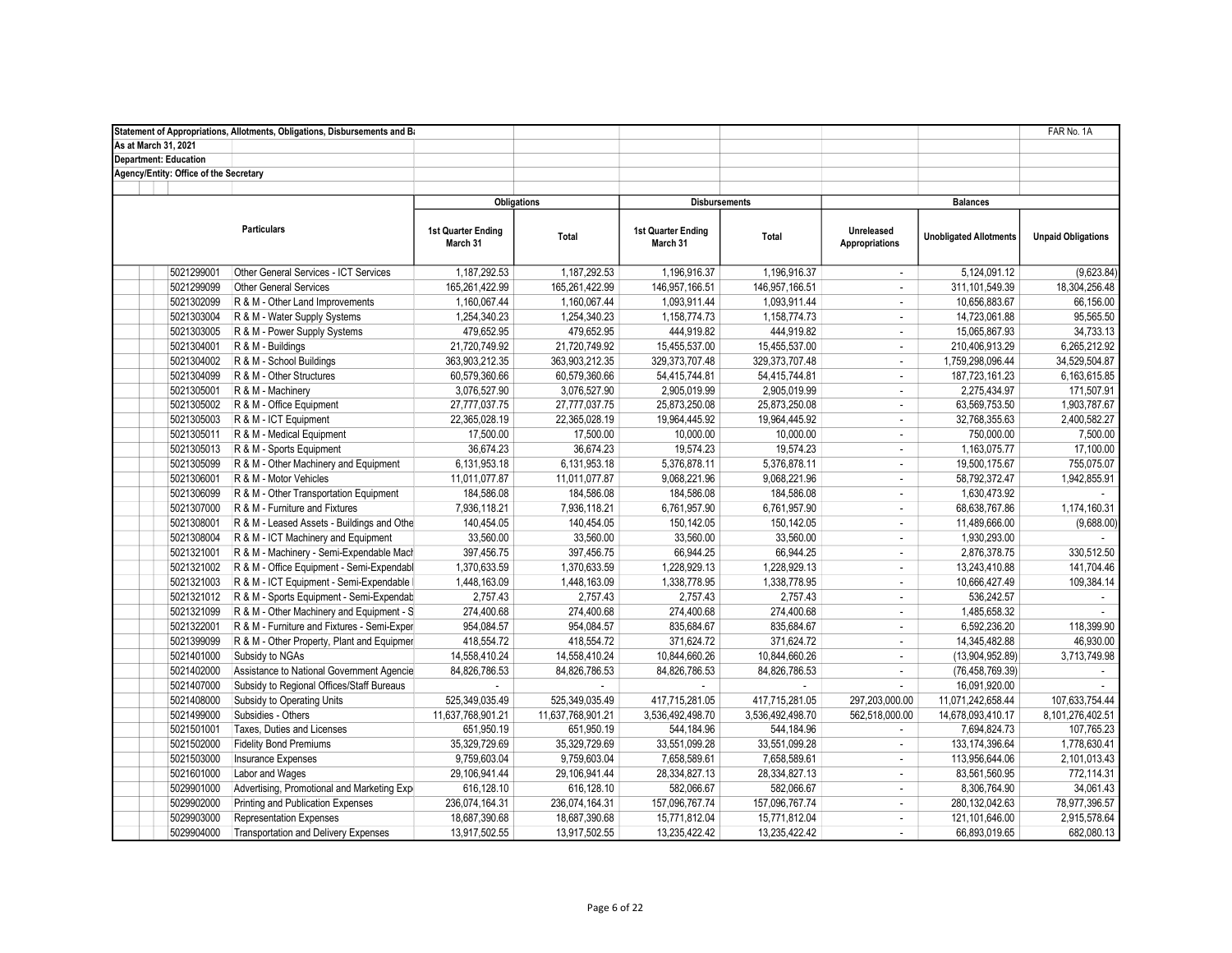|                                        | Statement of Appropriations, Allotments, Obligations, Disbursements and Balances by Object of Expenditures |                                     |                                                                              |                                   |                           |                                                                        |                    |                          | FAR No. 1A                 |
|----------------------------------------|------------------------------------------------------------------------------------------------------------|-------------------------------------|------------------------------------------------------------------------------|-----------------------------------|---------------------------|------------------------------------------------------------------------|--------------------|--------------------------|----------------------------|
| As at March 31, 2021                   |                                                                                                            |                                     |                                                                              |                                   |                           |                                                                        |                    |                          |                            |
| <b>Department: Education</b>           |                                                                                                            |                                     |                                                                              |                                   |                           |                                                                        |                    |                          |                            |
| Agency/Entity: Office of the Secretary |                                                                                                            |                                     |                                                                              |                                   |                           |                                                                        |                    |                          |                            |
|                                        |                                                                                                            |                                     |                                                                              |                                   |                           |                                                                        |                    |                          |                            |
|                                        |                                                                                                            |                                     | Appropriations                                                               |                                   |                           |                                                                        | <b>Allotments</b>  |                          |                            |
|                                        | <b>Particulars</b>                                                                                         | Authorized<br><b>Appropriations</b> | <b>Adjustments (Transfer</b><br>To/From,<br>Modifications/<br>Augmentations) | Adjusted<br><b>Appropriations</b> | <b>Allotment Received</b> | <b>Adjustments</b><br>(Reductions,<br>Modifications/<br>Augmentations) | <b>Transfer To</b> | <b>Transfer From</b>     | <b>Adjusted Allotments</b> |
| 5029905002                             | Rents - Land                                                                                               | 3,520,000.00                        | $\mathbb{Z}^{\mathbb{Z}}$                                                    | 3,520,000.00                      | 3,520,000.00              | ÷.                                                                     | $\blacksquare$     | $\sim$                   | 3,520,000.00               |
| 5029905003                             | Rents - Motor Vehicles                                                                                     | 3,787,000.00                        | 9,500.00                                                                     | 3,796,500.00                      | 3,787,000.00              | 9,500.00                                                               | $\sim$             | $\sim$                   | 3,796,500.00               |
| 5029905005                             | Rents - Living Quarters                                                                                    | 2.268.000.00                        | 204,600.00                                                                   | 2,472,600.00                      | 2,268,000.00              | 204,600.00                                                             | $\sim$             | $\sim$                   | 2,472,600.00               |
| 5029907000                             | <b>Subscription Expenses</b>                                                                               | $\sim$                              | 15,000.00                                                                    | 15,000.00                         | $\sim$                    | 15,000.00                                                              | $\sim$             | $\overline{\phantom{a}}$ | 15,000.00                  |
| 5029907099                             | Other Subscription Expenses                                                                                | 24,717,000.00                       | 346,453.68                                                                   | 25,063,453.68                     | 24,717,000.00             | 346,453.68                                                             | $\sim$             | $\sim$                   | 25,063,453.68              |
| 5020102000                             | Traveling Expenses - Foreign                                                                               | 15,986,000.00                       | (1,598,863.31)                                                               | 14,387,136.69                     | 15,986,000.00             | (1,598,863.31)                                                         | $\sim$             | $\sim$                   | 14,387,136.69              |
| 5020602000                             | Prizes                                                                                                     | 3,696,000.00                        | 18,840.00                                                                    | 3,714,840.00                      | 3,696,000.00              | 18,840.00                                                              | $\blacksquare$     | $\overline{\phantom{a}}$ | 3,714,840.00               |
| 5020702002                             | Research, Exploration and Development Exp                                                                  | 35,400,000.00                       | (2,648,600.00)                                                               | 32,751,400.00                     | 35,400,000.00             | (2,648,600.00)                                                         | $\sim$             | $\sim$                   | 32,751,400.00              |
| 5029905004                             | Rents - Equipment                                                                                          | 5,275,000.00                        | 2,933,645.17                                                                 | 8,208,645.17                      | 5,275,000.00              | 2,933,645.17                                                           | $\sim$             | $\sim$                   | 8,208,645.17               |
| 5029906000                             | Membership Dues and Contributions to Orga                                                                  | 1,770,000.00                        | $\mathbb{Z}^{\mathbb{Z}}$                                                    | 1,770,000.00                      | 1,770,000.00              |                                                                        | $\sim$             | $\blacksquare$           | 1,770,000.00               |
| 5020601002                             | Rewards and Incentives                                                                                     | 12,073,000.00                       | 11,328.00                                                                    | 12,084,328.00                     | 12,073,000.00             | 11,328.00                                                              | $\sim$             | $\sim$                   | 12,084,328.00              |
| 5021305012                             | R & M - Printing Equipment                                                                                 | 4,035,000.00                        | 1,417,348.52                                                                 | 5,452,348.52                      | 4,035,000.00              | 1,417,348.52                                                           | $\sim$             | $\sim$                   | 5,452,348.52               |
| 5029905001                             | Rents - Buildings and Structures                                                                           | 343,096,000.00                      | 62,052.38                                                                    | 343,158,052.38                    | 343,096,000.00            | 62,052.38                                                              | $\sim$             | $\overline{\phantom{a}}$ | 343, 158, 052.38           |
| 5020303000                             | Non-Accountable Forms Expenses                                                                             | 1,779,000.00                        | 103.220.00                                                                   | 1.882.220.00                      | 1,779,000.00              | 103.220.00                                                             | $\sim$             | $\sim$                   | 1,882,220.00               |
| 5020310000                             | Agricultural and Marine Supplies Expenses                                                                  | 2,261,000.00                        | 70,425.07                                                                    | 2,331,425.07                      | 2,261,000.00              | 70,425.07                                                              | $\sim$             | $\sim$                   | 2,331,425.07               |
| 5020321010                             | Medical Equipment - Semi-Expendable Macl                                                                   | 4,331,000.00                        | 498,127.15                                                                   | 4,829,127.15                      | 4,331,000.00              | 498,127.15                                                             | $\sim$             | $\sim$                   | 4,829,127.15               |
| 5020702001                             | ICT Research, Exploration and Developmen                                                                   | 715,000.00                          | $\sim$                                                                       | 715,000.00                        | 715,000.00                | $\overline{a}$                                                         | $\sim$             | $\sim$                   | 715,000.00                 |
| 5020801000                             | Demolition and Relocation Expenses                                                                         | 303,000.00                          | 54,000.00                                                                    | 357,000.00                        | 303,000.00                | 54,000.00                                                              | $\sim$             | $\sim$                   | 357,000.00                 |
| 5021103001                             | ICT Consultancy Services                                                                                   | 3,205,000.00                        |                                                                              | 3,205,000.00                      | 3,205,000.00              |                                                                        | $\sim$             | $\overline{\phantom{a}}$ | 3,205,000.00               |
| 5021103002                             | <b>Consultancy Services</b>                                                                                | 24,754,000.00                       | 695.650.00                                                                   | 25,449,650.00                     | 24,754,000.00             | 695.650.00                                                             | $\sim$             | $\sim$                   | 25,449,650.00              |
| 5021201000                             | <b>Environment/Sanitary Services</b>                                                                       | 467,000.00                          | 56,520.00                                                                    | 523,520.00                        | 467,000.00                | 56,520.00                                                              | $\blacksquare$     | $\overline{\phantom{a}}$ | 523,520.00                 |
| 5021303099                             | R & M - Other Infrastructures Assets                                                                       | 1,144,000.00                        | 207,749.19                                                                   | 1,351,749.19                      | 1,144,000.00              | 207,749.19                                                             | $\mathbb{Z}^2$     | $\sim$                   | 1,351,749.19               |
|                                        |                                                                                                            |                                     |                                                                              |                                   |                           |                                                                        |                    |                          |                            |
| 5021305007                             | R & M - Communication Equipment                                                                            | 805,000.00                          | 137,525.42                                                                   | 942,525.42                        | 805,000.00                | 137,525.42                                                             | $\sim$             | $\sim$                   | 942,525.42                 |
| 5021305009                             | R & M - Disaster Response and Rescue Equ                                                                   | 2,487,000.00                        | 669,539.45                                                                   | 3,156,539.45                      | 2,487,000.00              | 669,539.45                                                             | $\sim$             | $\sim$                   | 3,156,539.45               |
| 5021305014                             | R & M - Technical and Scientific Equipment                                                                 | 289,000.00                          | 57,190.00                                                                    | 346,190.00                        | 289,000.00                | 57,190.00                                                              | $\sim$             | $\sim$                   | 346,190.00                 |
| 5021322002                             | R & M - Books - Semi-Expendable Furniture                                                                  | $\sim$                              | $\sim$                                                                       | $\sim$                            | $\sim$                    | ×.                                                                     | $\sim$             | $\sim$                   | $\sim$                     |
| 5021321011                             | R & M - Printing Equipment - Semi-Expenda                                                                  | 621,000.00                          | 145,497.00                                                                   | 766,497.00                        | 621,000.00                | 145,497.00                                                             | $\sim$             | $\sim$                   | 766,497.00                 |
| 5029907004                             | Library and Other Reading Materials Subscri                                                                | 1,295,000.00                        | $\mathcal{L}^{\mathcal{L}}$                                                  | 1,295,000.00                      | 1,295,000.00              | ÷.                                                                     | $\sim$             | $\overline{\phantom{a}}$ | 1,295,000.00               |
| 5020321008                             | Disaster Response and Rescue Equipment                                                                     | 33,583,000.00                       | 119,559.86                                                                   | 33,702,559.86                     | 33,583,000.00             | 119,559.86                                                             | $\sim$             | $\sim$                   | 33,702,559.86              |
| 5021321007                             | R & M - Communication Equipment - Semi-E                                                                   | 73,000.00                           | ÷.                                                                           | 73,000.00                         | 73,000.00                 |                                                                        | $\sim$             | $\sim$                   | 73,000.00                  |
| 5021321013                             | R & M - Technical and Scientific Equipment                                                                 |                                     | $\sim$                                                                       |                                   | $\sim$                    | ÷.                                                                     | $\sim$             | $\sim$                   |                            |
| 5029908000                             | Donations                                                                                                  | 10,000.00                           | $\sim$                                                                       | 10,000.00                         | 10,000.00                 | ×.                                                                     | $\sim$             | $\sim$                   | 10,000.00                  |
| 5029909001                             | Website Maintenance                                                                                        | 1,313,000.00                        | 44,525.96                                                                    | 1,357,525.96                      | 1,313,000.00              | 44,525.96                                                              | $\sim$             | $\sim$                   | 1,357,525.96               |
| 5020321004                             | Agricultural and Forestry Equipment - Semi-I                                                               | 455,000.00                          | 23,133.02                                                                    | 478,133.02                        | 455,000.00                | 23,133.02                                                              | $\blacksquare$     | $\overline{\phantom{a}}$ | 478,133.02                 |
| 5020403000                             | Gas/Heating Expenses                                                                                       | 75,000.00                           | 6,215.00                                                                     | 81,215.00                         | 75,000.00                 | 6,215.00                                                               | $\blacksquare$     | $\sim$                   | 81,215.00                  |
| 5021321008                             | R & M - Disaster Response and Rescue Equ                                                                   | 1,846,000.00                        | 5,000.00                                                                     | 1,851,000.00                      | 1,846,000.00              | 5,000.00                                                               | $\sim$             | $\sim$                   | 1,851,000.00               |
| 5020202000                             | Scholarship Grants/Expenses                                                                                |                                     | 19,250.00                                                                    | 19,250.00                         |                           | 19,250.00                                                              | $\sim$             | $\sim$                   | 19,250.00                  |
| 5021308002                             | R & M - Leased Assets - Machinery and Equ                                                                  | 207,000.00                          | $\mathbb{Z}^{\mathbb{Z}}$                                                    | 207,000.00                        | 207,000.00                |                                                                        | $\sim$             | $\sim$                   | 207,000.00                 |
| 5021308003                             | R & M - Leased Assets - Transportation Equ                                                                 | 133,000.00                          | $\sim$                                                                       | 133.000.00                        | 133,000.00                | $\sim$                                                                 | $\sim$             | $\sim$                   | 133,000.00                 |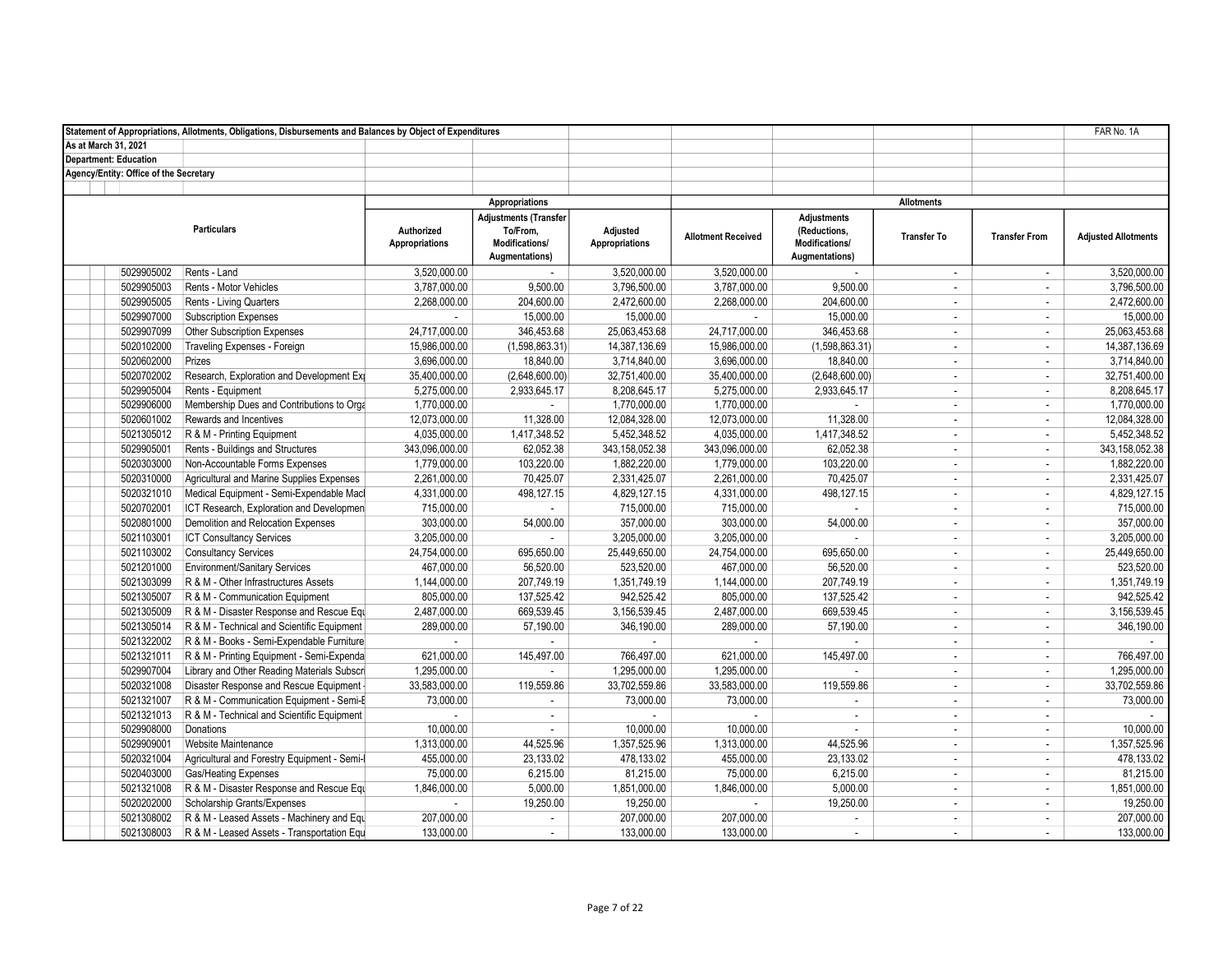|                                        | Statement of Appropriations, Allotments, Obligations, Disbursements and Ba |                                       |                    |                                       |                      |                                     |                               | FAR No. 1A                |
|----------------------------------------|----------------------------------------------------------------------------|---------------------------------------|--------------------|---------------------------------------|----------------------|-------------------------------------|-------------------------------|---------------------------|
| As at March 31, 2021                   |                                                                            |                                       |                    |                                       |                      |                                     |                               |                           |
| <b>Department: Education</b>           |                                                                            |                                       |                    |                                       |                      |                                     |                               |                           |
| Agency/Entity: Office of the Secretary |                                                                            |                                       |                    |                                       |                      |                                     |                               |                           |
|                                        |                                                                            |                                       |                    |                                       |                      |                                     |                               |                           |
|                                        |                                                                            |                                       | <b>Obligations</b> |                                       | <b>Disbursements</b> |                                     | <b>Balances</b>               |                           |
|                                        | <b>Particulars</b>                                                         | <b>1st Quarter Ending</b><br>March 31 | Total              | <b>1st Quarter Ending</b><br>March 31 | Total                | <b>Unreleased</b><br>Appropriations | <b>Unobligated Allotments</b> | <b>Unpaid Obligations</b> |
| 5029905002                             | Rents - Land                                                               |                                       | $\sim$             |                                       |                      | ÷                                   | 3,520,000.00                  |                           |
| 5029905003                             | Rents - Motor Vehicles                                                     | 235,950.00                            | 235,950.00         | 183,950.00                            | 183,950.00           | $\mathbf{r}$                        | 3,560,550.00                  | 52,000.00                 |
| 5029905005                             | Rents - Living Quarters                                                    | 612,519.35                            | 612,519.35         | 508,800.60                            | 508,800.60           | ÷                                   | 1,860,080.65                  | 103,718.75                |
| 5029907000                             | <b>Subscription Expenses</b>                                               | 1,512.00                              | 1,512.00           |                                       |                      | $\overline{\phantom{a}}$            | 13,488.00                     | 1,512.00                  |
| 5029907099                             | Other Subscription Expenses                                                | 1,703,370.61                          | 1,703,370.61       | 1,235,905.73                          | 1,235,905.73         | $\overline{\phantom{a}}$            | 23,360,083.07                 | 467,464.88                |
| 5020102000                             | Traveling Expenses - Foreign                                               | 199,658.50                            | 199,658.50         | 172,363.50                            | 172,363.50           | $\mathcal{L}$                       | 14, 187, 478. 19              | 27,295.00                 |
| 5020602000                             | Prizes                                                                     | 29,024.83                             | 29,024.83          | 29,024.83                             | 29,024.83            | ÷                                   | 3,685,815.17                  |                           |
| 5020702002                             | Research, Exploration and Development Exp                                  | 50,453.87                             | 50,453.87          | 4,703.87                              | 4,703.87             | $\mathbf{r}$                        | 32,700,946.13                 | 45,750.00                 |
| 5029905004                             | Rents - Equipment                                                          | 3,639,201.22                          | 3,639,201.22       | 3,192,909.79                          | 3,192,909.79         | $\mathcal{L}$                       | 4,569,443.95                  | 446,291.43                |
| 5029906000                             | Membership Dues and Contributions to Orga                                  | 30,980.61                             | 30,980.61          | 30,980.61                             | 30,980.61            | $\mathbf{r}$                        | 1,739,019.39                  |                           |
| 5020601002                             | Rewards and Incentives                                                     | 20,000.00                             | 20,000.00          | 13,000.00                             | 13,000.00            | $\overline{\phantom{a}}$            | 12,064,328.00                 | 7,000.00                  |
| 5021305012                             | R & M - Printing Equipment                                                 | 2,069,777.67                          | 2,069,777.67       | 2,050,483.81                          | 2,050,483.81         | $\overline{\phantom{a}}$            | 3,382,570.85                  | 19,293.86                 |
| 5029905001                             | Rents - Buildings and Structures                                           | 79,552.38                             | 79,552.38          | 79,552.38                             | 79,552.38            | $\mathcal{L}$                       | 343,078,500.00                | $\sim$                    |
| 5020303000                             | Non-Accountable Forms Expenses                                             | 204,530.00                            | 204.530.00         | 202,491.00                            | 202,491.00           | ÷                                   | 1,677,690.00                  | 2.039.00                  |
| 5020310000                             | Agricultural and Marine Supplies Expenses                                  | 156,842.58                            | 156,842.58         | 132,142.58                            | 132, 142.58          | ÷                                   | 2,174,582.49                  | 24,700.00                 |
| 5020321010                             | Medical Equipment - Semi-Expendable Macl                                   | 1,205,282.34                          | 1,205,282.34       | 1,055,529.30                          | 1,055,529.30         | $\mathbf{r}$                        | 3,623,844.81                  | 149,753.04                |
| 5020702001                             | ICT Research, Exploration and Developmen                                   |                                       |                    |                                       |                      | $\mathbf{r}$                        | 715,000.00                    | ÷.                        |
| 5020801000                             | Demolition and Relocation Expenses                                         | 56,433.04                             | 56,433.04          | 56,433.04                             | 56,433.04            | $\overline{\phantom{a}}$            | 300,566.96                    | $\mathcal{L}$             |
| 5021103001                             | <b>ICT Consultancy Services</b>                                            | 34,000.00                             | 34,000.00          | 34,000.00                             | 34,000.00            | $\overline{\phantom{a}}$            | 3,171,000.00                  |                           |
| 5021103002                             | <b>Consultancy Services</b>                                                | 9,057,530.00                          | 9,057,530.00       | 2,348,168.22                          | 2,348,168.22         | $\overline{\phantom{a}}$            | 16,392,120.00                 | 6,709,361.78              |
| 5021201000                             | <b>Environment/Sanitary Services</b>                                       | 107,370.00                            | 107,370.00         | 102,770.00                            | 102,770.00           | $\mathbf{r}$                        | 416,150.00                    | 4,600.00                  |
| 5021303099                             | R & M - Other Infrastructures Assets                                       | 390,677.63                            | 390,677.63         | 338,807.63                            | 338,807.63           | ÷                                   | 961,071.56                    | 51,870.00                 |
| 5021305007                             | R & M - Communication Equipment                                            | 164,985.25                            | 164,985.25         | 160,985.25                            | 160,985.25           | ÷.                                  | 777,540.17                    | 4,000.00                  |
| 5021305009                             | R & M - Disaster Response and Rescue Equ                                   | 776,539.45                            | 776,539.45         | 656,884.75                            | 656,884.75           | $\mathbf{r}$                        | 2,380,000.00                  | 119,654.70                |
| 5021305014                             | R & M - Technical and Scientific Equipment                                 | 57,490.00                             | 57,490.00          | 57,490.00                             | 57,490.00            | $\overline{\phantom{a}}$            | 288.700.00                    | $\sim$                    |
| 5021322002                             | R & M - Books - Semi-Expendable Furniture                                  | ×.                                    | ÷.                 | $\sim$                                | $\sim$               | $\overline{\phantom{a}}$            | $\sim$                        |                           |
| 5021321011                             | R & M - Printing Equipment - Semi-Expenda                                  | 230,302.80                            | 230,302.80         | 202,302.80                            | 202,302.80           | $\mathcal{L}$                       | 536,194.20                    | 28,000.00                 |
| 5029907004                             | Library and Other Reading Materials Subscri                                | 7,607.50                              | 7,607.50           | 7,607.50                              | 7,607.50             | ÷                                   | 1,287,392.50                  |                           |
| 5020321008                             | Disaster Response and Rescue Equipment                                     | 1,657,919.42                          | 1,657,919.42       | 1,573,681.92                          | 1,573,681.92         | ÷                                   | 32,044,640.44                 | 84,237.50                 |
| 5021321007                             | R & M - Communication Equipment - Semi-E                                   |                                       |                    |                                       |                      | $\mathbf{r}$                        | 73,000.00                     |                           |
| 5021321013                             | R & M - Technical and Scientific Equipment                                 | ×.                                    | ÷.                 | ÷.                                    | $\sim$               | $\sim$                              |                               |                           |
| 5029908000                             | Donations                                                                  |                                       | ÷.                 | ×.                                    |                      | $\overline{\phantom{a}}$            | 10,000.00                     | $\mathcal{L}$             |
| 5029909001                             | Website Maintenance                                                        | 181,225.96                            | 181,225.96         | 181,225.96                            | 181,225.96           | $\overline{\phantom{a}}$            | 1,176,300.00                  |                           |
| 5020321004                             | Agricultural and Forestry Equipment - Semi-I                               | 97,001.77                             | 97,001.77          | 56,825.02                             | 56,825.02            | $\mathcal{L}$                       | 381,131.25                    | 40,176.75                 |
| 5020403000                             | <b>Gas/Heating Expenses</b>                                                | 9.865.00                              | 9,865.00           | 9,865.00                              | 9,865.00             | $\mathbf{r}$                        | 71,350.00                     |                           |
| 5021321008                             | R & M - Disaster Response and Rescue Equ                                   | 6,784.23                              | 6,784.23           | 6,784.23                              | 6,784.23             | $\overline{\phantom{a}}$            | 1,844,215.77                  | $\blacksquare$            |
| 5020202000                             | Scholarship Grants/Expenses                                                | 19,250.00                             | 19,250.00          | 19,250.00                             | 19,250.00            | $\mathcal{L}$                       |                               | $\mathbb{Z}^2$            |
| 5021308002                             | R & M - Leased Assets - Machinery and Equ                                  | 26,037.00                             | 26,037.00          | 26,037.00                             | 26,037.00            | $\mathcal{L}$                       | 180,963.00                    | $\omega$                  |
| 5021308003                             | R & M - Leased Assets - Transportation Equ                                 | ÷.                                    | $\sim$             | $\sim$                                | $\sim$               | ÷                                   | 133.000.00                    | $\mathbf{r}$              |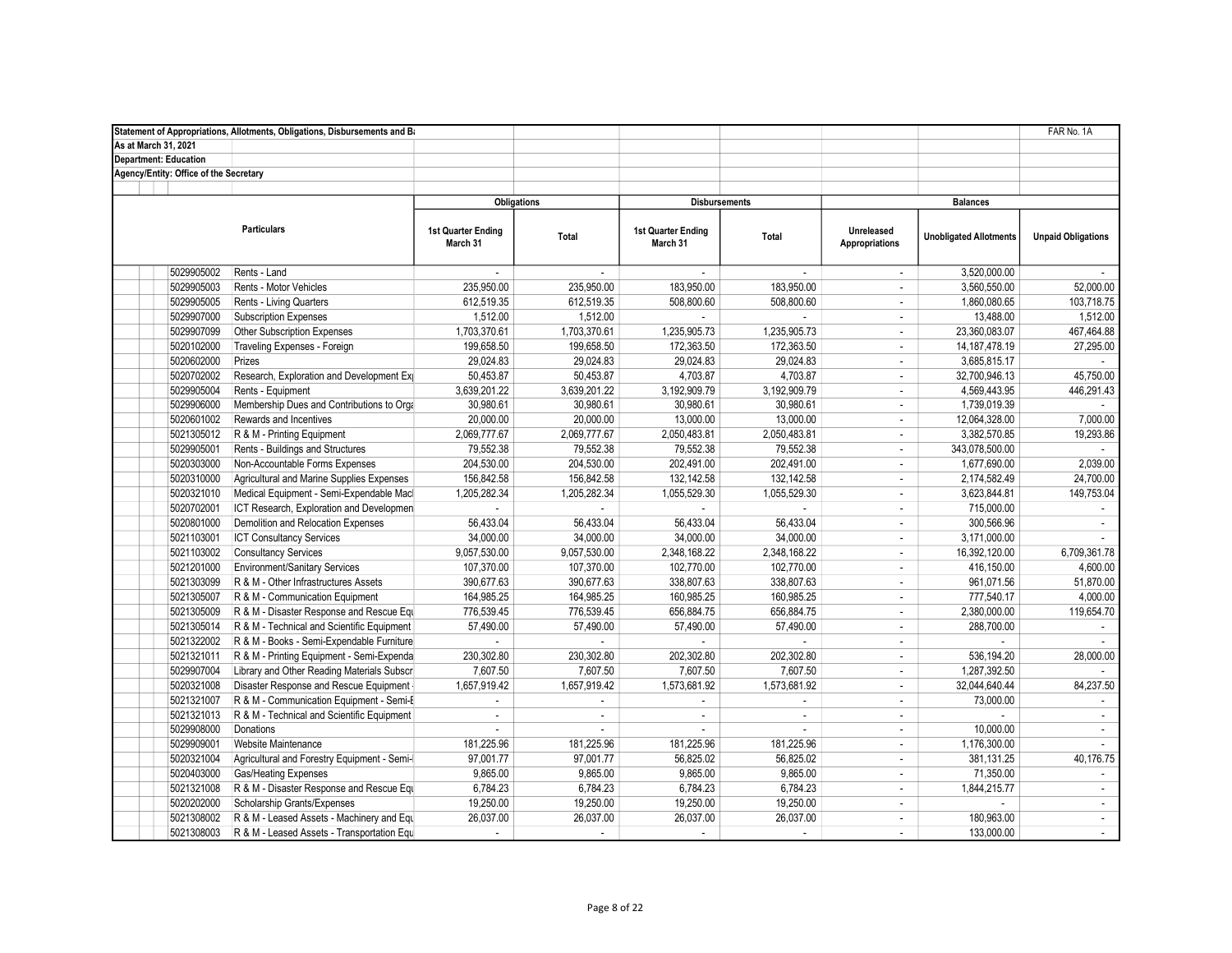|                                        | Statement of Appropriations, Allotments, Obligations, Disbursements and Balances by Object of Expenditures |                                     |                                                                              |                            |                           |                                                                        |                             |                             | FAR No. 1A                 |
|----------------------------------------|------------------------------------------------------------------------------------------------------------|-------------------------------------|------------------------------------------------------------------------------|----------------------------|---------------------------|------------------------------------------------------------------------|-----------------------------|-----------------------------|----------------------------|
| As at March 31, 2021                   |                                                                                                            |                                     |                                                                              |                            |                           |                                                                        |                             |                             |                            |
| <b>Department: Education</b>           |                                                                                                            |                                     |                                                                              |                            |                           |                                                                        |                             |                             |                            |
| Agency/Entity: Office of the Secretary |                                                                                                            |                                     |                                                                              |                            |                           |                                                                        |                             |                             |                            |
|                                        |                                                                                                            |                                     |                                                                              |                            |                           |                                                                        |                             |                             |                            |
|                                        |                                                                                                            |                                     | Appropriations                                                               |                            |                           |                                                                        | <b>Allotments</b>           |                             |                            |
|                                        | <b>Particulars</b>                                                                                         | Authorized<br><b>Appropriations</b> | <b>Adjustments (Transfer</b><br>To/From.<br>Modifications/<br>Augmentations) | Adjusted<br>Appropriations | <b>Allotment Received</b> | <b>Adjustments</b><br>(Reductions,<br>Modifications/<br>Augmentations) | <b>Transfer To</b>          | <b>Transfer From</b>        | <b>Adiusted Allotments</b> |
| 5021321010                             | R & M - Medical Equipment - Semi-Expenda                                                                   | 74,000.00                           | $\sim$                                                                       | 74,000.00                  | 74,000.00                 |                                                                        | $\sim$                      | $\mathbf{r}$                | 74.000.00                  |
| 5029999099                             | Other Maintenance and Operating Expenses                                                                   | 110,886,000.00                      | 267,085,119.13                                                               | 377,971,119.13             | 110,886,000.00            | 265,805,741.13                                                         | $\sim$                      | 1,279,378.00                | 377,971,119.13             |
| 5021303006                             | R & M - Communication Networks                                                                             |                                     | 24.213.46                                                                    | 24.213.46                  | ÷.                        | 24.213.46                                                              | $\sim$                      | ÷                           | 24.213.46                  |
| 5029907001                             | <b>ICT Software Subscription</b>                                                                           | $\sim$                              | 20,087.04                                                                    | 20,087.04                  | $\sim$                    | 20,087.04                                                              | $\sim$                      | ÷                           | 20,087.04                  |
| 5020499000                             | Other Utility Expenses                                                                                     |                                     | 90,680.00                                                                    | 90,680.00                  | $\sim$                    | 90,680.00                                                              | $\sim$                      | ÷                           | 90,680.00                  |
| 5020701002                             | <b>Survey Expenses</b>                                                                                     | 84,067,000.00                       | 41,500.00                                                                    | 84,108,500.00              | 84,067,000.00             | 41,500.00                                                              | $\sim$                      | ×.                          | 84,108,500.00              |
| 5021301000                             | R & M - Investment Property                                                                                | 427,000.00                          | $\mathcal{L}_{\mathcal{A}}$                                                  | 427,000.00                 | 427,000.00                | ×.                                                                     | $\sim$                      | ÷                           | 427,000.00                 |
| 5021501002                             | <b>Tax Refund</b>                                                                                          |                                     | 78,849.69                                                                    | 78,849.69                  |                           | 78,849.69                                                              | $\sim$                      | $\mathbf{r}$                | 78,849.69                  |
| 5021398000                             | R & M - Others                                                                                             | 30,000.00                           | 114,817.00                                                                   | 144,817.00                 | 30,000.00                 | 114,817.00                                                             | $\sim$                      | $\mathcal{L}_{\mathcal{A}}$ | 144,817.00                 |
| 5029905008                             | Rents - ICT Machinery and Equipment                                                                        | ÷.                                  | 58,820.00                                                                    | 58,820.00                  | $\mathbf{r}$              | 58,820.00                                                              | $\sim$                      | ÷                           | 58,820.00                  |
| 5029922000                             | <b>Bank Transaction Fee</b>                                                                                | ÷.                                  | 3,110.00                                                                     | 3,110.00                   | $\sim$                    | 3,110.00                                                               | $\sim$                      | $\mathbf{r}$                | 3,110.00                   |
| 5020304000                             | Animal/Zoological Supplies Expenses                                                                        | ×.                                  | 17,900.00                                                                    | 17,900.00                  | $\sim$                    | 17,900.00                                                              | $\sim$                      | ÷                           | 17,900.00                  |
| 5020321005                             | Marine and Fishery Equipment - Semi-Exper                                                                  | ÷.                                  | 20,000.00                                                                    | 20,000.00                  | $\sim$                    | 20,000.00                                                              | $\sim$                      | $\mathbf{r}$                | 20,000.00                  |
| 5020313000                             | Chemical and Filtering Supplies Expenses                                                                   | $\sim$                              | 2,000.00                                                                     | 2.000.00                   | $\sim$                    | 2,000.00                                                               | $\sim$                      | ÷                           | 2,000.00                   |
| 5020701001                             | <b>ICT Survey Expenses</b>                                                                                 | $\blacksquare$                      | $\sim$                                                                       | $\sim$                     | $\sim$                    | ×.                                                                     | $\sim$                      | $\mathbf{r}$                | ÷                          |
| 5021306004                             | R & M - Watercrafts                                                                                        | $\mathbf{r}$                        | $\mathbf{r}$                                                                 | $\sim$                     | $\sim$                    | $\sim$                                                                 | $\sim$                      | $\mathcal{L}_{\mathcal{A}}$ | $\sim$                     |
| 5021321004                             | R & M - Agricultural and Forestry Equipment                                                                | ÷.                                  | ÷.                                                                           | $\sim$                     | $\sim$                    | ÷                                                                      | $\sim$                      | ÷                           | ÷                          |
| 5021399001                             | R & M - Work/Zoo Animals                                                                                   | ä,                                  | $\sim$                                                                       | $\sim$                     | $\sim$                    | ÷.                                                                     | $\sim$                      | ÷                           | ÷                          |
| 5021304006                             | R & M - Hostels and Dormitories                                                                            | ä,                                  | ÷.                                                                           | $\sim$                     | $\sim$                    | $\sim$                                                                 | $\sim$                      | ÷                           |                            |
| 5021309002                             | R & M - Leased Assets Improvements - Build                                                                 | 2,617,000.00                        | $\sim$                                                                       | 2,617,000.00               | 2,617,000.00              | ÷                                                                      | $\sim$                      | ÷                           | 2,617,000.00               |
| 5021309099                             | R & M - Leased Assets Improvements - Othe                                                                  | 616,000.00                          | $\sim$                                                                       | 616,000.00                 | 616,000.00                | $\sim$                                                                 |                             | ÷                           | 616,000.00                 |
| <b>CO</b>                              |                                                                                                            | 19,477,247,000.00                   | (2,938,662,000.00)                                                           | 16,538,585,000.00          | 10,234,147,000.00         | $\sim$                                                                 | 71,000,000.00               | 60,000,000.00               | 10,223,147,000.00          |
| 5060404001                             | <b>Buildings</b>                                                                                           | 35,000,000.00                       | $\mathbf{r}$                                                                 | 35,000,000.00              | 35,000,000.00             | $\blacksquare$                                                         | $\mathcal{L}_{\mathcal{A}}$ | $\mathcal{L}_{\mathcal{A}}$ | 35,000,000.00              |
| 5060404002                             | <b>School Buildings</b>                                                                                    | 13,236,981,000.00                   | (2,927,662,000.00)                                                           | 10,309,319,000.00          | 4,035,881,000.00          | ÷.                                                                     | $\sim$                      | ÷.                          | 4,035,881,000.00           |
| 5060405003                             | Information and Communication Technology                                                                   | 5,662,340,000.00                    | (11,000,000.00)                                                              | 5,651,340,000.00           | 5,662,340,000.00          | ÷                                                                      | 71,000,000.00               | 60,000,000.00               | 5,651,340,000.00           |
| 5060405014                             | Technical and Scientific Equipment                                                                         | 435,926,000.00                      | $\sim$                                                                       | 435,926,000.00             | 435,926,000.00            | ÷.                                                                     | $\sim$                      | $\sim$                      | 435,926,000.00             |
| 5060404099                             | Other Structures                                                                                           | 32,000,000.00                       | $\sim$                                                                       | 32,000,000.00              |                           | ÷                                                                      | $\sim$                      | $\sim$                      |                            |
| 5060401001                             | Land                                                                                                       | 65,000,000.00                       | $\sim$                                                                       | 65,000,000.00              | 65,000,000.00             | $\sim$                                                                 | $\sim$                      | ÷                           | 65.000.000.00              |
| 5060406001                             | <b>Motor Vehicles</b>                                                                                      | 10,000,000.00                       | $\sim$                                                                       | 10,000,000.00              |                           | $\sim$                                                                 | $\sim$                      | $\mathbf{r}$                |                            |
| <b>Automatic Appropriations</b>        |                                                                                                            | 37,727,048,000.00                   | 51,775,667.00                                                                | 37,778,823,667.00          | 37,778,823,667.00         | ÷                                                                      | $\sim$                      | $\overline{\phantom{a}}$    | 37,778,823,667.00          |
| Special Purpose Fund                   |                                                                                                            |                                     | 58,142,719.00                                                                | 58,142,719.00              | 58,142,719.00             | ÷                                                                      | $\sim$                      | ÷                           | 58,142,719.00              |
| PS                                     |                                                                                                            | ÷.                                  | 58,142,719.00                                                                | 58,142,719.00              | 58,142,719.00             | ÷.                                                                     | $\sim$                      | ÷                           | 58,142,719.00              |
| 5010101001                             | Basic Salary - Civilian                                                                                    | ÷.                                  | 10,423,359.00                                                                | 10,423,359.00              | 10,423,359.00             | $\sim$                                                                 | $\sim$                      | ÷                           | 10,423,359.00              |
| 5010201001                             | PERA - Civilian                                                                                            | ÷.                                  | 66,000.00                                                                    | 66,000.00                  | 66,000.00                 | ÷.                                                                     | $\sim$                      | $\mathbf{r}$                | 66,000.00                  |
| 5010204001                             | Clothing/Uniform Allowance - Civilian                                                                      | $\sim$                              | 12.000.00                                                                    | 12,000.00                  | 12,000.00                 | $\sim$                                                                 | $\sim$                      | $\sim$                      | 12,000.00                  |
| 5010214001                             | Year End Bonus - Civilian                                                                                  | $\blacksquare$                      | 39,178.00                                                                    | 39,178.00                  | 39,178.00                 | $\sim$                                                                 | $\sim$                      | $\sim$                      | 39,178.00                  |
| 5010215001                             | Cash Gift - Civilian                                                                                       | $\overline{\phantom{a}}$            | 15,000.00                                                                    | 15,000.00                  | 15,000.00                 | ÷                                                                      | $\sim$                      | $\mathcal{L}_{\mathcal{A}}$ | 15,000.00                  |
| 5010302001                             | Pag-IBIG - Civilian                                                                                        | ÷.                                  | 3,300.00                                                                     | 3,300.00                   | 3,300.00                  | ÷                                                                      | $\sim$                      | ÷                           | 3,300.00                   |
| 5010303001                             | PhilHealth - Civilian                                                                                      |                                     | 7,052.00                                                                     | 7,052.00                   | 7,052.00                  | ÷                                                                      | ÷.                          |                             | 7,052.00                   |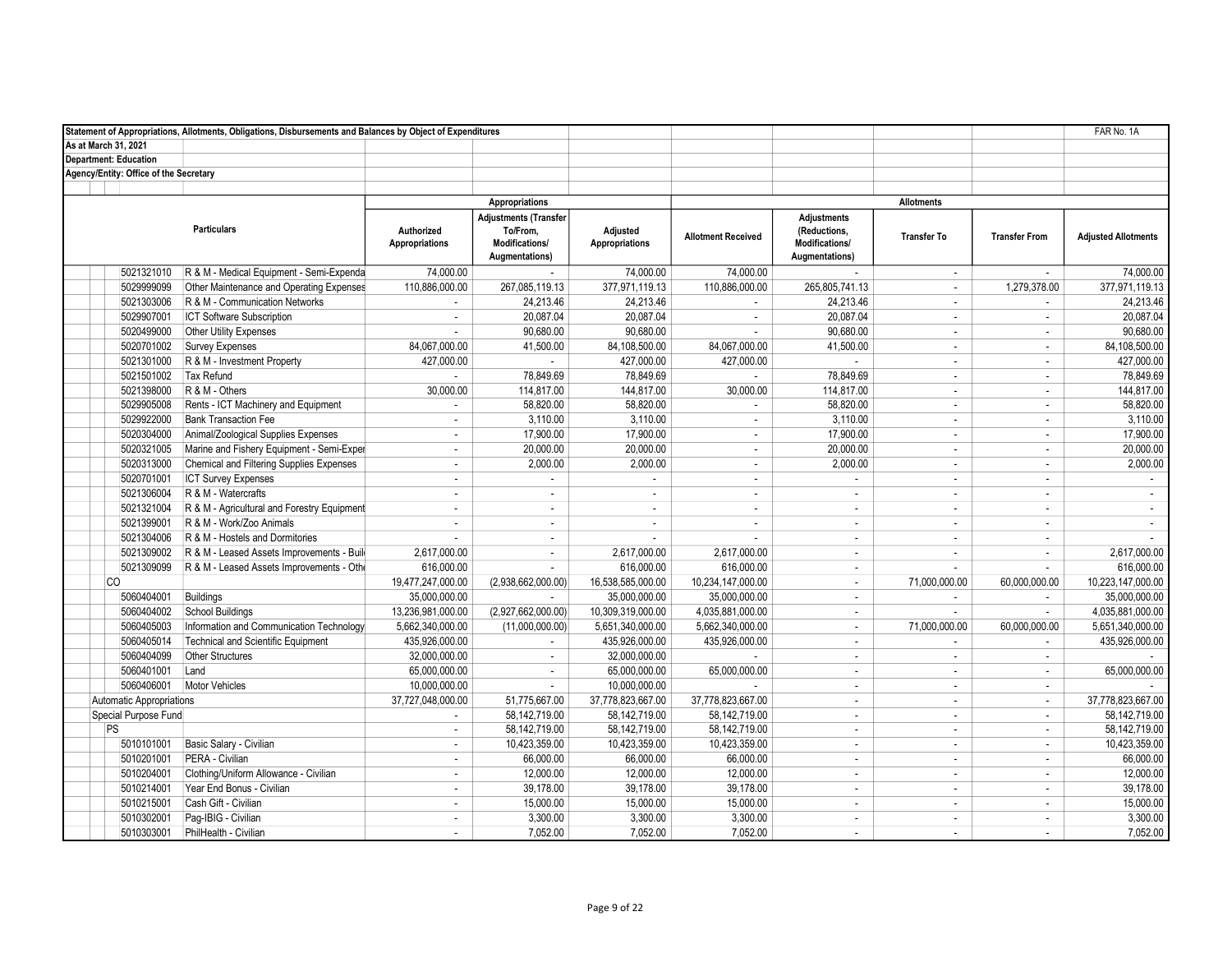|                                        | Statement of Appropriations, Allotments, Obligations, Disbursements and Ba |                                |                  |                                |                  |                                     |                               | FAR No. 1A                  |
|----------------------------------------|----------------------------------------------------------------------------|--------------------------------|------------------|--------------------------------|------------------|-------------------------------------|-------------------------------|-----------------------------|
| As at March 31, 2021                   |                                                                            |                                |                  |                                |                  |                                     |                               |                             |
| <b>Department: Education</b>           |                                                                            |                                |                  |                                |                  |                                     |                               |                             |
| Agency/Entity: Office of the Secretary |                                                                            |                                |                  |                                |                  |                                     |                               |                             |
|                                        |                                                                            |                                |                  |                                |                  |                                     |                               |                             |
|                                        |                                                                            | <b>Obligations</b>             |                  | <b>Disbursements</b>           |                  |                                     | <b>Balances</b>               |                             |
|                                        | <b>Particulars</b>                                                         | 1st Quarter Ending<br>March 31 | Total            | 1st Quarter Ending<br>March 31 | Total            | Unreleased<br><b>Appropriations</b> | <b>Unobligated Allotments</b> | <b>Unpaid Obligations</b>   |
| 5021321010                             | R & M - Medical Equipment - Semi-Expenda                                   | ÷.                             | ×.               |                                |                  | $\mathbf{r}$                        | 74,000.00                     |                             |
| 5029999099                             | Other Maintenance and Operating Expenses                                   | 345,743,816.99                 | 345,743,816.99   | 331,467,335.33                 | 331,467,335.33   | ÷                                   | 32,227,302.14                 | 14,276,481.66               |
| 5021303006                             | R & M - Communication Networks                                             | 24,213.46                      | 24,213.46        | 24,213.46                      | 24,213.46        | ÷                                   | $\sim$                        |                             |
| 5029907001                             | ICT Software Subscription                                                  | 32,494.33                      | 32,494.33        | 32,494.33                      | 32,494.33        | $\mathbf{r}$                        | (12, 407.29)                  |                             |
| 5020499000                             | Other Utility Expenses                                                     | 102,097.50                     | 102,097.50       | 99,954.64                      | 99,954.64        | ÷                                   | (11, 417.50)                  | 2,142.86                    |
| 5020701002                             | <b>Survey Expenses</b>                                                     | 241,484.83                     | 241,484.83       | 166,984.83                     | 166,984.83       | ÷                                   | 83,867,015.17                 | 74,500.00                   |
| 5021301000                             | R & M - Investment Property                                                | 17,680.04                      | 17,680.04        | 17,680.04                      | 17,680.04        | $\overline{\phantom{a}}$            | 409.319.96                    |                             |
| 5021501002                             | Tax Refund                                                                 | 78,849.69                      | 78,849.69        | 77,463.62                      | 77,463.62        | $\mathcal{L}$                       |                               | 1,386.07                    |
| 5021398000                             | R & M - Others                                                             | 127,309.50                     | 127,309.50       | 127,309.50                     | 127,309.50       | $\sim$                              | 17,507.50                     |                             |
| 5029905008                             | Rents - ICT Machinery and Equipment                                        | 58,820.00                      | 58,820.00        | 57,486.08                      | 57,486.08        | $\mathbf{r}$                        |                               | 1,333.92                    |
| 5029922000                             | <b>Bank Transaction Fee</b>                                                | 8,569.28                       | 8,569.28         | 8,569.28                       | 8,569.28         | ÷                                   | (5, 459.28)                   |                             |
| 5020304000                             | Animal/Zoological Supplies Expenses                                        | 17,900.00                      | 17,900.00        | $\mathcal{L}^{\mathcal{A}}$    | $\mathcal{L}$    | $\mathbf{r}$                        |                               | 17,900.00                   |
| 5020321005                             | Marine and Fishery Equipment - Semi-Exper                                  | 20,000.00                      | 20,000.00        | $\sim$                         | ×.               | ÷                                   | $\sim$                        | 20,000.00                   |
| 5020313000                             | Chemical and Filtering Supplies Expenses                                   | 2,000.00                       | 2.000.00         | 2.000.00                       | 2.000.00         | ÷                                   | ÷.                            | $\sim$                      |
| 5020701001                             | <b>ICT Survey Expenses</b>                                                 | 8,622.00                       | 8.622.00         | 7,642.00                       | 7,642.00         | ÷                                   | (8,622.00)                    | 980.00                      |
| 5021306004                             | R & M - Watercrafts                                                        | 7,500.00                       | 7,500.00         | 7,500.00                       | 7,500.00         | $\sim$                              | (7,500.00)                    | $\sim$                      |
| 5021321004                             | R & M - Agricultural and Forestry Equipment                                | $\overline{a}$                 | $\mathbf{r}$     | $\sim$                         | $\sim$           | ×.                                  | $\sim$                        | $\blacksquare$              |
| 5021399001                             | R & M - Work/Zoo Animals                                                   | 100.00                         | 100.00           | 100.00                         | 100.00           | ×.                                  | (100.00)                      | ÷.                          |
| 5021304006                             | R & M - Hostels and Dormitories                                            | ×.                             | ÷.               |                                |                  | ÷                                   |                               | $\mathcal{L}_{\mathcal{A}}$ |
| 5021309002                             | R & M - Leased Assets Improvements - Build                                 | $\blacksquare$                 | ä,               | $\overline{\phantom{a}}$       | $\sim$           | $\sim$                              | 2,617,000.00                  | $\mathbf{r}$                |
| 5021309099                             | R & M - Leased Assets Improvements - Othe                                  | ÷,                             |                  | $\mathbf{r}$                   |                  | $\sim$                              | 616,000.00                    |                             |
| <b>CO</b>                              |                                                                            | 1,628,070,664.00               | 1,628,070,664.00 | 402,068,871.70                 | 402,068,871.70   | 6,315,438,000.00                    | 8,595,076,336.00              | 1,226,001,792.30            |
| 5060404001                             | Buildings                                                                  |                                |                  |                                |                  |                                     | 35,000,000.00                 |                             |
| 5060404002                             | School Buildings                                                           | 1,628,070,664.00               | 1,628,070,664.00 | 402,068,871.70                 | 402,068,871.70   | 6,273,438,000.00                    | 2,407,810,336.00              | 1,226,001,792.30            |
| 5060405003                             | Information and Communication Technology                                   |                                |                  | $\mathbf{r}$                   | $\sim$           | $\mathcal{L}$                       | 5,651,340,000.00              |                             |
| 5060405014                             | <b>Technical and Scientific Equipment</b>                                  | ×.                             | ÷.               | $\mathbb{Z}^2$                 | ÷.               | ×.                                  | 435,926,000.00                | ×.                          |
| 5060404099                             | Other Structures                                                           | $\sim$                         | ×.               | $\sim$                         | $\sim$           | 32,000,000.00                       |                               | $\mathcal{L}$               |
| 5060401001                             | Land                                                                       | $\sim$                         | $\sim$           | $\mathcal{L}$                  | $\sim$           | $\sim$                              | 65,000,000.00                 | $\mathcal{L}$               |
| 5060406001                             | Motor Vehicles                                                             | ä,                             | ä,               | $\omega$                       | $\sim$           | 10,000,000.00                       | ÷                             |                             |
| <b>Automatic Appropriations</b>        |                                                                            | 9,173,624,137.34               | 9,173,624,137.34 | 8.196.558.233.06               | 8.196.558.233.06 | $\sim$                              | 28,605,418,825.05             | 976.846.608.89              |
| Special Purpose Fund                   |                                                                            | 39,515,182.20                  | 39,515,182.20    | 37,884,008.47                  | 37,884,008.47    | $\mathbf{r}$                        | 18,627,536.80                 | 1,631,173.73                |
| PS                                     |                                                                            | 39,515,182.20                  | 39,515,182.20    | 37,884,008.47                  | 37,884,008.47    | $\overline{\phantom{a}}$            | 18,627,536.80                 | 1,631,173.73                |
| 5010101001                             | Basic Salary - Civilian                                                    | 2,636,388.01                   | 2,636,388.01     | 2,488,927.01                   | 2,488,927.01     | $\mathbf{r}$                        | 7,786,970.99                  | 147,461.00                  |
| 5010201001                             | PERA - Civilian                                                            |                                |                  |                                |                  | ÷                                   | 66,000.00                     |                             |
| 5010204001                             | Clothing/Uniform Allowance - Civilian                                      | ÷.                             | $\sim$           | $\mathbb{Z}^2$                 | ×.               | ÷                                   | 12,000.00                     | ÷.                          |
| 5010214001                             | Year End Bonus - Civilian                                                  | $\overline{\phantom{a}}$       | ×.               | $\sim$                         | $\sim$           | ÷                                   | 39,178.00                     | $\blacksquare$              |
| 5010215001                             | Cash Gift - Civilian                                                       | ÷,                             | ÷,               | $\mathbf{r}$                   | $\sim$           | $\overline{\phantom{a}}$            | 15,000.00                     | $\blacksquare$              |
| 5010302001                             | Pag-IBIG - Civilian                                                        | ÷.                             | ä,               | $\sim$                         | $\omega$         | ÷                                   | 3.300.00                      | $\mathcal{L}_{\mathcal{A}}$ |
| 5010303001                             | PhilHealth - Civilian                                                      | ä,                             | ä,               | $\overline{\phantom{a}}$       | ÷.               |                                     | 7,052.00                      | $\mathbf{r}$                |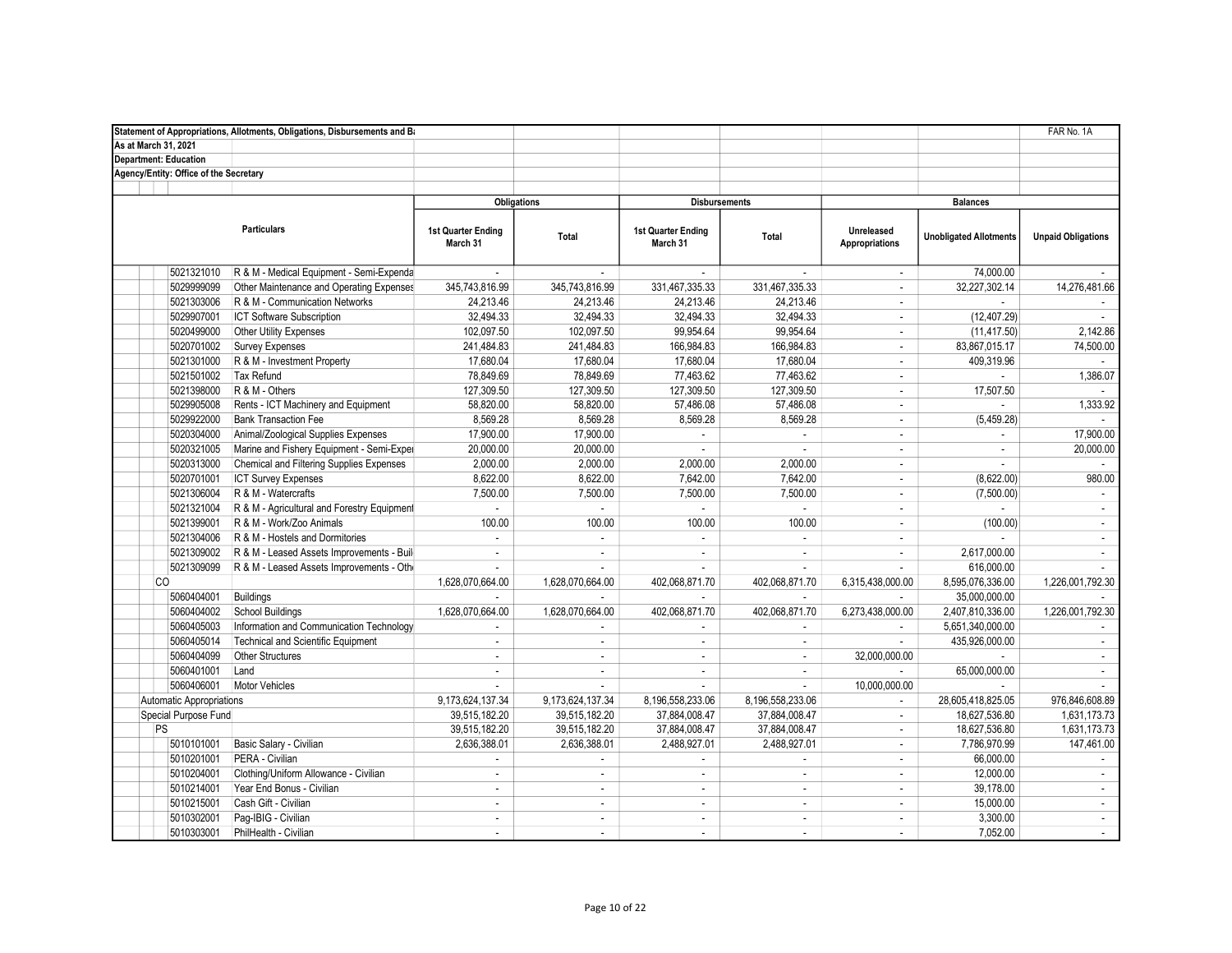|                              |                                        | Statement of Appropriations, Allotments, Obligations, Disbursements and Balances by Object of Expenditures |                                     |                                                                       |                                   |                           |                                                                        |                             |                             | FAR No. 1A                 |
|------------------------------|----------------------------------------|------------------------------------------------------------------------------------------------------------|-------------------------------------|-----------------------------------------------------------------------|-----------------------------------|---------------------------|------------------------------------------------------------------------|-----------------------------|-----------------------------|----------------------------|
| As at March 31, 2021         |                                        |                                                                                                            |                                     |                                                                       |                                   |                           |                                                                        |                             |                             |                            |
| <b>Department: Education</b> |                                        |                                                                                                            |                                     |                                                                       |                                   |                           |                                                                        |                             |                             |                            |
|                              | Agency/Entity: Office of the Secretary |                                                                                                            |                                     |                                                                       |                                   |                           |                                                                        |                             |                             |                            |
|                              |                                        |                                                                                                            |                                     |                                                                       |                                   |                           |                                                                        |                             |                             |                            |
|                              |                                        |                                                                                                            |                                     | Appropriations                                                        |                                   |                           |                                                                        | <b>Allotments</b>           |                             |                            |
|                              |                                        | <b>Particulars</b>                                                                                         | Authorized<br><b>Appropriations</b> | Adjustments (Transfer<br>To/From,<br>Modifications/<br>Augmentations) | Adjusted<br><b>Appropriations</b> | <b>Allotment Received</b> | <b>Adjustments</b><br>(Reductions,<br>Modifications/<br>Augmentations) | <b>Transfer To</b>          | <b>Transfer From</b>        | <b>Adjusted Allotments</b> |
|                              | 5010304001                             | ECIP - Civilian                                                                                            | $\mathbf{r}$                        | 3,300.00                                                              | 3,300.00                          | 3,300.00                  | $\mathbf{r}$                                                           | $\sim$                      | $\omega$                    | 3,300.00                   |
|                              | 5010403001                             | Terminal Leave Benefits - Civilian                                                                         | ÷.                                  | 40,229,712.00                                                         | 40,229,712.00                     | 40,229,712.00             | ×,                                                                     | $\sim$                      | $\sim$                      | 40,229,712.00              |
|                              | 5010499010                             | Lump-sum for Step Increments - Length of S                                                                 | ÷.                                  | 54,203.00                                                             | 54,203.00                         | 54,203.00                 | ÷.                                                                     | $\sim$                      | $\sim$                      | 54,203.00                  |
|                              | 5010499015                             | Loyalty Award - Civilian                                                                                   | $\mathbf{r}$                        | 1,147,802.00                                                          | 1,147,802.00                      | 1,147,802.00              | $\sim$                                                                 | $\sim$                      | $\omega$                    | 1,147,802.00               |
|                              | 5010499099                             | <b>Other Personnel Benefits</b>                                                                            | ×.                                  | 410.044.00                                                            | 410.044.00                        | 410.044.00                | $\sim$                                                                 | $\sim$                      | $\sim$                      | 410,044.00                 |
|                              | 5010499007                             | Lump-sum for Filling of Positions - Civilian                                                               | ÷.                                  | 5,731,769.00                                                          | 5,731,769.00                      | 5,731,769.00              | ÷                                                                      | $\sim$                      | $\sim$                      | 5,731,769.00               |
|                              | <b>Continuing Appropriations</b>       |                                                                                                            | 1,250,000.00                        | 24, 166, 395, 600. 17                                                 | 24, 167, 645, 600. 17             | 19,298,389,693.76         | 0.82                                                                   | 254,516,624.47              | 254,516,624.47              | 19,298,389,694.58          |
|                              | <b>Reqular Appropriations</b>          |                                                                                                            | 1,250,000.00                        | 18,093,696,684.41                                                     | 18,094,946,684.41                 | 13,225,690,778.00         | 0.82                                                                   | 254,516,624.47              | 254,516,624.47              | 13,225,690,778.82          |
|                              | PS                                     |                                                                                                            | ٠                                   | 1,939,762,849.80                                                      | 1,939,762,849.80                  | 879,503,335.79            | (0.00)                                                                 | $\sim$                      | $\sim$                      | 879,503,335.78             |
|                              | 5010101001                             | Basic Salary - Civilian                                                                                    | $\mathcal{L}_{\mathcal{A}}$         | 284,577,930.98                                                        | 284,577,930.98                    | 296,407,791.59            | (11,892,141.61)                                                        | $\mathcal{L}_{\mathcal{A}}$ | $\sim$                      | 284,515,649.98             |
|                              | 5010102000                             | Salaries and Wages - Casual/Contractual                                                                    | $\sim$                              | 96,085,756.85                                                         | 96,085,756.85                     | 90,901,840.04             | 5,183,916.81                                                           | $\sim$                      | $\sim$                      | 96,085,756.85              |
|                              | 5010201001                             | PERA - Civilian                                                                                            | $\mathbf{r}$                        | 68.563.717.44                                                         | 68.563.717.44                     | 67,970,065.08             | 593.652.36                                                             | $\sim$                      | $\sim$                      | 68,563,717.44              |
|                              | 5010202000                             | Representation Allowance                                                                                   | $\sim$                              | 183,455.53                                                            | 183,455.53                        | 168,455.53                | 15,000.00                                                              | $\sim$                      | $\omega$                    | 183,455.53                 |
|                              | 5010203001                             | <b>Transportation Allowance</b>                                                                            | $\sim$                              | 736.650.74                                                            | 736.650.74                        | 721,650.74                | 15,000.00                                                              | $\sim$                      | $\sim$                      | 736.650.74                 |
|                              | 5010204001                             | Clothing/Uniform Allowance - Civilian                                                                      | ÷.                                  | 10,896,704.75                                                         | 10,896,704.75                     | 10,663,309.63             | 233,395.12                                                             | $\sim$                      | $\sim$                      | 10,896,704.75              |
|                              | 5010205003                             | Subsistence Allowance - Magna Carta Bene                                                                   | ÷.                                  | 6,194,000.20                                                          | 6,194,000.20                      | 6,194,000.20              |                                                                        | $\sim$                      | $\sim$                      | 6,194,000.20               |
|                              | 5010206004                             | Laundry Allowance - Magna Carta Benefits f                                                                 | ÷                                   | 970,718.55                                                            | 970,718.55                        | 1,011,779.27              | (41,060.72)                                                            | $\sim$                      | $\sim$                      | 970,718.55                 |
|                              | 5010210001                             | Honoraria - Civilian                                                                                       | $\sim$                              | 22,914,820.80                                                         | 22,914,820.80                     | 21,738,170.43             | 1,176,650.37                                                           | $\sim$                      | $\sim$                      | 22,914,820.80              |
|                              | 5010211005                             | HP - Magna Carta Benefits for Public Health                                                                | ٠                                   | 21,779,421.51                                                         | 21,779,421.51                     | 21,910,032.93             | (130, 611.42)                                                          | $\sim$                      | $\omega$                    | 21,779,421.51              |
|                              | 5010213001                             | Overtime Pay                                                                                               | $\sim$                              | 2.297.836.14                                                          | 2.297.836.14                      | 27,354.11                 | 2,270,482.03                                                           | $\sim$                      | $\sim$                      | 2,297,836.14               |
|                              | 5010214001                             | Year End Bonus - Civilian                                                                                  | $\sim$                              | 14,403,112.15                                                         | 14,403,112.15                     | 13,850,483.34             | 552,628.81                                                             | $\sim$                      | $\sim$                      | 14,403,112.15              |
|                              | 5010215001                             | Cash Gift - Civilian                                                                                       | ÷.                                  | 11,965,555.46                                                         | 11,965,555.46                     | 11,456,405.46             | 509,150.00                                                             | $\sim$                      | $\omega$                    | 11,965,555.46              |
|                              | 5010299012                             | Productivity Enhancement Incentive - Civilia                                                               | ÷                                   | 24,691,912.42                                                         | 24,691,912.42                     | 24,251,408.28             | 440,504.14                                                             | $\sim$                      | $\sim$                      | 24,691,912.42              |
|                              | 5010302001                             | Paq-IBIG - Civilian                                                                                        | $\sim$                              | 1,622,407.40                                                          | 1,622,407.40                      | 1,413,117.47              | 209,289.93                                                             | $\sim$                      | $\sim$                      | 1,622,407.40               |
|                              | 5010303001                             | PhilHealth - Civilian                                                                                      | $\sim$                              | 1,473,637.66                                                          | 1,473,637.66                      | 1,030,976.69              | 442,660.97                                                             | $\sim$                      | $\sim$                      | 1,473,637.66               |
|                              | 5010304001                             | ECIP - Civilian                                                                                            | ÷,                                  | 2,602,735.20                                                          | 2,602,735.20                      | 2,617,381.03              | (14, 645.83)                                                           | $\sim$                      | $\sim$                      | 2,602,735.20               |
|                              | 5010403001                             | Terminal Leave Benefits - Civilian                                                                         | ä,                                  | 12,913,910.78                                                         | 12,913,910.78                     | 6,631,483.63              | 6.282.427.15                                                           | ×.                          | $\sim$                      | 12,913,910.78              |
|                              | 5010499010                             | Lump-sum for Step Increments - Length of S                                                                 | ÷.                                  | 16,548,765.33                                                         | 16,548,765.33                     | 15,400,222.99             | 1,148,542.34                                                           | $\sim$                      | $\sim$                      | 16,548,765.33              |
|                              | 5010499015                             | Loyalty Award - Civilian                                                                                   | ÷.                                  | 311,401.91                                                            | 311,401.91                        | 306,401.91                | 5,000.00                                                               | $\sim$                      | $\sim$                      | 311,401.91                 |
|                              | 5010499099                             | <b>Other Personnel Benefits</b>                                                                            | $\sim$                              | 84,718,258.25                                                         | 84,718,258.25                     | 87,721,623.46             | (3,003,365.21)                                                         | $\sim$                      | $\sim$                      | 84,718,258.25              |
|                              | 5010499001                             | Lump-sum for Creation of New Positions - C                                                                 | $\sim$                              | 409,928,967.90                                                        | 409,928,967.90                    | 59,580,644.29             | (2,408,369.69)                                                         | $\sim$                      | $\sim$                      | 57,172,274.60              |
|                              | 5010499007                             | Lump-sum for Filling of Positions - Civilian                                                               | $\mathbf{r}$                        | 758,604,830.39                                                        | 758,604,830.39                    | 51,277,185.83             | (112, 895.15)                                                          | $\sim$                      | $\blacksquare$              | 51,164,290.68              |
|                              | 5010212001                             | Longevity Pay - Civilian                                                                                   | $\sim$                              | 5,000.00                                                              | 5.000.00                          |                           | 5,000.00                                                               | $\sim$                      | $\sim$                      | 5,000.00                   |
|                              | 5010299004                             | Special Hardship Allowance - Civilian                                                                      | ÷                                   | 42,876,492.50                                                         | 42,876,492.50                     | 42,808,204.99             | 68,287.51                                                              | $\sim$                      | $\sim$                      | 42,876,492.50              |
|                              | 5010499003                             | Lump-sum for Reclassification of Positions                                                                 | $\mathbf{r}$                        | 6,064,496.51                                                          | 6,064,496.51                      | 6,214,302.45              | (149, 805.94)                                                          | $\mathbb{Z}^2$              | $\mathcal{L}_{\mathcal{A}}$ | 6,064,496.51               |
|                              | 5010499004                             | Lump-sum for Equivalent-Record Form                                                                        | $\sim$                              | 20,778,165.37                                                         | 20,778,165.37                     | 23,968,401.93             | (3, 190, 236.56)                                                       | $\sim$                      | $\sim$                      | 20,778,165.37              |
|                              | 5010499005                             | Lump-sum for Master Teachers                                                                               | $\overline{\phantom{a}}$            | 6,528,093.20                                                          | 6,528,093.20                      | 6,939,365.77              | (411, 272.57)                                                          | $\sim$                      | $\sim$                      | 6,528,093.20               |
|                              | 5010499006                             | Lump-sum for Compensation Adjustment                                                                       | $\blacksquare$                      | 3,178.03                                                              | 3,178.03                          | 3,178.03                  |                                                                        | $\sim$                      | $\sim$                      | 3,178.03                   |
|                              | 5010216001                             | Mid-Year Bonus - Civilian                                                                                  | ×.                                  | 5.681.658.74                                                          | 5,681,658.74                      | 5,845,030.09              | (163, 371.35)                                                          | $\sim$                      | $\sim$                      | 5,681,658.74               |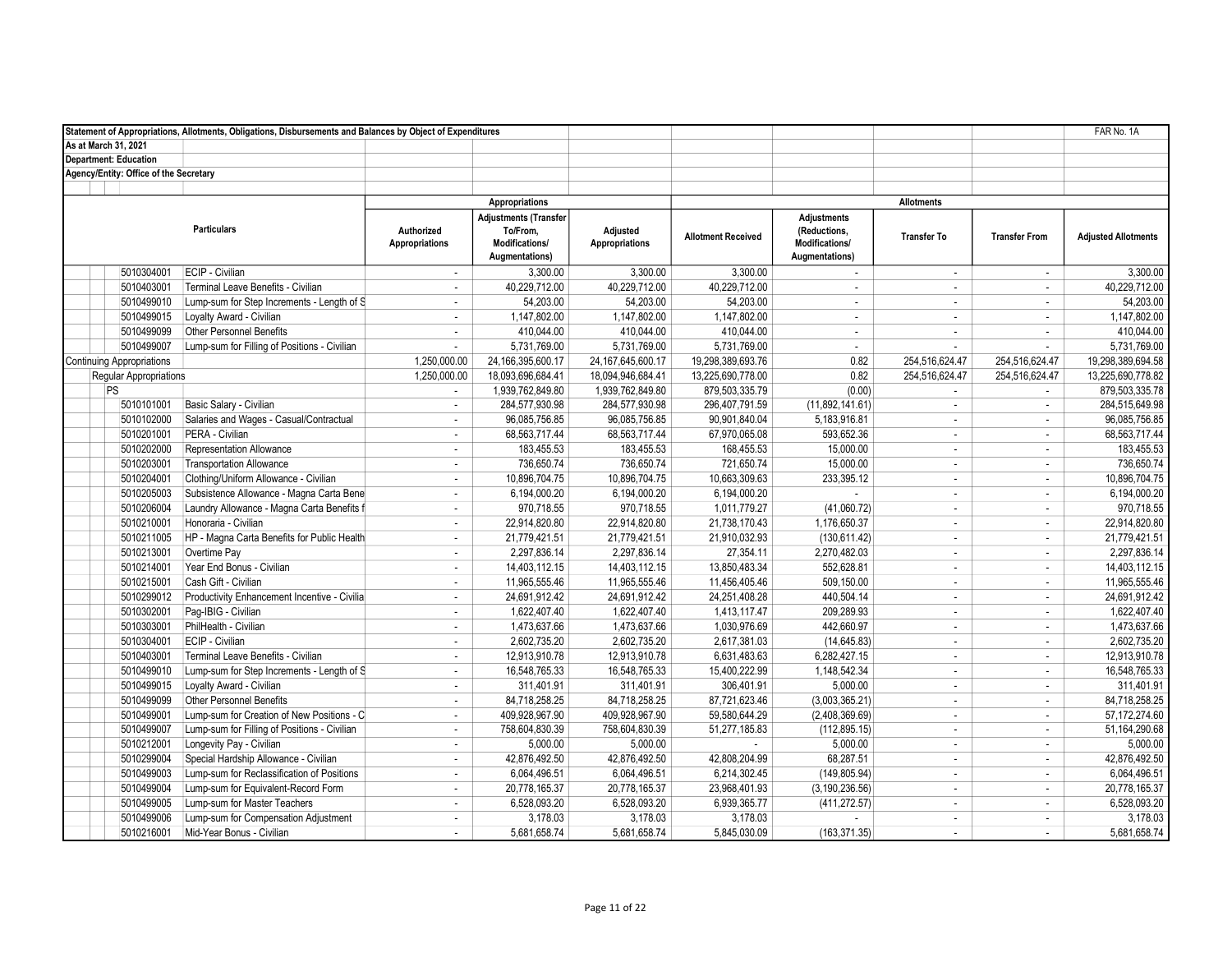|                                        | Statement of Appropriations, Allotments, Obligations, Disbursements and Ba |                                |                          |                                |                |                              |                               | FAR No. 1A                |
|----------------------------------------|----------------------------------------------------------------------------|--------------------------------|--------------------------|--------------------------------|----------------|------------------------------|-------------------------------|---------------------------|
| As at March 31, 2021                   |                                                                            |                                |                          |                                |                |                              |                               |                           |
| <b>Department: Education</b>           |                                                                            |                                |                          |                                |                |                              |                               |                           |
| Agency/Entity: Office of the Secretary |                                                                            |                                |                          |                                |                |                              |                               |                           |
|                                        |                                                                            |                                |                          |                                |                |                              |                               |                           |
|                                        |                                                                            | <b>Obligations</b>             |                          | <b>Disbursements</b>           |                |                              | <b>Balances</b>               |                           |
|                                        | <b>Particulars</b>                                                         | 1st Quarter Ending<br>March 31 | Total                    | 1st Quarter Ending<br>March 31 | Total          | Unreleased<br>Appropriations | <b>Unobligated Allotments</b> | <b>Unpaid Obligations</b> |
| 5010304001                             | ECIP - Civilian                                                            |                                | $\sim$                   |                                |                | $\sim$                       | 3,300.00                      |                           |
| 5010403001                             | Terminal Leave Benefits - Civilian                                         | 35,696,754.51                  | 35,696,754.51            | 34,213,041.78                  | 34,213,041.78  | $\sim$                       | 4,532,957.49                  | 1,483,712.73              |
| 5010499010                             | Lump-sum for Step Increments - Length of S                                 |                                |                          |                                |                | ÷                            | 54,203.00                     |                           |
| 5010499015                             | Loyalty Award - Civilian                                                   | 1,147,801.68                   | 1,147,801.68             | 1,147,801.68                   | 1,147,801.68   | ÷                            | 0.32                          | $\blacksquare$            |
| 5010499099                             | Other Personnel Benefits                                                   | 34,238.00                      | 34,238.00                | 34,238.00                      | 34,238.00      | $\mathcal{L}$                | 375,806.00                    | $\mathbf{r}$              |
| 5010499007                             | Lump-sum for Filling of Positions - Civilian                               |                                |                          |                                |                | ÷                            | 5,731,769.00                  |                           |
| <b>Continuing Appropriations</b>       |                                                                            | 3,977,895,283.02               | 3,977,895,283.02         | 827,485,595.23                 | 827,485,600.23 | 4,869,255,905.59             | 15,320,494,411.56             | 3,150,409,682.79          |
| <b>Regular Appropriations</b>          |                                                                            | 1,536,265,436.18               | 1,536,265,436.18         | 820,737,203.30                 | 820,737,208.30 | 4,869,255,905.59             | 11,689,425,342.64             | 715,528,227.88            |
| PS                                     |                                                                            | 73,146,649.58                  | 73,146,649.58            | 59,881,065.68                  | 59,881,065.68  | 1,060,259,514.01             | 806,356,686.20                | 13,265,583.90             |
| 5010101001                             | Basic Salary - Civilian                                                    | 39,716,765.32                  | 39,716,765.32            | 31,395,277.59                  | 31,395,277.59  | 62,281.00                    | 244,798,884.66                | 8,321,487.73              |
| 5010102000                             | Salaries and Wages - Casual/Contractual                                    | 2,703,403.50                   | 2,703,403.50             | 2,294,775.63                   | 2,294,775.63   | $\sim$                       | 93,382,353.35                 | 408,627.87                |
| 5010201001                             | PERA - Civilian                                                            | 1,612,864.30                   | 1,612,864.30             | 1,534,022.63                   | 1,534,022.63   | (0.00)                       | 66,950,853.14                 | 78,841.67                 |
| 5010202000                             | Representation Allowance                                                   | 15,000.00                      | 15,000.00                | 15,000.00                      | 15,000.00      | ÷                            | 168,455.53                    | $\sim$                    |
| 5010203001                             | <b>Transportation Allowance</b>                                            | 15,000.00                      | 15,000.00                | 15,000.00                      | 15,000.00      | $\overline{\phantom{a}}$     | 721,650.74                    | $\sim$                    |
| 5010204001                             | Clothing/Uniform Allowance - Civilian                                      |                                |                          |                                |                | $\mathcal{L}$                | 10,896,704.75                 |                           |
| 5010205003                             | Subsistence Allowance - Magna Carta Bene                                   | 212,537.76                     | 212,537.76               | 141,324.24                     | 141,324.24     | ×.                           | 5,981,462.44                  | 71,213.52                 |
| 5010206004                             | Laundry Allowance - Magna Carta Benefits f                                 | 19,691.07                      | 19,691.07                | 1,726.72                       | 1,726.72       | (0.00)                       | 951,027.48                    | 17,964.35                 |
| 5010210001                             | Honoraria - Civilian                                                       | 698,976.99                     | 698,976.99               | 350,584.19                     | 350,584.19     | $\mathcal{L}$                | 22,215,843.81                 | 348,392.80                |
| 5010211005                             | HP - Magna Carta Benefits for Public Health                                | 1,300,225.57                   | 1,300,225.57             | 519,707.17                     | 519,707.17     | 0.00                         | 20,479,195.94                 | 780,518.40                |
| 5010213001                             | Overtime Pay                                                               | 2,422,165.39                   | 2,422,165.39             | 1,840,679.66                   | 1,840,679.66   | ÷                            | (124, 329.25)                 | 581,485.73                |
| 5010214001                             | Year End Bonus - Civilian                                                  | 205,714.20                     | 205,714.20               | 205,714.20                     | 205,714.20     | (0.00)                       | 14, 197, 397. 95              | $\sim$                    |
| 5010215001                             | Cash Gift - Civilian                                                       | 38,000.00                      | 38,000.00                | 38,000.00                      | 38,000.00      | $\sim$                       | 11,927,555.46                 | $\sim$                    |
| 5010299012                             | Productivity Enhancement Incentive - Civilia                               | 78,000.00                      | 78,000.00                | 78,000.00                      | 78,000.00      | $\sim$                       | 24,613,912.42                 | $\mathcal{L}$             |
| 5010302001                             | Pag-IBIG - Civilian                                                        | 75,400.00                      | 75,400.00                | 75,300.00                      | 75,300.00      | ÷                            | 1,547,007.40                  | 100.00                    |
| 5010303001                             | PhilHealth - Civilian                                                      | 102,374.01                     | 102,374.01               | 101,433.75                     | 101,433.75     | $\sim$                       | 1,371,263.65                  | 940.26                    |
| 5010304001                             | <b>ECIP</b> - Civilian                                                     | 37,700.00                      | 37,700.00                | 37,600.00                      | 37,600.00      | (0.00)                       | 2,565,035.20                  | 100.00                    |
| 5010403001                             | Terminal Leave Benefits - Civilian                                         | 6,349,368.25                   | 6,349,368.25             | 5,750,890.59                   | 5,750,890.59   | ÷                            | 6,564,542.53                  | 598,477.66                |
| 5010499010                             | Lump-sum for Step Increments - Length of S                                 | 399,293.67                     | 399,293.67               | 399,293.67                     | 399,293.67     | (0.00)                       | 16, 149, 471.66               |                           |
| 5010499015                             | Loyalty Award - Civilian                                                   | 250,000.00                     | 250,000.00               | 250,000.00                     | 250,000.00     | $\mathbf{r}$                 | 61,401.91                     |                           |
| 5010499099                             | Other Personnel Benefits                                                   | 9,214,784.61                   | 9,214,784.61             | 8,916,233.61                   | 8,916,233.61   | ×.                           | 75,503,473.64                 | 298,551.00                |
| 5010499001                             | Lump-sum for Creation of New Positions - C                                 | $\sim$                         | $\overline{\phantom{a}}$ | ×.                             | $\sim$         | 352,756,693.30               | 57,172,274.60                 |                           |
| 5010499007                             | Lump-sum for Filling of Positions - Civilian                               | $\sim$                         | ä,                       | $\sim$                         | $\sim$         | 707,440,539.71               | 51,164,290.68                 |                           |
| 5010212001                             | Longevity Pay - Civilian                                                   | 5,000.00                       | 5,000.00                 |                                |                |                              |                               | 5,000.00                  |
| 5010299004                             | Special Hardship Allowance - Civilian                                      | 6,778,614.41                   | 6,778,614.41             | 5,079,011.25                   | 5,079,011.25   | 0.00                         | 36,097,878.09                 | 1,699,603.16              |
| 5010499003                             | Lump-sum for Reclassification of Positions                                 | 218,817.61                     | 218,817.61               | 218,817.61                     | 218,817.61     | $\sim$                       | 5,845,678.90                  | (0.00)                    |
| 5010499004                             | Lump-sum for Equivalent-Record Form                                        | 271,270.59                     | 271,270.59               | 227,208.71                     | 227,208.71     | 0.00                         | 20,506,894.78                 | 44,061.88                 |
| 5010499005                             | Lump-sum for Master Teachers                                               | 90,623.02                      | 90,623.02                | 90,623.02                      | 90,623.02      | 0.00                         | 6,437,470.18                  | 0.00                      |
| 5010499006                             | Lump-sum for Compensation Adjustment                                       | ÷.                             |                          |                                |                | $\blacksquare$               | 3,178.03                      | $\sim$                    |
| 5010216001                             | Mid-Year Bonus - Civilian                                                  | 17.259.00                      | 17.259.00                | 17.259.00                      | 17.259.00      | $\sim$                       | 5,664,399.74                  | $\mathbf{r}$              |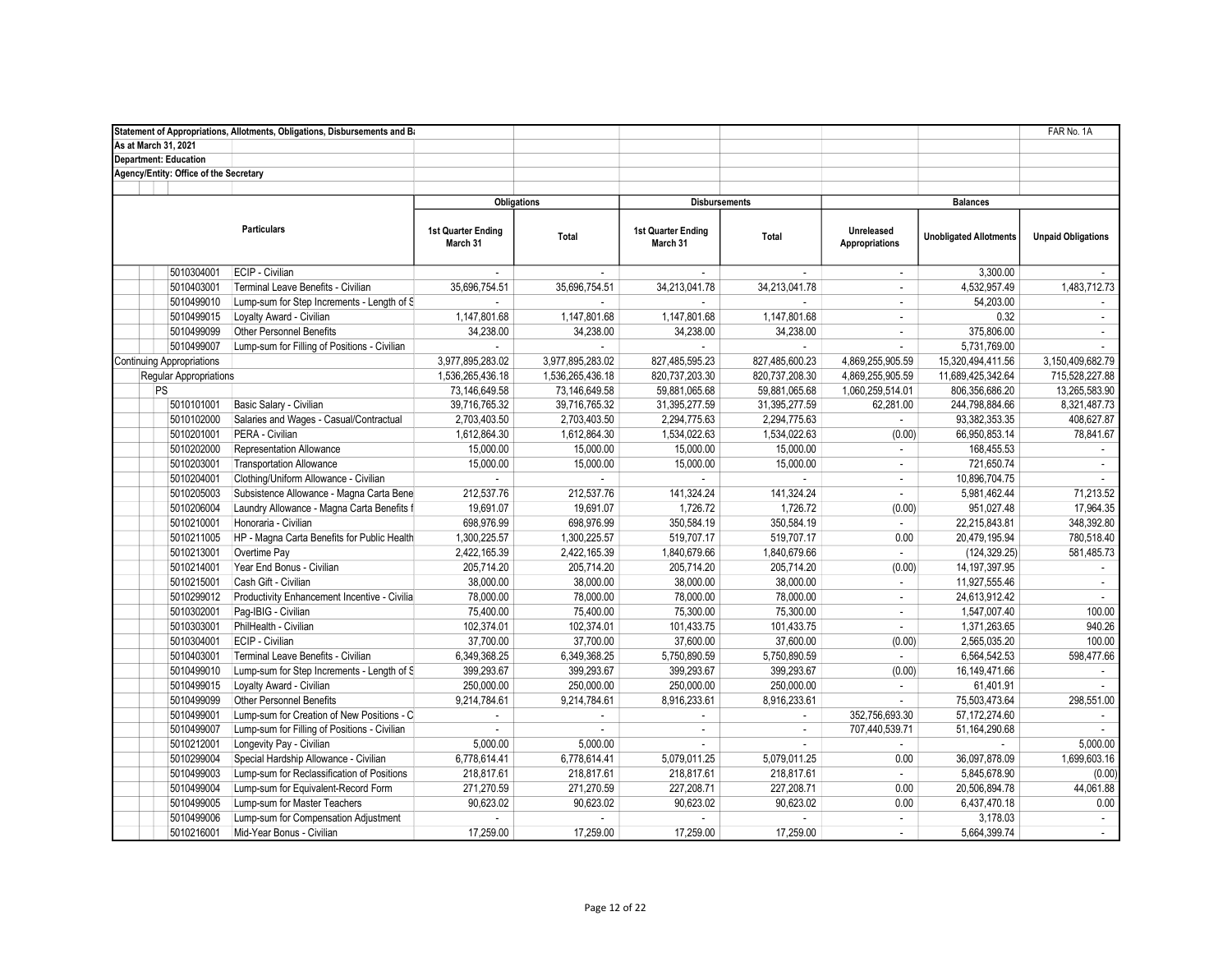|                                        | Statement of Appropriations, Allotments, Obligations, Disbursements and Balances by Object of Expenditures |                                     |                                                                              |                                   |                           |                                                                        |                    |                             | FAR No. 1A                 |
|----------------------------------------|------------------------------------------------------------------------------------------------------------|-------------------------------------|------------------------------------------------------------------------------|-----------------------------------|---------------------------|------------------------------------------------------------------------|--------------------|-----------------------------|----------------------------|
| As at March 31, 2021                   |                                                                                                            |                                     |                                                                              |                                   |                           |                                                                        |                    |                             |                            |
| <b>Department: Education</b>           |                                                                                                            |                                     |                                                                              |                                   |                           |                                                                        |                    |                             |                            |
| Agency/Entity: Office of the Secretary |                                                                                                            |                                     |                                                                              |                                   |                           |                                                                        |                    |                             |                            |
|                                        |                                                                                                            |                                     |                                                                              |                                   |                           |                                                                        |                    |                             |                            |
|                                        |                                                                                                            |                                     | Appropriations                                                               |                                   |                           |                                                                        | <b>Allotments</b>  |                             |                            |
|                                        | <b>Particulars</b>                                                                                         | Authorized<br><b>Appropriations</b> | <b>Adjustments (Transfer</b><br>To/From,<br>Modifications/<br>Augmentations) | Adjusted<br><b>Appropriations</b> | <b>Allotment Received</b> | <b>Adjustments</b><br>(Reductions,<br>Modifications/<br>Augmentations) | <b>Transfer To</b> | <b>Transfer From</b>        | <b>Adjusted Allotments</b> |
| 5010103000                             | Salaries and Wages - Substitute Teachers                                                                   | $\sim$                              | 2,273,531.37                                                                 | 2,273,531.37                      | 2,969.67                  | 2,270,561.70                                                           | $\sim$             | $\mathcal{L}_{\mathcal{A}}$ | 2,273,531.37               |
| 5010211001                             | <b>Hazard Pay</b>                                                                                          |                                     | 565,725.74                                                                   | 565,725.74                        | 470,098.93                | 95,626.81                                                              | $\sim$             | $\mathbf{r}$                | 565,725.74                 |
| <b>MOOE</b>                            |                                                                                                            | 1,250,000.00                        | 11,042,380,542.65                                                            | 11,043,630,542.65                 | 7,235,355,542.25          | 0.82                                                                   | 250,230,000.00     | 250,230,000.00              | 7,235,355,543.07           |
| 5020101000                             | <b>Traveling Expenses - Local</b>                                                                          | $\mathbf{r}$                        | 393, 143, 756. 33                                                            | 393, 143, 756. 33                 | 397,750,458.45            | (12, 466, 703.02)                                                      | $\sim$             | $\mathbf{r}$                | 385,283,755.43             |
| 5020201001                             | <b>ICT Training Expenses</b>                                                                               | ×.                                  | 2.147.692.32                                                                 | 2.147.692.32                      | 1,310,202.32              | 837,490.00                                                             | $\sim$             | ÷                           | 2,147,692.32               |
| 5020201002                             | <b>Training Expenses</b>                                                                                   | $\overline{\phantom{a}}$            | 1,617,500,556.46                                                             | 1,617,500,556.46                  | 1,599,539,656.08          | 13,769,700.38                                                          | 230,000.00         | $\mathbf{r}$                | 1,613,079,356.46           |
| 5020301001                             | <b>ICT Office Supplies</b>                                                                                 | ÷,                                  | 6,275,511.48                                                                 | 6,275,511.48                      | 5,199,728.64              | 1,075,782.84                                                           | $\mathbf{r}$       | $\mathcal{L}_{\mathcal{A}}$ | 6,275,511.48               |
| 5020301002                             | <b>Office Supplies Expenses</b>                                                                            | $\mathbf{r}$                        | 286,391,404.01                                                               | 286,391,404.01                    | 260,439,287.20            | 23,452,116.81                                                          | $\sim$             | $\sim$                      | 283,891,404.01             |
| 5020302000                             | Accountable Forms Expenses                                                                                 | ×.                                  | 7,875,576.99                                                                 | 7,875,576.99                      | 7,791,869.96              | 83,707.03                                                              | $\sim$             | $\mathbf{r}$                | 7,875,576.99               |
| 5020305000                             | <b>Food Supplies Expenses</b>                                                                              | $\mathcal{L}$                       | 223,892,807.83                                                               | 223,892,807.83                    | 14,636,795.50             | 209,256,012.33                                                         | $\sim$             | $\sim$                      | 223,892,807.83             |
| 5020307000                             | Drugs and Medicines Expenses                                                                               | ÷                                   | 7,162,151.00                                                                 | 7,162,151.00                      | 4,668,680.87              | 2,493,470.13                                                           | $\sim$             | ÷                           | 7,162,151.00               |
| 5020308000                             | Medical, Dental and Laboratory Supplies Ex                                                                 | $\sim$                              | 44.263.952.62                                                                | 44.263.952.62                     | 16,065,171.53             | 28.197.981.09                                                          | $\sim$             | $\mathbf{r}$                | 44,263,152.62              |
| 5020309000                             | Fuel, Oil and Lubricants Expenses                                                                          | ÷,                                  | 10,496,000.27                                                                | 10,496,000.27                     | 10,659,689.19             | (163, 688.94)                                                          | $\sim$             | $\mathcal{L}_{\mathcal{A}}$ | 10,496,000.25              |
| 5020311001                             | Textbooks and Instructional Materials Exper                                                                | ÷.                                  | 332,357,623.05                                                               | 332.357.623.05                    | 543,713,961.74            | (246,819,780.69)                                                       | $\sim$             | 35,463,442.00               | 332, 357, 623.05           |
| 5020311002                             | <b>Chalk Allowance</b>                                                                                     | ÷,                                  | 279,983,423.77                                                               | 279,983,423.77                    | 209,965,923.77            | 17,500.00                                                              | $\sim$             | $\sim$                      | 209,983,423.77             |
| 5020321001                             | Machinery - Semi-Expendable Machinery an                                                                   | ÷,                                  | 1,194,789.99                                                                 | 1,194,789.99                      | 1,151,014.99              | 43,775.00                                                              | $\sim$             | $\sim$                      | 1,194,789.99               |
| 5020321002                             | Office Equipment - Semi-Expendable Machir                                                                  | ÷.                                  | 5,552,293.22                                                                 | 5,552,293.22                      | 3,160,072.37              | 2,392,220.85                                                           | $\sim$             | $\mathbf{r}$                | 5,552,293.22               |
| 5020321003                             | ICT Equipment - Semi-Expendable Machine                                                                    | $\overline{\phantom{a}}$            | 3,453,916.15                                                                 | 3,453,916.15                      | 992,529.90                | 2,461,386.25                                                           | $\sim$             | $\mathbf{r}$                | 3,453,916.15               |
| 5020321007                             | Communications Equipment - Semi-Expenda                                                                    | $\overline{\phantom{a}}$            | 1,839,841.35                                                                 | 1,839,841.35                      | 1,371,841.32              | 468,000.04                                                             | $\sim$             | $\mathcal{L}_{\mathcal{A}}$ | 1,839,841.36               |
| 5020321011                             | Printing Equipment - Semi-Expendable Mach                                                                  | ÷.                                  | 540.604.50                                                                   | 540,604.50                        | 197,124.50                | 343,480.00                                                             | $\sim$             | $\mathbf{r}$                | 540,604.50                 |
| 5020321012                             | Sports Equipment - Semi-Expendable Machi                                                                   | ÷                                   | 1,859,456.44                                                                 | 1,859,456.44                      | 1,869,456.44              | (10,000.00)                                                            | $\sim$             | $\mathcal{L}_{\mathcal{A}}$ | 1,859,456.44               |
| 5020321013                             | Technical and Scientific Equipment - Semi-E                                                                | $\mathbf{r}$                        | 3,946,284.45                                                                 | 3,946,284.45                      | 2,938,564.45              | 1,007,720.00                                                           | $\mathbb{Z}^2$     | $\mathcal{L}_{\mathcal{A}}$ | 3,946,284.45               |
| 5020321099                             | Other Machinery and Equipment - Semi-Exp                                                                   | $\mathbf{r}$                        | 6,684,603.49                                                                 | 6,684,603.49                      | 306,344.02                | 6,378,259.47                                                           | $\sim$             | $\sim$                      | 6,684,603.49               |
| 5020322001                             | Furniture and Fixtures - Semi-Expendable Fi                                                                | ÷                                   | 2,864,224.22                                                                 | 2,864,224.22                      | 952,271.81                | 1,911,952.41                                                           | $\sim$             | $\mathbf{r}$                | 2,864,224.22               |
| 5020322002                             | Books - Semi-Expendable Furniture, Fixture                                                                 | $\overline{\phantom{a}}$            | 23,103.00                                                                    | 23,103.00                         | $\omega$                  | 23,103.00                                                              | $\sim$             | $\blacksquare$              | 23,103.00                  |
| 5020399000                             | Other Supplies and Materials Expenses                                                                      | ×.                                  | 383,339,724.93                                                               | 383,339,724.93                    | 227,892,912.45            | 153,539,812.48                                                         | $\sim$             | $\mathbf{r}$                | 381,432,724.93             |
| 5020401000                             | <b>Water Expenses</b>                                                                                      | ÷.                                  | 77.892.881.19                                                                | 77.892.881.19                     | 76,739,581.47             | 1,153,299.72                                                           | $\sim$             | ÷                           | 77,892,881.19              |
| 5020402000                             | <b>Electricity Expenses</b>                                                                                | ÷                                   | 227,837,176.42                                                               | 227,837,176.42                    | 231, 162, 612.60          | (3,877,436.18)                                                         | $\sim$             | $\mathbf{r}$                | 227,285,176.42             |
| 5020501000                             | Postage and Courier Services                                                                               | ×.                                  | 4,053,971.71                                                                 | 4,053,971.71                      | 3,810,385.48              | 243,586.23                                                             | $\sim$             | $\mathbf{r}$                | 4,053,971.71               |
| 5020502001                             | Mobile                                                                                                     | $\sim$                              | 16,230,963.11                                                                | 16,230,963.11                     | 12,079,408.90             | 4, 151, 554. 21                                                        | $\sim$             | $\mathbf{r}$                | 16,230,963.11              |
| 5020502002                             | Landline                                                                                                   | $\sim$                              | 26,565,387.55                                                                | 26,565,387.55                     | 25,724,190.87             | 841,197.50                                                             | $\sim$             | ÷                           | 26,565,388.37              |
| 5020503000                             | <b>Internet Subscription Expenses</b>                                                                      | $\overline{\phantom{a}}$            | 93,178,413.79                                                                | 93,178,413.79                     | 91,457,569.62             | 1,720,844.17                                                           | $\sim$             | $\blacksquare$              | 93,178,413.79              |
| 5020504000                             | Cable, Satellite, Telegraph and Radio Exper                                                                | ÷.                                  | 859.278.65                                                                   | 859,278.65                        | 842,187.66                | 17,090.99                                                              | $\sim$             | $\mathbf{r}$                | 859,278.65                 |
| 5020601001                             | Awards/Rewards Expenses                                                                                    | ÷                                   | 3,075,076.25                                                                 | 3,075,076.25                      | 3,052,076.25              | 23,000.00                                                              | $\sim$             | $\mathcal{L}_{\mathcal{A}}$ | 3,075,076.25               |
| 5021003000                             | Extraordinary and Miscellaneous Expenses                                                                   | $\mathcal{L}$                       | 3,184,819.98                                                                 | 3,184,819.98                      | 3,697,908.44              | (513,088.46)                                                           | $\mathbb{Z}^2$     | $\mathcal{L}_{\mathcal{A}}$ | 3,184,819.98               |
| 5021101000                             | Legal Services                                                                                             | $\sim$                              | 1,779,657.68                                                                 | 1,779,657.68                      | 1,849,370.33              | (69, 712.65)                                                           | $\sim$             | $\sim$                      | 1,779,657.68               |
| 5021102000                             | <b>Auditing Services</b>                                                                                   | $\sim$                              | 861,708.95                                                                   | 861,708.95                        | 1,095,616.47              | (233, 907.52)                                                          | $\sim$             | $\mathbf{r}$                | 861,708.95                 |
| 5021199000                             | <b>Other Professional Services</b>                                                                         | $\sim$                              | 11,628,784.53                                                                | 11,628,784.53                     | 7,474,597.89              | 4, 154, 186.64                                                         | $\sim$             | $\blacksquare$              | 11,628,784.53              |
| 5021202000                             | Janitorial Services                                                                                        | $\sim$                              | 3.881.392.63                                                                 | 3,881,392.63                      | 3,942,417.98              | (61,025.35)                                                            | $\sim$             | ÷                           | 3,881,392.63               |
|                                        |                                                                                                            |                                     |                                                                              |                                   |                           |                                                                        |                    |                             |                            |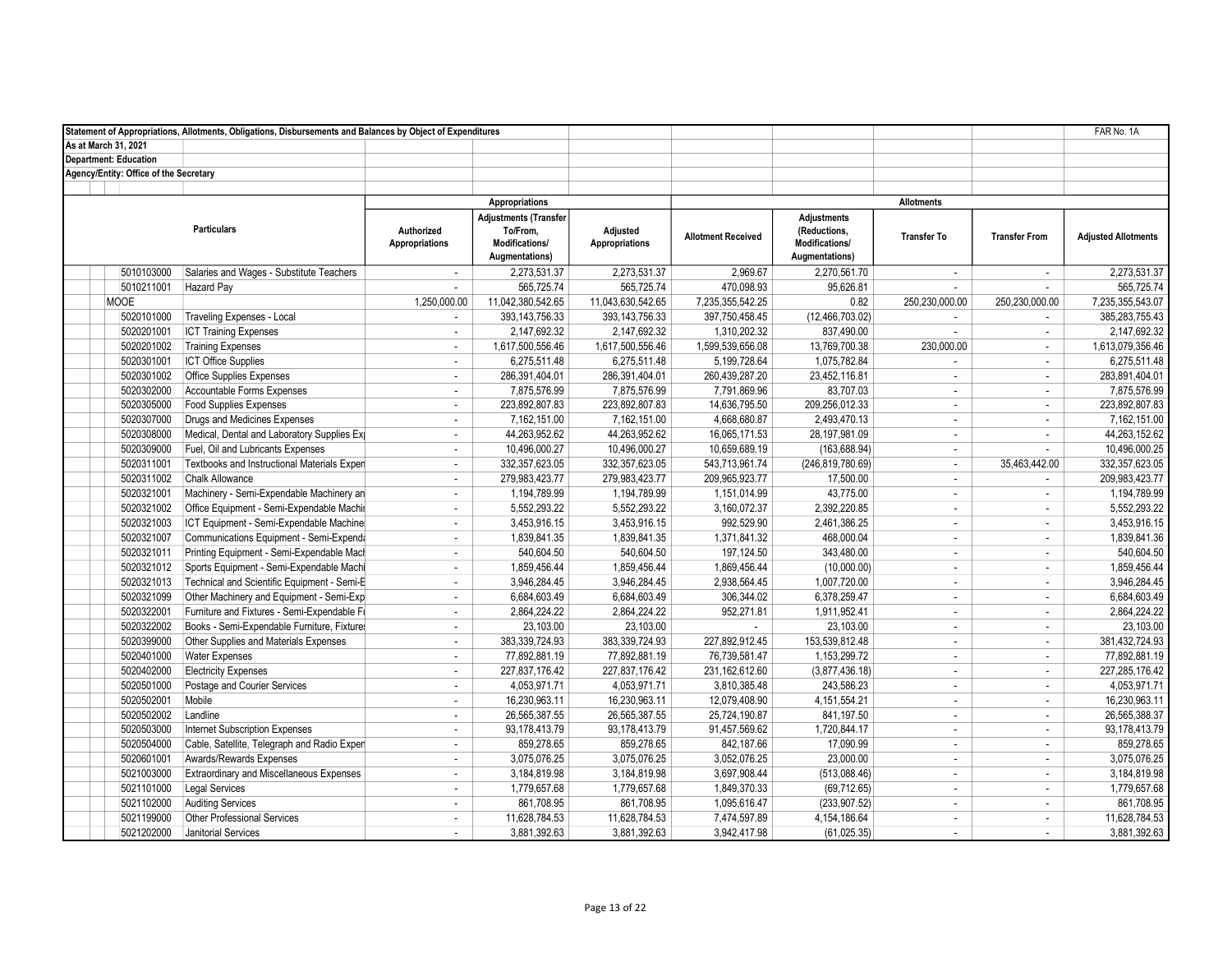|                                        | Statement of Appropriations, Allotments, Obligations, Disbursements and Ba |                                       |                    |                                |                |                              |                               | FAR No. 1A                |
|----------------------------------------|----------------------------------------------------------------------------|---------------------------------------|--------------------|--------------------------------|----------------|------------------------------|-------------------------------|---------------------------|
| As at March 31, 2021                   |                                                                            |                                       |                    |                                |                |                              |                               |                           |
| <b>Department: Education</b>           |                                                                            |                                       |                    |                                |                |                              |                               |                           |
| Agency/Entity: Office of the Secretary |                                                                            |                                       |                    |                                |                |                              |                               |                           |
|                                        |                                                                            |                                       |                    |                                |                |                              |                               |                           |
|                                        |                                                                            |                                       | <b>Obligations</b> | <b>Disbursements</b>           |                |                              | <b>Balances</b>               |                           |
|                                        | <b>Particulars</b>                                                         | <b>1st Quarter Ending</b><br>March 31 | Total              | 1st Quarter Ending<br>March 31 | Total          | Unreleased<br>Appropriations | <b>Unobligated Allotments</b> | <b>Unpaid Obligations</b> |
| 5010103000                             | Salaries and Wages - Substitute Teachers                                   | 202,673.50                            | 202,673.50         | 196,655.63                     | 196,655.63     | $\mathcal{L}$                | 2,070,857.87                  | 6,017.87                  |
| 5010211001                             | Hazard Pay                                                                 | 95,126.81                             | 95,126.81          | 90,926.81                      | 90,926.81      | $\sim$                       | 470,598.93                    | 4,200.00                  |
| <b>MOOE</b>                            |                                                                            | 1,218,331,478.07                      | 1,218,331,478.07   | 740,752,672.17                 | 740,752,677.17 | 3,808,274,999.58             | 6,017,024,065.00              | 477,578,800.90            |
| 5020101000                             | Traveling Expenses - Local                                                 | 9,936,502.07                          | 9,936,502.07       | 8,654,221.86                   | 8,654,221.86   | 7,860,000.90                 | 375, 347, 253. 37             | 1,282,280.21              |
| 5020201001                             | <b>ICT Training Expenses</b>                                               | 868,290.00                            | 868,290.00         | 66,684.00                      | 66,684.00      |                              | 1,279,402.32                  | 801,606.00                |
| 5020201002                             | <b>Training Expenses</b>                                                   | 57,442,126.42                         | 57,442,126.42      | 43,034,561.15                  | 43,034,561.15  | 4,421,200.00                 | 1,555,637,230.04              | 14,407,565.27             |
| 5020301001                             | <b>ICT Office Supplies</b>                                                 | 1,623,546.46                          | 1,623,546.46       | 933,476.69                     | 933,476.69     |                              | 4,651,965.02                  | 690,069.77                |
| 5020301002                             | <b>Office Supplies Expenses</b>                                            | 74,515,389.32                         | 74,515,389.32      | 35,736,189.65                  | 35,736,189.65  | 2,500,000.00                 | 209,376,014.70                | 38,779,199.67             |
| 5020302000                             | Accountable Forms Expenses                                                 | 167,668.03                            | 167,668.03         | 157,668.03                     | 157,668.03     | $\sim$                       | 7,707,908.96                  | 10,000.00                 |
| 5020305000                             | <b>Food Supplies Expenses</b>                                              | 222,175,465.60                        | 222, 175, 465.60   | 135,254,306.76                 | 135,254,306.76 | $\blacksquare$               | 1,717,342.23                  | 86,921,158.84             |
| 5020307000                             | Drugs and Medicines Expenses                                               | 2,775,977.22                          | 2,775,977.22       | 2,454,498.87                   | 2,454,498.87   | 0.00                         | 4,386,173.78                  | 321,478.35                |
| 5020308000                             | Medical, Dental and Laboratory Supplies Ex                                 | 34,289,034.89                         | 34,289,034.89      | 5,746,032.24                   | 5,746,032.24   | 800.00                       | 9,974,117.73                  | 28,543,002.65             |
| 5020309000                             | Fuel, Oil and Lubricants Expenses                                          | 1,339,301.03                          | 1,339,301.03       | 1,031,656.05                   | 1,031,656.05   | 0.02                         | 9,156,699.22                  | 307,644.98                |
| 5020311001                             | Textbooks and Instructional Materials Expen                                | 5,044,164.61                          | 5,044,164.61       | 2,256,482.90                   | 2,256,482.90   | $\omega$                     | 327,313,458.44                | 2,787,681.71              |
| 5020311002                             | <b>Chalk Allowance</b>                                                     | 364,550.00                            | 364,550.00         | 361,400.00                     | 361,400.00     | 70,000,000.00                | 209,618,873.77                | 3,150.00                  |
| 5020321001                             | Machinery - Semi-Expendable Machinery an                                   | 84,930.50                             | 84,930.50          | 32,940.51                      | 32,940.51      |                              | 1,109,859.49                  | 51,989.99                 |
| 5020321002                             | Office Equipment - Semi-Expendable Machin                                  | 4,614,519.36                          | 4,614,519.36       | 2,226,102.12                   | 2,226,102.12   | $\blacksquare$               | 937,773.85                    | 2,388,417.24              |
| 5020321003                             | ICT Equipment - Semi-Expendable Machine                                    | 3,763,022.35                          | 3,763,022.35       | 2,016,271.90                   | 2,016,271.90   | $\blacksquare$               | (309, 106.20)                 | 1,746,750.45              |
| 5020321007                             | Communications Equipment - Semi-Expenda                                    | 535,638.18                            | 535,638.18         | 427,552.89                     | 427,552.89     | (0.01)                       | 1,304,203.19                  | 108,085.29                |
| 5020321011                             | Printing Equipment - Semi-Expendable Mach                                  | 912,523.71                            | 912,523.71         | 860,971.85                     | 860,971.85     |                              | (371, 919.21)                 | 51,551.86                 |
| 5020321012                             | Sports Equipment - Semi-Expendable Machi                                   |                                       |                    |                                |                | $\mathcal{L}_{\mathcal{A}}$  | 1,859,456.44                  |                           |
| 5020321013                             | Technical and Scientific Equipment - Semi-E                                | 3,600,870.00                          | 3,600,870.00       | 3,600,870.00                   | 3,600,870.00   | $\omega$                     | 345,414.45                    |                           |
| 5020321099                             | Other Machinery and Equipment - Semi-Exp                                   | 6,753,444.83                          | 6,753,444.83       | 646,941.84                     | 646,941.84     | $\sim$                       | (68, 841.33)                  | 6,106,502.99              |
| 5020322001                             | Furniture and Fixtures - Semi-Expendable Fi                                | 2,125,547.42                          | 2,125,547.42       | 801,469.44                     | 801,469.44     | ÷                            | 738,676.80                    | 1,324,077.98              |
| 5020322002                             | Books - Semi-Expendable Furniture, Fixture                                 | 158,103.00                            | 158,103.00         | 23,103.00                      | 23,103.00      | ÷                            | (135,000.00)                  | 135,000.00                |
| 5020399000                             | Other Supplies and Materials Expenses                                      | 240,746,795.13                        | 240,746,795.13     | 98,627,946.93                  | 98,627,946.93  | 1,907,000.00                 | 140,685,929.79                | 142,118,848.20            |
| 5020401000                             | <b>Water Expenses</b>                                                      | 2,585,028.30                          | 2,585,028.30       | 2,535,163.28                   | 2,535,163.28   | 0.00                         | 75,307,852.89                 | 49,865.02                 |
| 5020402000                             | <b>Electricity Expenses</b>                                                | 9,186,737.84                          | 9,186,737.84       | 8,598,590.54                   | 8,598,590.54   | 552,000.00                   | 218,098,438.58                | 588,147.30                |
| 5020501000                             | Postage and Courier Services                                               | 396,566.78                            | 396,566.78         | 331,647.87                     | 331,647.87     |                              | 3,657,404.93                  | 64,918.91                 |
| 5020502001                             | Mobile                                                                     | 6,635,883.18                          | 6,635,883.18       | 4,313,641.38                   | 4,313,641.38   | 0.00                         | 9,595,079.93                  | 2,322,241.80              |
| 5020502002                             | Landline                                                                   | 2,351,226.71                          | 2,351,226.71       | 1,207,389.94                   | 1,207,389.94   | (0.82)                       | 24,214,161.66                 | 1,143,836.77              |
| 5020503000                             | <b>Internet Subscription Expenses</b>                                      | 3,608,029.49                          | 3,608,029.49       | 2,896,182.92                   | 2,896,182.92   | (0.00)                       | 89,570,384.30                 | 711,846.57                |
| 5020504000                             | Cable, Satellite, Telegraph and Radio Expen                                | 30,582.99                             | 30,582.99          | 30,082.99                      | 30,082.99      |                              | 828,695.66                    | 500.00                    |
| 5020601001                             | Awards/Rewards Expenses                                                    | 50,400.00                             | 50,400.00          | 35,400.00                      | 35,400.00      | $\blacksquare$               | 3,024,676.25                  | 15,000.00                 |
| 5021003000                             | <b>Extraordinary and Miscellaneous Expenses</b>                            | 86,621.70                             | 86,621.70          | 59,442.00                      | 59,442.00      | $\omega$                     | 3,098,198.28                  | 27,179.70                 |
| 5021101000                             | Legal Services                                                             | 6,463.00                              | 6,463.00           | 3,983.00                       | 3,983.00       | $\sim$                       | 1,773,194.68                  | 2,480.00                  |
| 5021102000                             | <b>Auditing Services</b>                                                   | 55,773.25                             | 55,773.25          | 55,773.25                      | 55,773.25      | ÷                            | 805,935.70                    |                           |
| 5021199000                             | <b>Other Professional Services</b>                                         | 5,356,081.91                          | 5,356,081.91       | 3,318,012.74                   | 3,318,012.74   | $\mathcal{L}_{\mathcal{A}}$  | 6,272,702.62                  | 2,038,069.17              |
| 5021202000                             | <b>Janitorial Services</b>                                                 | 2.179.095.95                          | 2.179.095.95       | 2,028,545.30                   | 2.028.545.30   | 0.00                         | 1.702.296.68                  | 150.550.65                |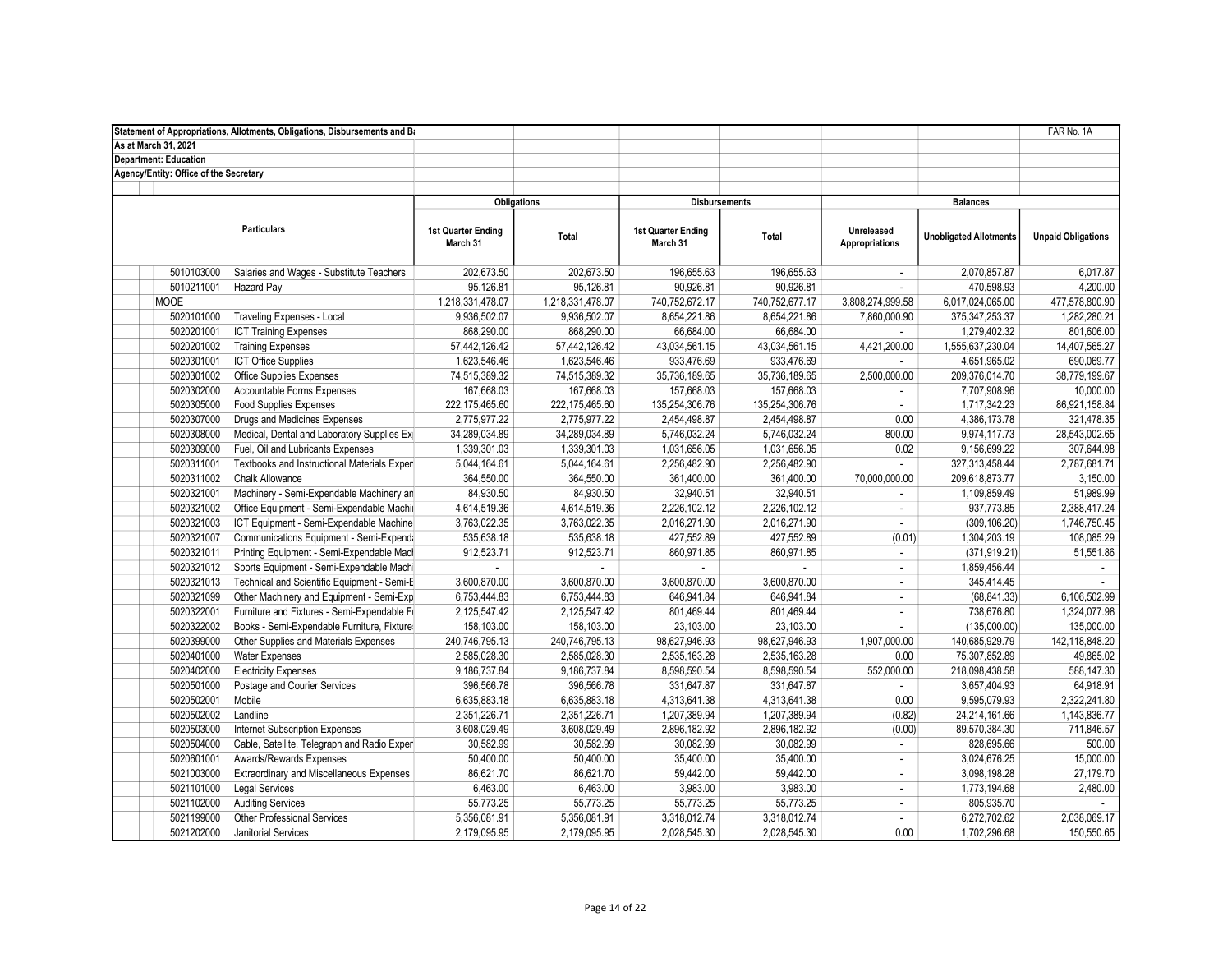|                                        | Statement of Appropriations, Allotments, Obligations, Disbursements and Balances by Object of Expenditures |                                     |                                                                              |                                   |                           |                                                                        |                          |                             | FAR No. 1A                 |
|----------------------------------------|------------------------------------------------------------------------------------------------------------|-------------------------------------|------------------------------------------------------------------------------|-----------------------------------|---------------------------|------------------------------------------------------------------------|--------------------------|-----------------------------|----------------------------|
| As at March 31, 2021                   |                                                                                                            |                                     |                                                                              |                                   |                           |                                                                        |                          |                             |                            |
| <b>Department: Education</b>           |                                                                                                            |                                     |                                                                              |                                   |                           |                                                                        |                          |                             |                            |
| Agency/Entity: Office of the Secretary |                                                                                                            |                                     |                                                                              |                                   |                           |                                                                        |                          |                             |                            |
|                                        |                                                                                                            |                                     |                                                                              |                                   |                           |                                                                        | <b>Allotments</b>        |                             |                            |
|                                        |                                                                                                            |                                     | Appropriations                                                               |                                   |                           |                                                                        |                          |                             |                            |
|                                        | <b>Particulars</b>                                                                                         | Authorized<br><b>Appropriations</b> | <b>Adjustments (Transfer</b><br>To/From,<br>Modifications/<br>Augmentations) | Adjusted<br><b>Appropriations</b> | <b>Allotment Received</b> | <b>Adjustments</b><br>(Reductions,<br>Modifications/<br>Augmentations) | <b>Transfer To</b>       | <b>Transfer From</b>        | <b>Adjusted Allotments</b> |
| 5021203000                             | <b>Security Services</b>                                                                                   | $\mathbf{r}$                        | 9.085.090.53                                                                 | 9.085.090.53                      | 7.217.763.21              | 1.867.327.32                                                           | $\sim$                   | $\mathbf{r}$                | 9.085.090.53               |
| 5021299001                             | Other General Services - ICT Services                                                                      | ä,                                  | 438,947.68                                                                   | 438,947.68                        | 412,746.25                | 26,201.43                                                              | $\sim$                   | ÷                           | 438,947.68                 |
| 5021299099                             | <b>Other General Services</b>                                                                              | ÷,                                  | 13,987,337.74                                                                | 13,987,337.74                     | 11,667,233.87             | 2,320,103.87                                                           | $\sim$                   | $\mathcal{L}_{\mathcal{A}}$ | 13,987,337.74              |
| 5021302099                             | R & M - Other Land Improvements                                                                            | ÷,                                  | 385,962.32                                                                   | 385,962.32                        | 314,116.72                | 71,845.60                                                              | $\sim$                   | $\mathbf{r}$                | 385,962.32                 |
| 5021303004                             | R & M - Water Supply Systems                                                                               | $\overline{\phantom{a}}$            | 1,049,763.41                                                                 | 1,049,763.41                      | 779,763.41                | 270,000.00                                                             | $\overline{\phantom{a}}$ | $\mathbf{r}$                | 1,049,763.41               |
| 5021303005                             | R & M - Power Supply Systems                                                                               | ÷.                                  | 644,656.11                                                                   | 644,656.11                        | 543,931.11                | 100,725.00                                                             | $\sim$                   | $\mathbf{r}$                | 644,656.11                 |
| 5021304001                             | R & M - Buildings                                                                                          | ÷                                   | 29,159,075.95                                                                | 29,159,075.95                     | 25,862,783.24             | 3,297,098.71                                                           | $\sim$                   | $\mathbf{r}$                | 29,159,881.95              |
| 5021304002                             | R & M - School Buildings                                                                                   | ×.                                  | 64,280,318.36                                                                | 64,280,318.36                     | 68,885,406.86             | (4,605,088.50)                                                         | $\sim$                   | $\mathbf{r}$                | 64,280,318.36              |
| 5021304099                             | R & M - Other Structures                                                                                   | ÷.                                  | 9,833,859.18                                                                 | 9,833,859.18                      | 8,856,178.76              | 977,680.42                                                             | $\sim$                   | $\mathcal{L}_{\mathcal{A}}$ | 9,833,859.18               |
| 5021305001                             | R & M - Machinery                                                                                          | ÷                                   | 2,257,987.74                                                                 | 2,257,987.74                      | 2,176,422.70              | 81,565.04                                                              | $\sim$                   | $\sim$                      | 2,257,987.74               |
| 5021305002                             | R & M - Office Equipment                                                                                   | ÷                                   | 7,663,173.56                                                                 | 7,663,173.56                      | 7,196,543.81              | 466,629.75                                                             | $\sim$                   | $\mathbf{r}$                | 7,663,173.56               |
| 5021305003                             | R & M - ICT Equipment                                                                                      | $\overline{\phantom{a}}$            | 3,067,229.67                                                                 | 3,067,229.67                      | 2,211,053.43              | 856,176.24                                                             | $\sim$                   | $\blacksquare$              | 3,067,229.67               |
| 5021305011                             | R & M - Medical Equipment                                                                                  | $\sim$                              | 50.399.51                                                                    | 50,399.51                         | 29,019.51                 | 21,380.00                                                              | $\sim$                   | $\mathbf{r}$                | 50,399.51                  |
| 5021305013                             | R & M - Sports Equipment                                                                                   | $\sim$                              | 119,675.00                                                                   | 119,675.00                        | 119,675.00                | ×.                                                                     | $\sim$                   | $\mathbf{r}$                | 119,675.00                 |
| 5021305099                             | R & M - Other Machinery and Equipment                                                                      | ÷,                                  | 3,247,801.57                                                                 | 3,247,801.57                      | 2,376,862.66              | 870,938.91                                                             | $\sim$                   | $\mathcal{L}_{\mathcal{A}}$ | 3,247,801.57               |
| 5021306001                             | R & M - Motor Vehicles                                                                                     | ×.                                  | 7,473,715.43                                                                 | 7,473,715.43                      | 7,017,630.60              | 455.278.83                                                             | $\sim$                   | $\mathbf{r}$                | 7,472,909.43               |
| 5021306099                             | R & M - Other Transportation Equipment                                                                     | ×.                                  | 214,614.87                                                                   | 214,614.87                        | 214,614.87                | ×.                                                                     | $\sim$                   | ÷                           | 214,614.87                 |
| 5021307000                             | R & M - Furniture and Fixtures                                                                             | ÷.                                  | 5,143,968.93                                                                 | 5,143,968.93                      | 4,963,875.92              | 180,093.01                                                             | $\sim$                   | ÷                           | 5,143,968.93               |
| 5021308001                             | R & M - Leased Assets - Buildings and Othe                                                                 | ÷                                   | 325,600.00                                                                   | 325,600.00                        | 325,600.00                |                                                                        | $\sim$                   | $\mathbf{r}$                | 325,600.00                 |
| 5021308004                             | R & M - ICT Machinery and Equipment                                                                        | $\blacksquare$                      | 310,666.80                                                                   | 310,666.80                        | 253,186.80                | 57,480.00                                                              | $\sim$                   | $\mathbf{r}$                | 310,666.80                 |
| 5021321001                             | R & M - Machinery - Semi-Expendable Mach                                                                   | ÷.                                  | 199,681.91                                                                   | 199,681.91                        | 191,081.91                | 8,600.00                                                               | $\sim$                   | $\mathbf{r}$                | 199,681.91                 |
| 5021321002                             | R & M - Office Equipment - Semi-Expendabl                                                                  | ÷.                                  | 3,076,691.79                                                                 | 3,076,691.79                      | 3,052,811.79              | 23,880.00                                                              | $\sim$                   | ÷                           | 3,076,691.79               |
| 5021321003                             | R & M - ICT Equipment - Semi-Expendable                                                                    | ÷                                   | 1,205,201.15                                                                 | 1,205,201.15                      | 1,187,385.44              | 17,815.71                                                              | $\sim$                   | ÷.                          | 1,205,201.15               |
| 5021321012                             | R & M - Sports Equipment - Semi-Expendab                                                                   | $\sim$                              | 21,000.00                                                                    | 21,000.00                         | 21,000.00                 | ÷                                                                      | $\sim$                   | $\sim$                      | 21,000.00                  |
| 5021321099                             | R & M - Other Machinery and Equipment - S                                                                  | $\overline{\phantom{a}}$            | 51,399.48                                                                    | 51,399.48                         | 51,399.48                 | $\mathbf{r}$                                                           | $\sim$                   | $\sim$                      | 51,399.48                  |
| 5021322001                             | R & M - Furniture and Fixtures - Semi-Exper                                                                | $\overline{\phantom{a}}$            | 1,684,310.53                                                                 | 1,684,310.53                      | 1,278,868.03              | 405,442.50                                                             | $\sim$                   | $\mathcal{L}_{\mathcal{A}}$ | 1,684,310.53               |
| 5021399099                             | R & M - Other Property, Plant and Equipmer                                                                 | ÷.                                  | 2,106,303.30                                                                 | 2,106,303.30                      | 2,106,303.30              |                                                                        | $\sim$                   | $\mathbf{r}$                | 2,106,303.30               |
| 5021402000                             | Assistance to National Government Agencie                                                                  | ÷.                                  | 8,298,975.66                                                                 | 8,298,975.66                      | 298,824.16                | 8,000,151.50                                                           | $\sim$                   | ÷                           | 8,298,975.66               |
| 5021407000                             | Subsidy to Regional Offices/Staff Bureaus                                                                  | $\sim$                              | 651,358,421.08                                                               | 651,358,421.08                    | 917, 102, 388.59          | (265, 973, 967.01)                                                     | $\sim$                   | 230,000.00                  | 651, 358, 421.58           |
| 5021408000                             | Subsidy to Operating Units                                                                                 | 1,250,000.00                        | 2,101,072,345.94                                                             | 2,102,322,345.94                  | 2,158,943,097.03          | (23,786,509.07)                                                        | 250.000.000.00           | 214,536,558.00              | 2,099,693,145.96           |
| 5021499000                             | Subsidies - Others                                                                                         | ÷.                                  | 3,728,718,334.98                                                             | 3,728,718,334.98                  | 21,763,513.84             | (415, 178.86)                                                          | $\sim$                   | ÷                           | 21,348,334.98              |
| 5021501001                             | Taxes, Duties and Licenses                                                                                 | $\overline{\phantom{a}}$            | 1,643,667.34                                                                 | 1,643,667.34                      | 1,682,150.06              | (38, 482.72)                                                           | $\sim$                   | $\blacksquare$              | 1,643,667.34               |
| 5021502000                             | <b>Fidelity Bond Premiums</b>                                                                              | $\mathbf{r}$                        | 9,724,506.06                                                                 | 9,724,506.06                      | 14,080,998.64             | (4,356,492.58)                                                         | $\sim$                   | $\sim$                      | 9,724,506.06               |
| 5021503000                             | Insurance Expenses                                                                                         | ÷                                   | 10,678,254.34                                                                | 10,678,254.34                     | 10,623,294.18             | 54,960.16                                                              | $\sim$                   | $\mathcal{L}_{\mathcal{A}}$ | 10,678,254.34              |
| 5021601000                             | Labor and Wages                                                                                            | ÷.                                  | 3,214,421.86                                                                 | 3,214,421.86                      | 2,706,526.28              | 507,895.58                                                             | $\sim$                   | $\mathcal{L}_{\mathcal{A}}$ | 3,214,421.86               |
| 5029901000                             | Advertising, Promotional and Marketing Exp                                                                 | $\sim$                              | 3,070,828.45                                                                 | 3,070,828.45                      | 2,918,912.87              | 151,915.58                                                             | $\sim$                   | $\sim$                      | 3,070,828.45               |
| 5029902000                             | Printing and Publication Expenses                                                                          | $\sim$                              | 20,503,440.72                                                                | 20,503,440.72                     | 13,093,641.47             | 7,409,799.25                                                           | $\sim$                   | ÷                           | 20,503,440.72              |
| 5029903000                             | <b>Representation Expenses</b>                                                                             | $\sim$                              | 17,459,628.89                                                                | 17,459,628.89                     | 14, 134, 255.04           | 835,573.85                                                             | $\sim$                   | $\mathbf{r}$                | 14,969,828.89              |
| 5029904000                             | <b>Transportation and Delivery Expenses</b>                                                                | $\sim$                              | 14.220.306.63                                                                | 14,220,306.63                     | 5,956,357.37              | 8,263,949.26                                                           | $\sim$                   | ÷                           | 14,220,306.63              |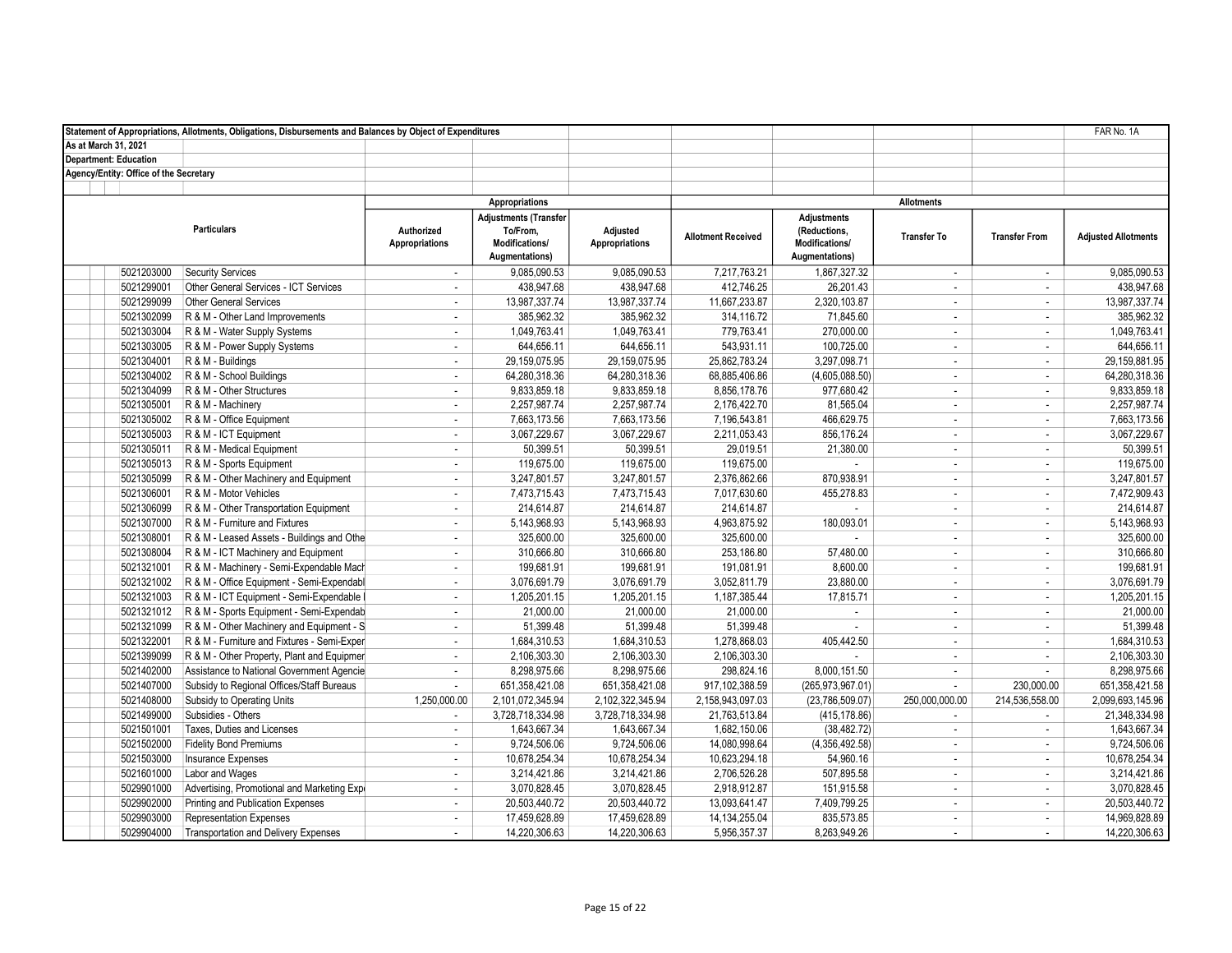|                                        | Statement of Appropriations, Allotments, Obligations, Disbursements and Ba |                                |                |                                       |                |                                     |                               | FAR No. 1A                |
|----------------------------------------|----------------------------------------------------------------------------|--------------------------------|----------------|---------------------------------------|----------------|-------------------------------------|-------------------------------|---------------------------|
| As at March 31, 2021                   |                                                                            |                                |                |                                       |                |                                     |                               |                           |
| <b>Department: Education</b>           |                                                                            |                                |                |                                       |                |                                     |                               |                           |
| Agency/Entity: Office of the Secretary |                                                                            |                                |                |                                       |                |                                     |                               |                           |
|                                        |                                                                            |                                |                |                                       |                |                                     |                               |                           |
|                                        |                                                                            | <b>Obligations</b>             |                | <b>Disbursements</b>                  |                |                                     | <b>Balances</b>               |                           |
|                                        | <b>Particulars</b>                                                         | 1st Quarter Ending<br>March 31 | Total          | <b>1st Quarter Ending</b><br>March 31 | Total          | Unreleased<br><b>Appropriations</b> | <b>Unobligated Allotments</b> | <b>Unpaid Obligations</b> |
| 5021203000                             | <b>Security Services</b>                                                   | 3,189,889.06                   | 3.189.889.06   | 2,924,002.97                          | 2.924.002.97   | (0.00)                              | 5,895,201.47                  | 265.886.09                |
| 5021299001                             | Other General Services - ICT Services                                      | 26,201.43                      | 26,201.43      | 26,201.43                             | 26,201.43      | $\mathcal{L}$                       | 412,746.25                    |                           |
| 5021299099                             | Other General Services                                                     | 5,089,612.61                   | 5,089,612.61   | 4,665,461.57                          | 4,665,461.57   | $\mathcal{L}$                       | 8,897,725.13                  | 424, 151.04               |
| 5021302099                             | R & M - Other Land Improvements                                            | 536,875.68                     | 536,875.68     | 187,275.68                            | 187,275.68     | $\mathcal{L}$                       | (150, 913.36)                 | 349.600.00                |
| 5021303004                             | R & M - Water Supply Systems                                               | 270,000.00                     | 270,000.00     |                                       |                | $\mathbf{r}$                        | 779,763.41                    | 270,000.00                |
| 5021303005                             | R & M - Power Supply Systems                                               | 171,427.37                     | 171,427.37     | 115,175.00                            | 115,175.00     | $\mathcal{L}$                       | 473,228.74                    | 56,252.37                 |
| 5021304001                             | R & M - Buildings                                                          | 13,150,878.73                  | 13,150,878.73  | 3,083,492.45                          | 3,083,492.45   | (806.00)                            | 16,009,003.22                 | 10,067,386.28             |
| 5021304002                             | R & M - School Buildings                                                   | 10,335,131.72                  | 10,335,131.72  | 6,305,622.42                          | 6,305,622.42   | (0.00)                              | 53,945,186.64                 | 4,029,509.30              |
| 5021304099                             | R & M - Other Structures                                                   | 2,131,086.25                   | 2,131,086.25   | 1,506,177.48                          | 1,506,177.48   | $\overline{\phantom{a}}$            | 7,702,772.93                  | 624,908.77                |
| 5021305001                             | R & M - Machinery                                                          | 86,676.19                      | 86,676.19      | 86,676.19                             | 86,676.19      | $\blacksquare$                      | 2,171,311.55                  |                           |
| 5021305002                             | R & M - Office Equipment                                                   | 1,526,255.64                   | 1,526,255.64   | 300,679.25                            | 300,679.25     | (0.00)                              | 6,136,917.92                  | 1,225,576.39              |
| 5021305003                             | R & M - ICT Equipment                                                      | 1,043,102.40                   | 1,043,102.40   | 846,158.40                            | 846,158.40     | (0.00)                              | 2,024,127.27                  | 196,944.00                |
| 5021305011                             | R & M - Medical Equipment                                                  | 21,380.00                      | 21,380.00      | 21,380.00                             | 21,380.00      | $\mathbf{r}$                        | 29,019.51                     |                           |
| 5021305013                             | R & M - Sports Equipment                                                   |                                |                |                                       |                | ÷                                   | 119,675.00                    |                           |
| 5021305099                             | R & M - Other Machinery and Equipment                                      | 930,003.78                     | 930,003.78     | 242,363.78                            | 242,363.78     | $\mathcal{L}$                       | 2,317,797.79                  | 687,640.00                |
| 5021306001                             | R & M - Motor Vehicles                                                     | 1.029.951.39                   | 1,029,951.39   | 644.537.59                            | 644.537.59     | 806.00                              | 6,442,958.04                  | 385,413.80                |
| 5021306099                             | R & M - Other Transportation Equipment                                     | ×.                             |                | ÷.                                    |                | $\mathcal{L}$                       | 214,614.87                    |                           |
| 5021307000                             | R & M - Furniture and Fixtures                                             | 316,622.95                     | 316,622.95     | 119,807.16                            | 119,807.16     | 0.00                                | 4,827,345.98                  | 196,815.79                |
| 5021308001                             | R & M - Leased Assets - Buildings and Othe                                 |                                |                |                                       |                | $\mathbf{r}$                        | 325,600.00                    |                           |
| 5021308004                             | R & M - ICT Machinery and Equipment                                        | 40,590.00                      | 40,590.00      | ×.                                    | ÷              | ÷                                   | 270,076.80                    | 40,590.00                 |
| 5021321001                             | R & M - Machinery - Semi-Expendable Mach                                   | 9,100.00                       | 9,100.00       | 9,100.00                              | 9,100.00       | $\mathcal{L}_{\mathcal{A}}$         | 190,581.91                    |                           |
| 5021321002                             | R & M - Office Equipment - Semi-Expendabl                                  | 158,716.76                     | 158,716.76     | 113,636.76                            | 113,636.76     | ÷                                   | 2,917,975.03                  | 45,080.00                 |
| 5021321003                             | R & M - ICT Equipment - Semi-Expendable                                    | 6,500.00                       | 6,500.00       | 6,500.00                              | 6,500.00       | $\overline{\phantom{a}}$            | 1,198,701.15                  | $\sim$                    |
| 5021321012                             | R & M - Sports Equipment - Semi-Expendab                                   | $\sim$                         | ÷.             | ÷.                                    | $\sim$         | ÷                                   | 21,000.00                     | $\blacksquare$            |
| 5021321099                             | R & M - Other Machinery and Equipment - S                                  | ×.                             | $\sim$         | $\mathcal{L}_{\mathcal{A}}$           | $\sim$         | ÷                                   | 51,399.48                     |                           |
| 5021322001                             | R & M - Furniture and Fixtures - Semi-Exper                                | 543,917.50                     | 543,917.50     | 199,150.00                            | 199,150.00     | ÷                                   | 1,140,393.03                  | 344,767.50                |
| 5021399099                             | R & M - Other Property, Plant and Equipmer                                 | 28,848.33                      | 28,848.33      | 28,848.33                             | 28,848.33      | ×.                                  | 2,077,454.97                  | 0.00                      |
| 5021402000                             | Assistance to National Government Agencie                                  | 8,000,151.50                   | 8,000,151.50   | 8,000,151.50                          | 8,000,151.50   | ÷                                   | 298,824.16                    |                           |
| 5021407000                             | Subsidy to Regional Offices/Staff Bureaus                                  | 6,282,839.00                   | 6,282,839.00   | 1,320,453.00                          | 1,320,453.00   | (0.50)                              | 645,075,582.58                | 4,962,386.00              |
| 5021408000                             | Subsidy to Operating Units                                                 | 337,436,686.56                 | 337,436,686.56 | 245,743,351.68                        | 245,743,351.68 | 2,629,199.98                        | 1,762,256,459.40              | 91,693,334.88             |
| 5021499000                             | Subsidies - Others                                                         | 13,000.00                      | 13,000.00      | 13,000.00                             | 13,000.00      | 3,707,370,000.00                    | 21,335,334.98                 |                           |
| 5021501001                             | Taxes, Duties and Licenses                                                 | 227,755.46                     | 227,755.46     | 160,451.30                            | 160,451.30     | $\overline{\phantom{a}}$            | 1,415,911.88                  | 67,304.16                 |
| 5021502000                             | <b>Fidelity Bond Premiums</b>                                              | 773,159.91                     | 773,159.91     | 711,267.05                            | 711,267.05     | ÷.                                  | 8,951,346.15                  | 61,892.86                 |
| 5021503000                             | Insurance Expenses                                                         | 199,678.56                     | 199,678.56     | 199,678.56                            | 199,678.56     | 0.00                                | 10,478,575.78                 | $\sim$                    |
| 5021601000                             | Labor and Wages                                                            | 971,456.16                     | 971,456.16     | 971,456.16                            | 971,456.16     | $\overline{\phantom{a}}$            | 2,242,965.70                  | $\sim$                    |
| 5029901000                             | Advertising, Promotional and Marketing Expe                                | 314,770.38                     | 314,770.38     | 314,770.38                            | 314,770.38     | $\blacksquare$                      | 2,756,058.07                  |                           |
| 5029902000                             | Printing and Publication Expenses                                          | 12,546,497.69                  | 12,546,497.69  | 7,717,864.23                          | 7,717,864.23   | $\mathbf{r}$                        | 7,956,943.03                  | 4,828,633.46              |
| 5029903000                             | Representation Expenses                                                    | 1,261,650.53                   | 1,261,650.53   | 871,013.57                            | 871,013.57     | 2,489,800.00                        | 13,708,178.36                 | 390,636.96                |
| 5029904000                             | <b>Transportation and Delivery Expenses</b>                                | 8,652,283.01                   | 8,652,283.01   | 7,579,373.58                          | 7,579,378.58   | (0.00)                              | 5,568,023.62                  | 1,072,904.43              |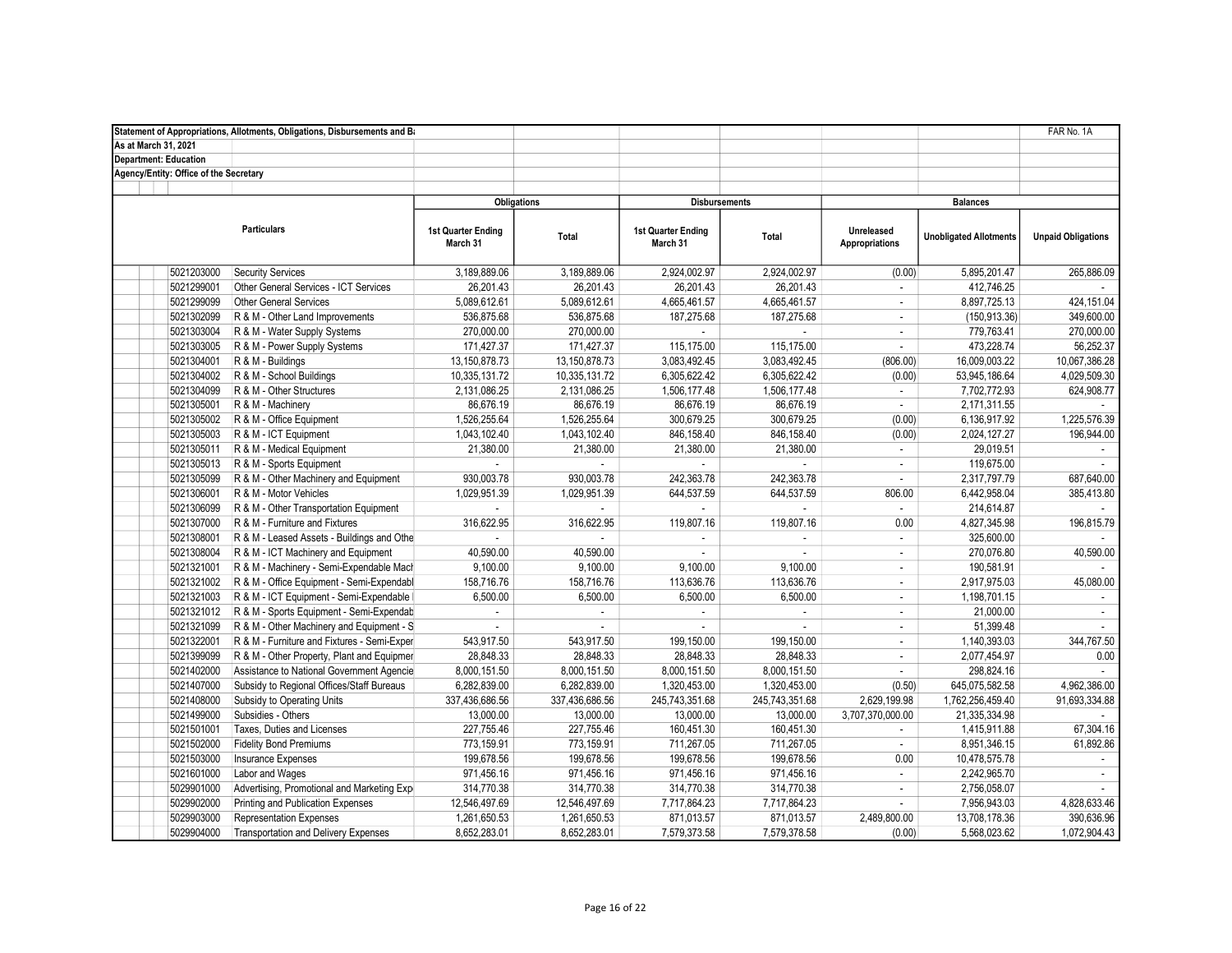|                                        | Statement of Appropriations, Allotments, Obligations, Disbursements and Balances by Object of Expenditures |                                     |                                                                              |                                   |                           |                                                                        |                    |                          | FAR No. 1A                 |
|----------------------------------------|------------------------------------------------------------------------------------------------------------|-------------------------------------|------------------------------------------------------------------------------|-----------------------------------|---------------------------|------------------------------------------------------------------------|--------------------|--------------------------|----------------------------|
| As at March 31, 2021                   |                                                                                                            |                                     |                                                                              |                                   |                           |                                                                        |                    |                          |                            |
| <b>Department: Education</b>           |                                                                                                            |                                     |                                                                              |                                   |                           |                                                                        |                    |                          |                            |
| Agency/Entity: Office of the Secretary |                                                                                                            |                                     |                                                                              |                                   |                           |                                                                        |                    |                          |                            |
|                                        |                                                                                                            |                                     |                                                                              |                                   |                           |                                                                        |                    |                          |                            |
|                                        |                                                                                                            | Appropriations                      |                                                                              |                                   |                           |                                                                        | <b>Allotments</b>  |                          |                            |
|                                        | <b>Particulars</b>                                                                                         | Authorized<br><b>Appropriations</b> | <b>Adjustments (Transfer</b><br>To/From,<br>Modifications/<br>Augmentations) | Adjusted<br><b>Appropriations</b> | <b>Allotment Received</b> | <b>Adjustments</b><br>(Reductions,<br>Modifications/<br>Augmentations) | <b>Transfer To</b> | <b>Transfer From</b>     | <b>Adjusted Allotments</b> |
| 5029905003                             | Rents - Motor Vehicles                                                                                     | $\mathbf{r}$                        | 80,174.94                                                                    | 80.174.94                         | 78,569.94                 | 1,605.00                                                               | $\sim$             | $\mathcal{L}$            | 80,174.94                  |
| 5029905005                             | <b>Rents - Living Quarters</b>                                                                             | ÷,                                  | 514,069.07                                                                   | 514,069.07                        | 505,069.07                | 9,000.00                                                               | ÷                  | $\sim$                   | 514,069.07                 |
| 5029907099                             | Other Subscription Expenses                                                                                | ÷,                                  | 3,353,756.52                                                                 | 3,353,756.52                      | 3,502,724.15              | (148, 967.63)                                                          | $\sim$             | $\sim$                   | 3,353,756.52               |
| 5020102000                             | Traveling Expenses - Foreign                                                                               | $\sim$                              | 7,990,870.38                                                                 | 7,990,870.38                      | 7,990,870.38              | ÷.                                                                     | $\overline{a}$     | $\mathcal{L}$            | 7,990,870.38               |
| 5020602000                             | Prizes                                                                                                     | ÷.                                  | 357.795.86                                                                   | 357,795.86                        | 331,632.72                | 26.163.14                                                              | $\sim$             | $\sim$                   | 357.795.86                 |
| 5020702002                             | Research, Exploration and Development Exp                                                                  | $\sim$                              | 8,262,169.61                                                                 | 8,262,169.61                      | 8,175,728.61              | 86,441.00                                                              | $\sim$             | $\sim$                   | 8,262,169.61               |
| 5029905004                             | Rents - Equipment                                                                                          | ÷                                   | 2,640,599.99                                                                 | 2,640,599.99                      | 2,696,165.99              | (55, 566.00)                                                           | $\sim$             | $\mathcal{L}$            | 2,640,599.99               |
| 5029906000                             | Membership Dues and Contributions to Orga                                                                  | ÷                                   | 224.462.58                                                                   | 224,462.58                        | 219,462.58                | 5,000.00                                                               | $\sim$             | $\sim$                   | 224,462.58                 |
| 5020601002                             | Rewards and Incentives                                                                                     | ÷.                                  | 763,963.61                                                                   | 763,963.61                        | 760,963.61                | 3,000.00                                                               | $\sim$             | $\sim$                   | 763,963.61                 |
| 5021305012                             | R & M - Printing Equipment                                                                                 | $\mathbf{r}$                        | 509,097.29                                                                   | 509,097.29                        | 394,832.29                | 114,265.00                                                             | $\sim$             | $\sim$                   | 509,097.29                 |
| 5029905001                             | Rents - Buildings and Structures                                                                           | $\sim$                              | 907,937.72                                                                   | 907,937.72                        | 899,937.72                | 8,000.00                                                               | $\sim$             | $\sim$                   | 907,937.72                 |
| 5020303000                             | Non-Accountable Forms Expenses                                                                             | $\sim$                              | 539.291.94                                                                   | 539,291.94                        | 539,291.93                | ÷.                                                                     | $\sim$             | $\sim$                   | 539,291.93                 |
| 5020310000                             | Agricultural and Marine Supplies Expenses                                                                  | $\sim$                              | 137,664.28                                                                   | 137,664.28                        | 137,664.28                | ÷.                                                                     | $\sim$             | $\sim$                   | 137,664.28                 |
| 5020321010                             | Medical Equipment - Semi-Expendable Macl                                                                   | ÷                                   | 1.699.885.18                                                                 | 1.699.885.18                      | 191.376.43                | 1.508.508.75                                                           | $\sim$             | $\sim$                   | 1,699,885.18               |
| 5020702001                             | ICT Research, Exploration and Developmen                                                                   | ÷,                                  | 10.000.00                                                                    | 10,000.00                         | 10,000.00                 | ÷.                                                                     | $\sim$             | $\sim$                   | 10,000.00                  |
| 5020801000                             | Demolition and Relocation Expenses                                                                         | ä,                                  | 632,994.84                                                                   | 632,994.84                        | 524,994.84                | 108,000.00                                                             | $\sim$             | $\sim$                   | 632,994.84                 |
| 5021103001                             | <b>ICT Consultancy Services</b>                                                                            | ×.                                  | 14,000.00                                                                    | 14,000.00                         | 14,000.00                 |                                                                        | $\sim$             | $\sim$                   | 14,000.00                  |
| 5021103002                             | <b>Consultancy Services</b>                                                                                | ÷                                   | 3,280,438.02                                                                 | 3,280,438.02                      | 3,281,438.02              | (1,000.00)                                                             | $\sim$             | $\sim$                   | 3,280,438.02               |
| 5021201000                             | Environment/Sanitary Services                                                                              | ÷                                   | 275,461.00                                                                   | 275,461.00                        | 21,736.00                 | 253,725.00                                                             | $\sim$             | $\sim$                   | 275,461.00                 |
| 5021303099                             | R & M - Other Infrastructures Assets                                                                       | ×.                                  | 89.139.46                                                                    | 89.139.46                         | 89.139.46                 | ÷.                                                                     | $\sim$             | $\sim$                   | 89.139.46                  |
| 5021305007                             | R & M - Communication Equipment                                                                            | $\blacksquare$                      | 432,954.16                                                                   | 432,954.16                        | 432,954.16                | ÷.                                                                     | $\sim$             | $\sim$                   | 432,954.16                 |
| 5021305009                             | R & M - Disaster Response and Rescue Equ                                                                   | $\overline{\phantom{a}}$            | 231,323.51                                                                   | 231,323.51                        | 231,323.51                | ÷,                                                                     | $\sim$             | $\mathcal{L}$            | 231,323.51                 |
| 5021305014                             | R & M - Technical and Scientific Equipment                                                                 | ×.                                  | 72,009.57                                                                    | 72,009.57                         | 72,009.57                 | ÷.                                                                     | $\sim$             | $\sim$                   | 72,009.57                  |
| 5021322002                             | R & M - Books - Semi-Expendable Furniture                                                                  | ÷                                   | 10,000.00                                                                    | 10,000.00                         | 10,000.00                 | ×.                                                                     | $\sim$             | $\sim$                   | 10,000.00                  |
| 5021321011                             | R & M - Printing Equipment - Semi-Expenda                                                                  | $\mathbf{r}$                        | 64,775.10                                                                    | 64,775.10                         | 49,780.10                 | 14,995.00                                                              | $\sim$             | $\omega$                 | 64,775.10                  |
| 5029907004                             | Library and Other Reading Materials Subscri                                                                | ÷                                   | 65,100.99                                                                    | 65,100.99                         | 65,100.99                 | $\sim$                                                                 | $\sim$             | $\sim$                   | 65,100.99                  |
| 5020321008                             | Disaster Response and Rescue Equipment                                                                     | ÷                                   | 1.495.743.48                                                                 | 1.495.743.48                      | 1,501,487.10              | (5,743.62)                                                             | $\sim$             | $\sim$                   | 1,495,743.48               |
| 5021321007                             | R & M - Communication Equipment - Semi-E                                                                   | $\overline{\phantom{a}}$            | 18,000.00                                                                    | 18,000.00                         | 18,000.00                 | ÷.                                                                     | $\sim$             | $\sim$                   | 18,000.00                  |
| 5029909001                             | Website Maintenance                                                                                        | ÷,                                  | 847.20                                                                       | 847.20                            | ÷                         | 847.20                                                                 | $\sim$             | $\sim$                   | 847.20                     |
| 5021321008                             | R & M - Disaster Response and Rescue Equ                                                                   | ÷                                   | 26,000.00                                                                    | 26,000.00                         | 26,000.00                 |                                                                        | $\sim$             | $\sim$                   | 26,000.00                  |
| 5021308002                             | R & M - Leased Assets - Machinery and Equ                                                                  | $\sim$                              | 12,000.00                                                                    | 12,000.00                         | 12,000.00                 | ÷.                                                                     | $\sim$             | $\sim$                   | 12,000.00                  |
| 5021308003                             | R & M - Leased Assets - Transportation Equ                                                                 | ÷                                   | 58,000.00                                                                    | 58,000.00                         | 58,000.00                 | ÷.                                                                     | $\sim$             | $\sim$                   | 58,000.00                  |
| 5021321010                             | R & M - Medical Equipment - Semi-Expenda                                                                   | $\sim$                              | 1.435.79                                                                     | 1.435.79                          | 1.435.79                  |                                                                        | $\sim$             | $\overline{\phantom{a}}$ | 1,435.79                   |
| 5029999099                             | Other Maintenance and Operating Expenses                                                                   | $\mathbf{r}$                        | 155,299,795.62                                                               | 155,299,795.62                    | 83,166,260.22             | 63,588,535.40                                                          | $\sim$             | $\sim$                   | 146,754,795.62             |
| 5029907001                             | ICT Software Subscription                                                                                  | $\blacksquare$                      | 157,750.08                                                                   | 157,750.08                        | 11,832.00                 | 145,918.08                                                             | $\sim$             | $\sim$                   | 157,750.08                 |
| 5020701002                             | Survey Expenses                                                                                            | ×.                                  | 19,969,423.55                                                                | 19,969,423.55                     | 19,955,002.39             | 14,421.16                                                              | $\sim$             | $\sim$                   | 19,969,423.55              |
| 5021501002                             | <b>Tax Refund</b>                                                                                          | ÷                                   | 418.32                                                                       | 418.32                            | 418.32                    |                                                                        | $\sim$             | $\sim$                   | 418.32                     |
| 5021398000                             | R & M - Others                                                                                             | ÷                                   | 177,028.20                                                                   | 177,028.20                        | 132,052.20                | 44,976.00                                                              | $\sim$             | $\sim$                   | 177,028.20                 |
| 5020701001                             | <b>ICT Survey Expenses</b>                                                                                 | $\sim$                              | 492.870.00                                                                   | 492.870.00                        | 520.588.20                | (27, 718.20)                                                           | $\sim$             | $\sim$                   | 492.870.00                 |
|                                        |                                                                                                            |                                     |                                                                              |                                   |                           |                                                                        |                    |                          |                            |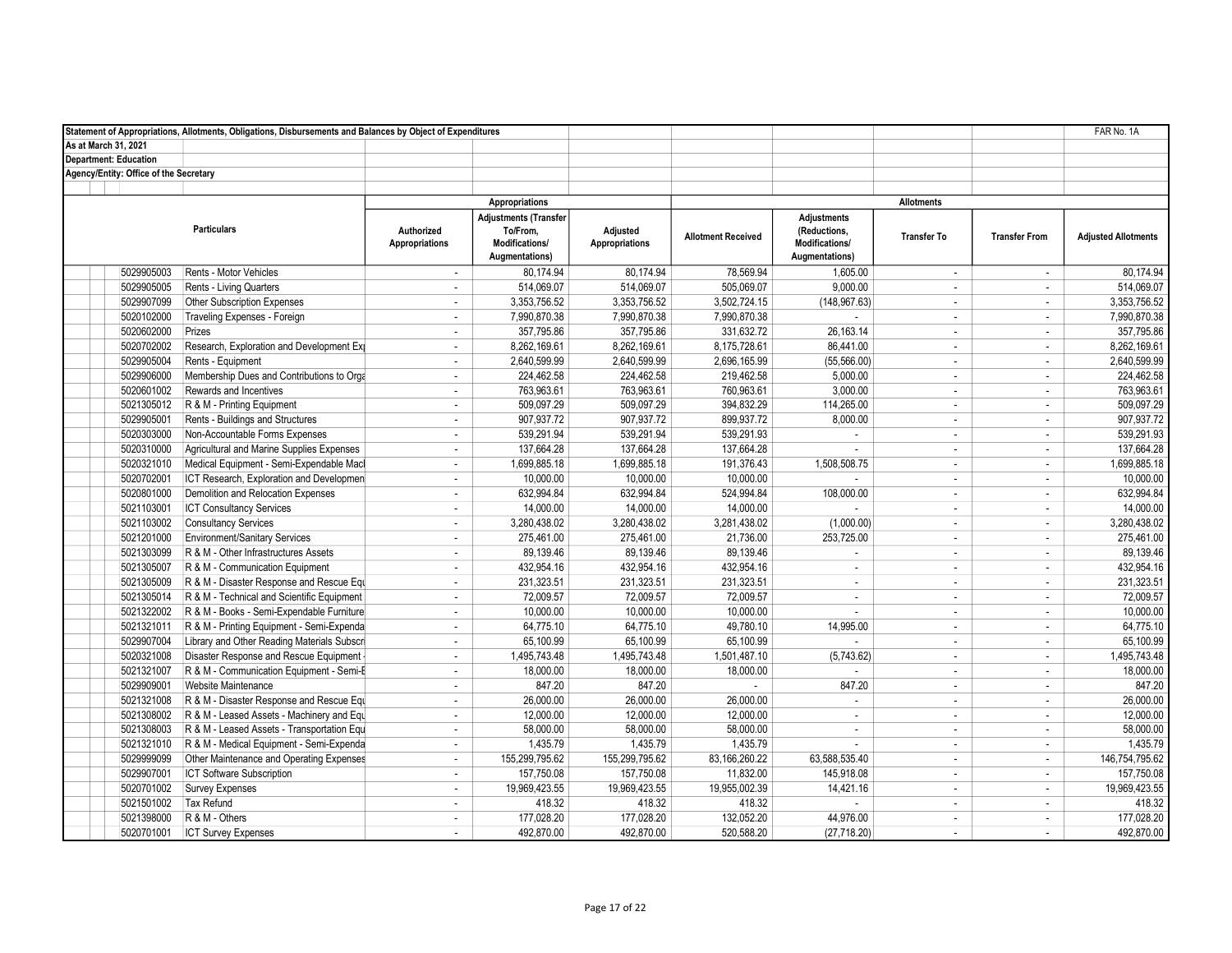|                                        | Statement of Appropriations, Allotments, Obligations, Disbursements and Ba |                                       |                             |                                       |                      |                              |                               | FAR No. 1A                |
|----------------------------------------|----------------------------------------------------------------------------|---------------------------------------|-----------------------------|---------------------------------------|----------------------|------------------------------|-------------------------------|---------------------------|
| As at March 31, 2021                   |                                                                            |                                       |                             |                                       |                      |                              |                               |                           |
| <b>Department: Education</b>           |                                                                            |                                       |                             |                                       |                      |                              |                               |                           |
| Agency/Entity: Office of the Secretary |                                                                            |                                       |                             |                                       |                      |                              |                               |                           |
|                                        |                                                                            |                                       |                             |                                       |                      |                              |                               |                           |
|                                        |                                                                            |                                       | <b>Obligations</b>          |                                       | <b>Disbursements</b> | <b>Balances</b>              |                               |                           |
|                                        | <b>Particulars</b>                                                         | <b>1st Quarter Ending</b><br>March 31 | Total                       | <b>1st Quarter Ending</b><br>March 31 | Total                | Unreleased<br>Appropriations | <b>Unobligated Allotments</b> | <b>Unpaid Obligations</b> |
| 5029905003                             | Rents - Motor Vehicles                                                     | 24,605.00                             | 24,605.00                   | 3,605.00                              | 3,605.00             | $\mathbf{r}$                 | 55,569.94                     | 21,000.00                 |
| 5029905005                             | Rents - Living Quarters                                                    | 19,500.00                             | 19,500.00                   | 19,500.00                             | 19,500.00            | ÷.                           | 494,569.07                    |                           |
| 5029907099                             | Other Subscription Expenses                                                | 340,938.66                            | 340,938.66                  | 197,426.82                            | 197,426.82           | ÷.                           | 3,012,817.86                  | 143,511.84                |
| 5020102000                             | Traveling Expenses - Foreign                                               |                                       | ÷.                          |                                       |                      | ÷                            | 7,990,870.38                  |                           |
| 5020602000                             | Prizes                                                                     | 270,000.00                            | 270,000.00                  | 270,000.00                            | 270,000.00           | $\overline{\phantom{a}}$     | 87,795.86                     |                           |
| 5020702002                             | Research, Exploration and Development Exp                                  | 870,269.64                            | 870,269.64                  | 647,069.64                            | 647,069.64           | ÷.                           | 7,391,899.97                  | 223,200.00                |
| 5029905004                             | Rents - Equipment                                                          | 61,000.00                             | 61,000.00                   | 36,000.00                             | 36,000.00            | ÷.                           | 2,579,599.99                  | 25,000.00                 |
| 5029906000                             | Membership Dues and Contributions to Orga                                  | 5,000.00                              | 5,000.00                    | 5,000.00                              | 5,000.00             | ÷.                           | 219,462.58                    | $\mathbf{r}$              |
| 5020601002                             | Rewards and Incentives                                                     | 3,000.00                              | 3,000.00                    | 3,000.00                              | 3,000.00             | $\mathcal{L}$                | 760,963.61                    |                           |
| 5021305012                             | R & M - Printing Equipment                                                 | 160,265.00                            | 160,265.00                  | 19,820.00                             | 19,820.00            | ÷.                           | 348,832.29                    | 140,445.00                |
| 5029905001                             | Rents - Buildings and Structures                                           | 8,000.00                              | 8,000.00                    | 8,000.00                              | 8,000.00             | ÷.                           | 899,937.72                    |                           |
| 5020303000                             | Non-Accountable Forms Expenses                                             |                                       |                             | ×.                                    | $\mathcal{L}$        | 0.01                         | 539,291.93                    | $\sim$                    |
| 5020310000                             | Agricultural and Marine Supplies Expenses                                  | 28,500.00                             | 28,500.00                   | 28,500.00                             | 28,500.00            | $\mathbf{r}$                 | 109,164.28                    |                           |
| 5020321010                             | Medical Equipment - Semi-Expendable Macl                                   | 1.677.658.75                          | 1.677.658.75                | 245.550.90                            | 245.550.90           | ÷                            | 22.226.43                     | 1,432,107.85              |
| 5020702001                             | ICT Research, Exploration and Developmen                                   |                                       |                             |                                       |                      | ÷.                           | 10,000.00                     |                           |
| 5020801000                             | Demolition and Relocation Expenses                                         | 108,000.00                            | 108,000.00                  | 108,000.00                            | 108,000.00           | ÷.                           | 524,994.84                    |                           |
| 5021103001                             | <b>ICT Consultancy Services</b>                                            |                                       | ×.                          |                                       |                      | $\mathbf{r}$                 | 14,000.00                     | $\mathbf{r}$              |
| 5021103002                             | <b>Consultancy Services</b>                                                |                                       |                             |                                       |                      | $\sim$                       | 3,280,438.02                  |                           |
| 5021201000                             | Environment/Sanitary Services                                              | 253,725.00                            | 253,725.00                  | 49,125.00                             | 49,125.00            | $\overline{\phantom{a}}$     | 21,736.00                     | 204,600.00                |
| 5021303099                             | R & M - Other Infrastructures Assets                                       |                                       |                             | $\mathbf{r}$                          |                      | ÷.                           | 89,139.46                     |                           |
| 5021305007                             | R & M - Communication Equipment                                            | ä,                                    | $\mathcal{L}_{\mathcal{A}}$ | $\mathcal{L}_{\mathcal{A}}$           | $\omega$             | ÷.                           | 432,954.16                    | $\mathbf{r}$              |
| 5021305009                             | R & M - Disaster Response and Rescue Equ                                   | ÷.                                    | $\blacksquare$              | $\mathbf{r}$                          | $\omega$             | ÷.                           | 231,323.51                    | $\mathbf{r}$              |
| 5021305014                             | R & M - Technical and Scientific Equipment                                 | $\sim$                                | $\sim$                      | $\sim$                                | $\mathcal{L}$        | ÷                            | 72,009.57                     | $\sim$                    |
| 5021322002                             | R & M - Books - Semi-Expendable Furniture                                  | ×.                                    | $\mathcal{L}$               | $\mathbf{r}$                          | $\sim$               | ×.                           | 10,000.00                     | $\mathcal{L}$             |
| 5021321011                             | R & M - Printing Equipment - Semi-Expenda                                  | 14,995.00                             | 14,995.00                   | 14,995.00                             | 14,995.00            | ÷.                           | 49,780.10                     | $\sim$                    |
| 5029907004                             | Library and Other Reading Materials Subscri                                | 2,500.00                              | 2,500.00                    | 2,500.00                              | 2,500.00             | ÷.                           | 62,600.99                     | $\sim$                    |
| 5020321008                             | Disaster Response and Rescue Equipment -                                   | 32,939.00                             | 32,939.00                   | 32,939.00                             | 32,939.00            | 0.00                         | 1,462,804.48                  | $\mathcal{L}$             |
| 5021321007                             | R & M - Communication Equipment - Semi-E                                   |                                       |                             |                                       |                      | ÷.                           | 18,000.00                     | $\mathbf{r}$              |
| 5029909001                             | Website Maintenance                                                        | 847.20                                | 847.20                      | 847.20                                | 847.20               | ÷                            | ÷.                            |                           |
| 5021321008                             | R & M - Disaster Response and Rescue Equ                                   |                                       | ÷.                          |                                       |                      | ÷.                           | 26,000.00                     | $\sim$                    |
| 5021308002                             | R & M - Leased Assets - Machinery and Equ                                  | ×.                                    | ×.                          | $\sim$                                | ÷.                   | ÷.                           | 12,000.00                     | $\sim$                    |
| 5021308003                             | R & M - Leased Assets - Transportation Equ                                 | $\sim$                                | $\sim$                      | $\sim$                                | $\sim$               | ÷.                           | 58,000.00                     | $\sim$                    |
| 5021321010                             | R & M - Medical Equipment - Semi-Expenda                                   |                                       | ÷                           |                                       | $\sim$               |                              | 1,435.79                      |                           |
| 5029999099                             | Other Maintenance and Operating Expenses                                   | 89,636,697.11                         | 89,636,697.11               | 73,132,992.32                         | 73, 132, 992. 32     | 8,545,000.00                 | 57,118,098.51                 | 16,503,704.79             |
| 5029907001                             | ICT Software Subscription                                                  | 145,918.08                            | 145,918.08                  | 145,918.08                            | 145,918.08           |                              | 11,832.00                     |                           |
| 5020701002                             | Survey Expenses                                                            | 763,573.65                            | 763,573.65                  | 204,573.65                            | 204,573.65           | 0.00                         | 19,205,849.90                 | 559,000.00                |
| 5021501002                             | <b>Tax Refund</b>                                                          |                                       |                             |                                       |                      | ÷.                           | 418.32                        |                           |
| 5021398000                             | R & M - Others                                                             | 177,028.20                            | 177,028.20                  | 177,028.20                            | 177,028.20           | ÷.                           |                               | $\sim$                    |
| 5020701001                             | <b>ICT Survey Expenses</b>                                                 | $\sim$                                | $\sim$                      |                                       | $\sim$               | ÷.                           | 492.870.00                    | $\sim$                    |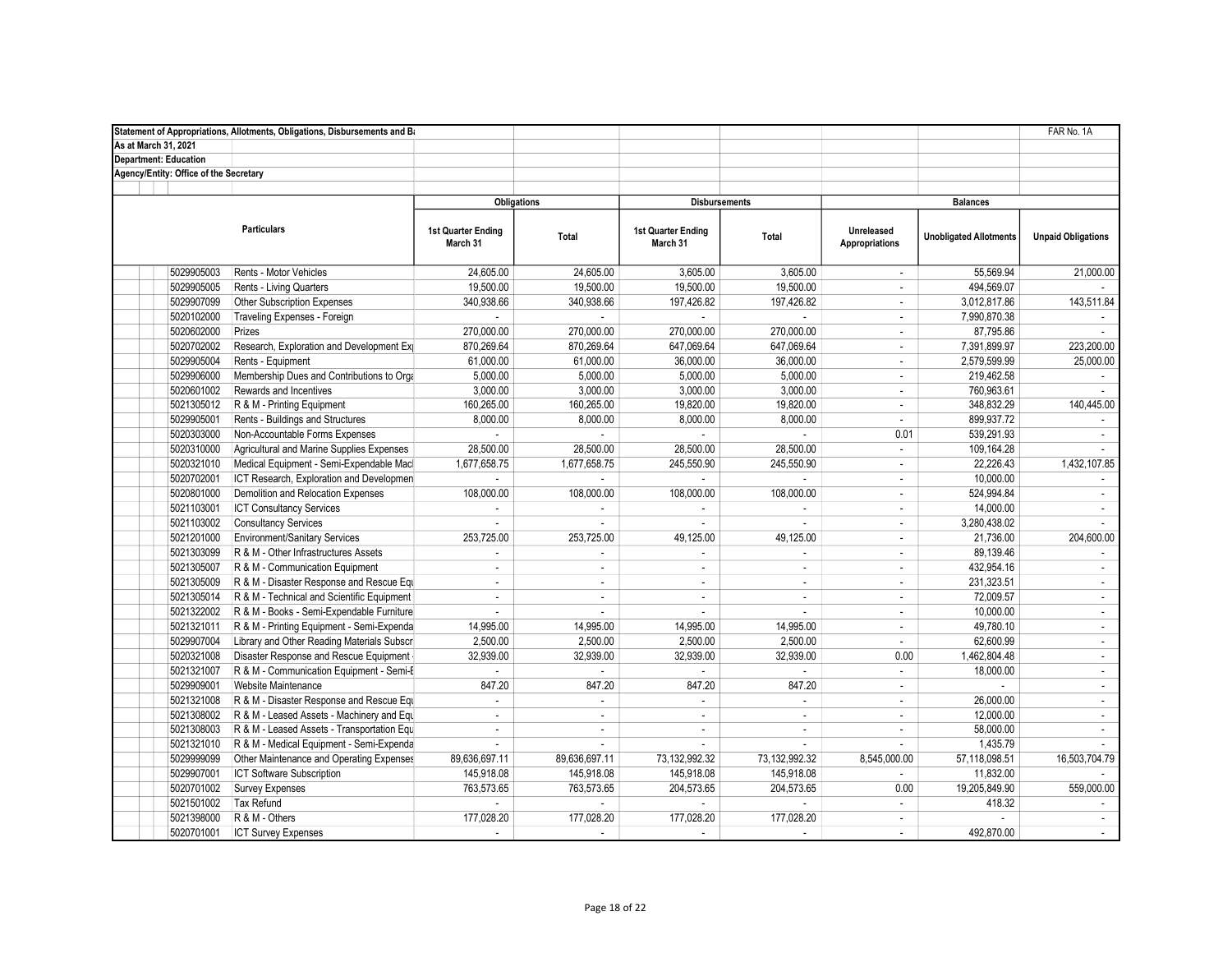|                                        | Statement of Appropriations, Allotments, Obligations, Disbursements and Balances by Object of Expenditures |                                     |                                                                              |                                   |                           |                                                                        |                    |                             | FAR No. 1A                 |
|----------------------------------------|------------------------------------------------------------------------------------------------------------|-------------------------------------|------------------------------------------------------------------------------|-----------------------------------|---------------------------|------------------------------------------------------------------------|--------------------|-----------------------------|----------------------------|
| As at March 31, 2021                   |                                                                                                            |                                     |                                                                              |                                   |                           |                                                                        |                    |                             |                            |
| <b>Department: Education</b>           |                                                                                                            |                                     |                                                                              |                                   |                           |                                                                        |                    |                             |                            |
| Agency/Entity: Office of the Secretary |                                                                                                            |                                     |                                                                              |                                   |                           |                                                                        |                    |                             |                            |
|                                        |                                                                                                            |                                     |                                                                              |                                   |                           |                                                                        |                    |                             |                            |
|                                        |                                                                                                            |                                     | Appropriations                                                               |                                   |                           |                                                                        | <b>Allotments</b>  |                             |                            |
|                                        | <b>Particulars</b>                                                                                         | Authorized<br><b>Appropriations</b> | <b>Adjustments (Transfer</b><br>To/From,<br>Modifications/<br>Augmentations) | Adjusted<br><b>Appropriations</b> | <b>Allotment Received</b> | <b>Adjustments</b><br>(Reductions,<br>Modifications/<br>Augmentations) | <b>Transfer To</b> | <b>Transfer From</b>        | <b>Adjusted Allotments</b> |
| 5021309002                             | R & M - Leased Assets Improvements - Build                                                                 | $\mathbf{r}$                        | 607.000.00                                                                   | 607.000.00                        | 607,000.00                |                                                                        | $\sim$             | $\mathbf{r}$                | 607,000.00                 |
| 5020321009                             | Military, Police and Security Equipment - Sel                                                              |                                     | 37,920.00                                                                    | 37,920.00                         |                           | 37,920.00                                                              | $\sim$             | ×.                          | 37,920.00                  |
| CO.                                    |                                                                                                            | ÷.                                  | 5,111,553,291.97                                                             | 5,111,553,291.97                  | 5,110,831,899.97          |                                                                        | 4,286,624.47       | 4,286,624.47                | 5.110.831.899.97           |
| 5060403005                             | Power Supply Systems                                                                                       | $\sim$                              | 520,816,408.22                                                               | 520,816,408.22                    | 520,775,778.87            | 40,629.35                                                              | $\sim$             | $\sim$                      | 520,816,408.22             |
| 5060404001                             | <b>Buildings</b>                                                                                           | $\overline{\phantom{a}}$            | 2,305,714.97                                                                 | 2,305,714.97                      | 2,305,714.97              |                                                                        | $\sim$             |                             | 2,305,714.97               |
| 5060404002                             | <b>School Buildings</b>                                                                                    | ×.                                  | 3,067,334,050.13                                                             | 3,067,334,050.13                  | 3,066,669,087.48          | (56, 429.35)                                                           | 4.286.624.47       | 4,286,624.47                | 3,066,612,658.13           |
| 5060405003                             | Information and Communication Technology                                                                   | $\overline{\phantom{a}}$            | 1,439,514,441.24                                                             | 1,439,514,441.24                  | 1,436,314,968.27          | 3,199,472.97                                                           | $\sim$             | $\mathcal{L}_{\mathcal{A}}$ | 1,439,514,441.24           |
| 5060407001                             | Furniture and Fixtures                                                                                     | $\mathbf{r}$                        | 1,065,487.51                                                                 | 1,065,487.51                      | 1,065,487.51              | ÷.                                                                     | $\sim$             | $\mathcal{L}$               | 1,065,487.51               |
| 5060405002                             | <b>Office Equipment</b>                                                                                    | $\mathbf{r}$                        | 12,890,479.00                                                                | 12,890,479.00                     | 12,759,679.00             | 130,800.00                                                             | $\sim$             | $\mathbf{r}$                | 12,890,479.00              |
| 5060404099                             | <b>Other Structures</b>                                                                                    | ÷                                   | 800,000.00                                                                   | 800,000.00                        | 800,000.00                | ÷                                                                      | $\sim$             | $\sim$                      | 800,000.00                 |
| 5060402099                             | Other Land Improvements                                                                                    | ÷.                                  | 640,000.00                                                                   | 640,000.00                        | 640,000.00                | $\sim$                                                                 | $\sim$             | $\mathcal{L}_{\mathcal{A}}$ | 640,000.00                 |
| 5060405099                             | Other Machinery and Equipment                                                                              | ÷                                   | 1,151,710.90                                                                 | 1,151,710.90                      | 4,466,183.87              | (3,314,472.97)                                                         | $\sim$             | $\sim$                      | 1,151,710.90               |
| 5060401001                             | Land                                                                                                       | ÷                                   | 65.000.000.00                                                                | 65,000,000.00                     | 65,000,000.00             | $\sim$                                                                 | $\sim$             | ÷                           | 65,000,000.00              |
| 5060409099                             | Other Property, Plant and Equipment                                                                        | ×.                                  | 35,000.00                                                                    | 35,000.00                         | 35,000.00                 | $\sim$                                                                 | $\sim$             | $\mathbf{r}$                | 35,000.00                  |
| Special Purpose Fund                   |                                                                                                            | ÷,                                  | 6,072,698,915.76                                                             | 6,072,698,915.76                  | 6,072,698,915.76          | (0.00)                                                                 | $\sim$             | $\mathcal{L}_{\mathcal{A}}$ | 6,072,698,915.76           |
| PS                                     |                                                                                                            | ×.                                  | 787,712,435.84                                                               | 787,712,435.84                    | 787,712,435.84            |                                                                        | $\sim$             | $\sim$                      | 787,712,435.84             |
| 5010101001                             | Basic Salary - Civilian                                                                                    | ÷.                                  | 43,994,275.20                                                                | 43,994,275.20                     | 37, 352, 748.56           | 6,641,526.64                                                           | $\sim$             | $\sim$                      | 43,994,275.20              |
| 5010102000                             | Salaries and Wages - Casual/Contractual                                                                    | ÷,                                  | 176,499.26                                                                   | 176,499.26                        | $\sim$                    | 176,499.26                                                             | $\sim$             | $\mathcal{L}_{\mathcal{A}}$ | 176,499.26                 |
| 5010201001                             | PERA - Civilian                                                                                            | ÷                                   | 489,260.53                                                                   | 489,260.53                        | 41,806.00                 | 447,454.53                                                             | $\sim$             | ÷                           | 489,260.53                 |
| 5010204001                             | Clothing/Uniform Allowance - Civilian                                                                      | $\blacksquare$                      | 6,000.00                                                                     | 6,000.00                          | 6,000.00                  | ÷                                                                      | $\sim$             | $\mathbf{r}$                | 6,000.00                   |
| 5010214001                             | Year End Bonus - Civilian                                                                                  | $\mathbf{r}$                        | 446,013.38                                                                   | 446,013.38                        | 446,013.38                | $\sim$                                                                 | $\sim$             | $\mathcal{L}_{\mathcal{A}}$ | 446,013.38                 |
| 5010215001                             | Cash Gift - Civilian                                                                                       | ÷.                                  | 13,000.00                                                                    | 13,000.00                         | 13,000.00                 | ×.                                                                     | $\sim$             | $\mathbf{r}$                | 13,000.00                  |
| 5010299014                             | Performance Based Bonus - Civilian                                                                         | ×.                                  | 197,542,337.17                                                               | 197,542,337.17                    | 198,599,538.90            | (1,057,201.73)                                                         | $\sim$             | $\blacksquare$              | 197,542,337.17             |
| 5010302001                             | Pag-IBIG - Civilian                                                                                        | ÷                                   | 1,237,748.00                                                                 | 1,237,748.00                      | 1,237,748.00              |                                                                        | $\sim$             | $\mathcal{L}$               | 1,237,748.00               |
| 5010303001                             | PhilHealth - Civilian                                                                                      | $\sim$                              | 2,202,917.96                                                                 | 2,202,917.96                      | 2,255,972.98              | (53,055.02)                                                            | $\sim$             | $\sim$                      | 2,202,917.96               |
| 5010304001                             | <b>ECIP</b> - Civilian                                                                                     | ÷                                   | 1,300.00                                                                     | 1,300.00                          | 1,300.00                  | $\sim$                                                                 | $\sim$             | $\sim$                      | 1,300.00                   |
| 5010403001                             | Terminal Leave Benefits - Civilian                                                                         | ×.                                  | 18,963,011.44                                                                | 18,963,011.44                     | 26,208,513.16             | (7, 245, 501.72)                                                       | $\sim$             | $\mathbf{r}$                | 18,963,011.44              |
| 5010499099                             | <b>Other Personnel Benefits</b>                                                                            | $\overline{\phantom{a}}$            | 1,073,917.71                                                                 | 1,073,917.71                      | 1,073,917.71              | ×.                                                                     | $\sim$             | $\mathcal{L}_{\mathcal{A}}$ | 1,073,917.71               |
| 5010499007                             | Lump-sum for Filling of Positions - Civilian                                                               | ÷.                                  | 206,411,768.04                                                               | 206.411.768.04                    | 206,411,768.04            | ÷.                                                                     | $\sim$             | ÷                           | 206,411,768.04             |
| 5010212001                             | Longevity Pay - Civilian                                                                                   | $\sim$                              | 481.73                                                                       | 481.73                            | 481.73                    | $\sim$                                                                 | $\sim$             | ÷                           | 481.73                     |
| 5010499006                             | Lump-sum for Compensation Adjustment                                                                       | ÷,                                  | 313,493,342.38                                                               | 313,493,342.38                    | 313,493,342.38            | ÷                                                                      | $\sim$             | $\mathcal{L}_{\mathcal{A}}$ | 313,493,342.38             |
| 5010216001                             | Mid-Year Bonus - Civilian                                                                                  | ×.                                  | 113,758.00                                                                   | 113,758.00                        | 113,758.00                | $\sim$                                                                 | $\sim$             | ÷                           | 113,758.00                 |
| 5010103000                             | Salaries and Wages - Substitute Teachers                                                                   | $\overline{\phantom{a}}$            | 1,546,805.04                                                                 | 1,546,805.04                      | 456,527.00                | 1,090,278.04                                                           | $\sim$             | $\mathbf{r}$                | 1,546,805.04               |
| <b>MOOE</b>                            |                                                                                                            | ÷,                                  | 2,834,986,479.92                                                             | 2,834,986,479.92                  | 2,834,986,479.92          | (0.00)                                                                 | $\sim$             | $\mathcal{L}_{\mathcal{A}}$ | 2,834,986,479.92           |
| 5020201002                             | <b>Training Expenses</b>                                                                                   | ÷,                                  | 122,050.00                                                                   | 122,050.00                        |                           | 122,050.00                                                             | $\sim$             | $\mathbf{r}$                | 122,050.00                 |
| 5020301002                             | <b>Office Supplies Expenses</b>                                                                            | $\overline{\phantom{a}}$            | 16,841,056.70                                                                | 16,841,056.70                     | 16,223,908.70             | 617,148.00                                                             | $\sim$             | $\sim$                      | 16,841,056.70              |
| 5020308000                             | Medical, Dental and Laboratory Supplies Ex                                                                 | ÷                                   | 473,188.00                                                                   | 473,188.00                        | 202,333.00                | 270,855.00                                                             | $\sim$             | $\sim$                      | 473,188.00                 |
| 5020311001                             | Textbooks and Instructional Materials Expen                                                                | $\omega$                            | 1,265,462.18                                                                 | 1,265,462.18                      | 1,148,809.32              | 116,652.86                                                             | $\sim$             | ÷.                          | 1,265,462.18               |
| 5020321001                             | Machinery - Semi-Expendable Machinery an                                                                   | $\sim$                              | 2,850,600.00                                                                 | 2,850,600.00                      | 2,850,600.00              | $\sim$                                                                 | $\sim$             | $\sim$                      | 2,850,600.00               |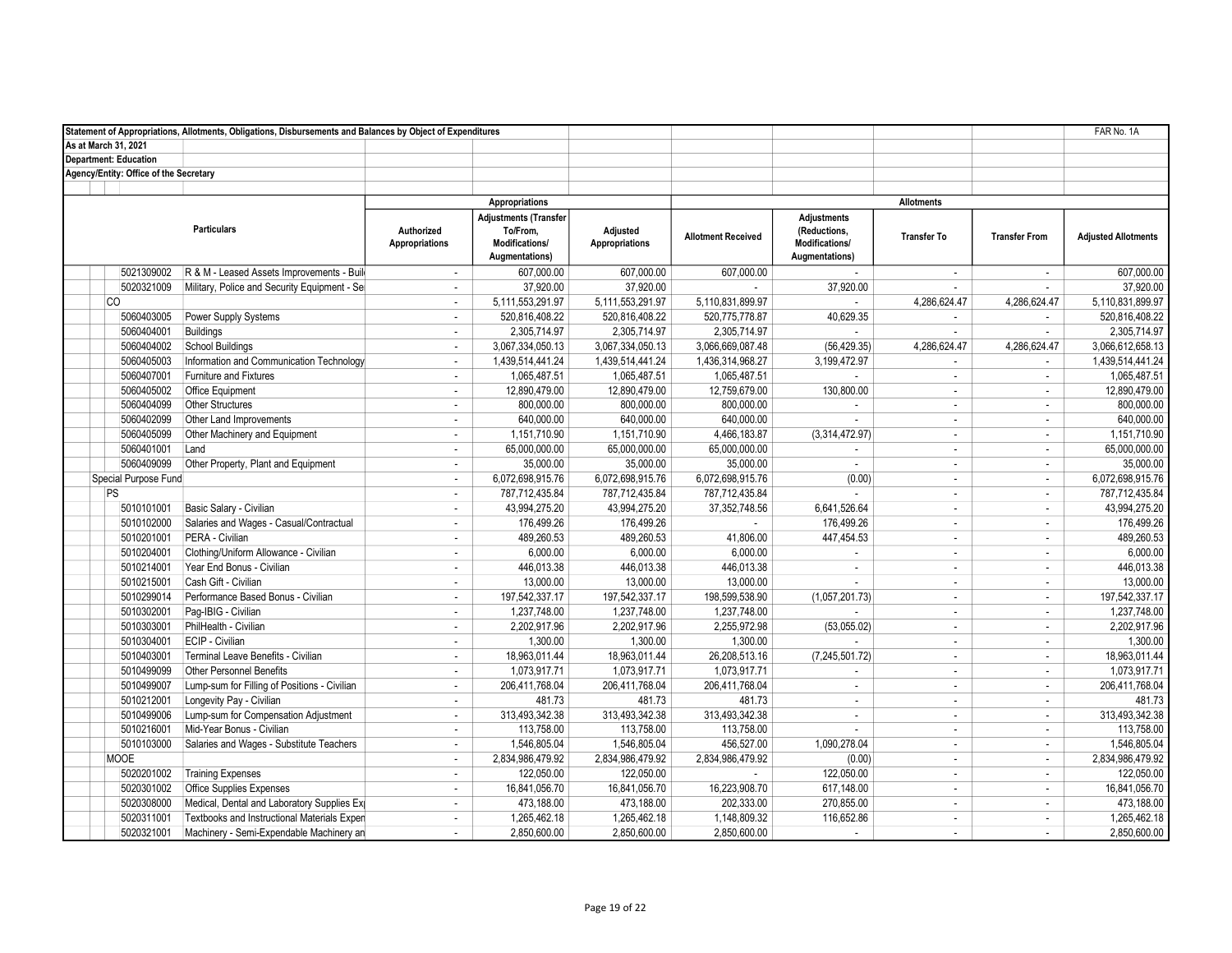|                                        | Statement of Appropriations, Allotments, Obligations, Disbursements and Ba |                                |                  |                                |                      |                              |                               | FAR No. 1A                  |
|----------------------------------------|----------------------------------------------------------------------------|--------------------------------|------------------|--------------------------------|----------------------|------------------------------|-------------------------------|-----------------------------|
| As at March 31, 2021                   |                                                                            |                                |                  |                                |                      |                              |                               |                             |
| <b>Department: Education</b>           |                                                                            |                                |                  |                                |                      |                              |                               |                             |
| Agency/Entity: Office of the Secretary |                                                                            |                                |                  |                                |                      |                              |                               |                             |
|                                        |                                                                            |                                |                  |                                |                      |                              |                               |                             |
|                                        |                                                                            | <b>Obligations</b>             |                  |                                | <b>Disbursements</b> |                              | <b>Balances</b>               |                             |
|                                        | <b>Particulars</b>                                                         | 1st Quarter Ending<br>March 31 | Total            | 1st Quarter Ending<br>March 31 | Total                | Unreleased<br>Appropriations | <b>Unobligated Allotments</b> | <b>Unpaid Obligations</b>   |
| 5021309002                             | R & M - Leased Assets Improvements - Build                                 |                                |                  | $\sim$                         | $\sim$               | ÷                            | 607,000.00                    |                             |
| 5020321009                             | Military, Police and Security Equipment - Sel                              | 37,920.00                      | 37,920.00        | $\sim$                         |                      | ×.                           |                               | 37,920.00                   |
| <b>CO</b>                              |                                                                            | 244,787,308.53                 | 244,787,308.53   | 20,103,465.45                  | 20,103,465.45        | 721,392.00                   | 4,866,044,591.44              | 224,683,843.08              |
| 5060403005                             | Power Supply Systems                                                       | 2,428,176.68                   | 2,428,176.68     | 40,629.35                      | 40,629.35            | $\mathbf{r}$                 | 518,388,231.54                | 2,387,547.33                |
| 5060404001                             | <b>Buildings</b>                                                           |                                |                  |                                |                      | $\mathbf{r}$                 | 2,305,714.97                  |                             |
| 5060404002                             | School Buildings                                                           | 234,787,176.25                 | 234,787,176.25   | 17,628,810.50                  | 17,628,810.50        | 721,392.00                   | 2,831,825,481.88              | 217, 158, 365. 75           |
| 5060405003                             | Information and Communication Technology                                   | 6,466,411.60                   | 6,466,411.60     | 2,209,111.60                   | 2,209,111.60         | $\overline{\phantom{a}}$     | 1,433,048,029.64              | 4,257,300.00                |
| 5060407001                             | Furniture and Fixtures                                                     | 28,000.00                      | 28,000.00        | 28,000.00                      | 28,000.00            | $\mathcal{L}^{\mathcal{L}}$  | 1,037,487.51                  |                             |
| 5060405002                             | <b>Office Equipment</b>                                                    | 1,077,544.00                   | 1,077,544.00     | 196,914.00                     | 196,914.00           | $\omega$                     | 11,812,935.00                 | 880,630.00                  |
| 5060404099                             | Other Structures                                                           | ×.                             | $\sim$           | $\sim$                         | $\sim$               | $\sim$                       | 800,000.00                    |                             |
| 5060402099                             | Other Land Improvements                                                    | ÷.                             | $\sim$           | $\sim$                         | $\sim$               | $\blacksquare$               | 640,000.00                    | $\sim$                      |
| 5060405099                             | Other Machinery and Equipment                                              | ÷.                             | $\mathbf{r}$     | $\sim$                         | $\sim$               | 0.00                         | 1,151,710.90                  | $\mathcal{L}$               |
| 5060401001                             | Land                                                                       | ÷.                             | ÷.               | $\sim$                         | $\sim$               | $\mathbf{r}$                 | 65,000,000.00                 | $\omega$                    |
| 5060409099                             | Other Property, Plant and Equipment                                        | ×.                             | ÷.               | $\sim$                         |                      | $\sim$                       | 35,000.00                     |                             |
| Special Purpose Fund                   |                                                                            | 2,441,629,846.84               | 2,441,629,846.84 | 6,748,391.93                   | 6,748,391.93         | (0.00)                       | 3,631,069,068.92              | 2,434,881,454.91            |
| PS                                     |                                                                            | 10,719,096.44                  | 10,719,096.44    | 2,460,511.96                   | 2,460,511.96         | 0.00                         | 776,993,339.40                | 8,258,584.48                |
| 5010101001                             | Basic Salary - Civilian                                                    | 7,732,592.44                   | 7,732,592.44     | 1,188,239.79                   | 1,188,239.79         | $\blacksquare$               | 36,261,682.76                 | 6,544,352.65                |
| 5010102000                             | Salaries and Wages - Casual/Contractual                                    | 176,499.26                     | 176,499.26       | $\mathbf{r}$                   |                      | $\mathcal{L}$                | $\sim$                        | 176,499.26                  |
| 5010201001                             | PERA - Civilian                                                            | 447,454.53                     | 447,454.53       | $\sim$                         | $\omega$             | $\mathbf{r}$                 | 41,806.00                     | 447,454.53                  |
| 5010204001                             | Clothing/Uniform Allowance - Civilian                                      |                                |                  |                                | ×.                   | $\overline{\phantom{a}}$     | 6,000.00                      |                             |
| 5010214001                             | Year End Bonus - Civilian                                                  | 25,248.00                      | 25,248.00        | 25,248.00                      | 25,248.00            | $\mathcal{L}$                | 420,765.38                    | $\mathcal{L}$               |
| 5010215001                             | Cash Gift - Civilian                                                       | ×.                             | ÷.               | ×.                             |                      | $\mathbf{r}$                 | 13,000.00                     | $\sim$                      |
| 5010299014                             | Performance Based Bonus - Civilian                                         | 15,209.45                      | 15,209.45        | 15,209.45                      | 15,209.45            | $\sim$                       | 197, 527, 127. 72             | $\sim$                      |
| 5010302001                             | Pag-IBIG - Civilian                                                        | $\sim$                         | $\sim$           | $\sim$                         | $\sim$               | ÷                            | 1,237,748.00                  | $\mathbf{r}$                |
| 5010303001                             | PhilHealth - Civilian                                                      | $\sim$                         | ×.               | $\sim$                         | $\sim$               | $\blacksquare$               | 2,202,917.96                  | $\mathcal{L}$               |
| 5010304001                             | <b>ECIP</b> - Civilian                                                     | ×.                             | $\mathbf{r}$     | $\sim$                         | $\sim$               | $\mathbf{r}$                 | 1,300.00                      | $\mathbf{r}$                |
| 5010403001                             | Terminal Leave Benefits - Civilian                                         | 19,832.57                      | 19,832.57        | 19,832.57                      | 19,832.57            | 0.00                         | 18,943,178.87                 | $\omega$                    |
| 5010499099                             | Other Personnel Benefits                                                   | 2,197.51                       | 2,197.51         | 2,197.51                       | 2,197.51             | $\overline{\phantom{a}}$     | 1,071,720.20                  | $\blacksquare$              |
| 5010499007                             | Lump-sum for Filling of Positions - Civilian                               | ×.                             | ÷.               | ×.                             | ×.                   | $\mathbf{r}$                 | 206,411,768.04                | ÷.                          |
| 5010212001                             | Longevity Pay - Civilian                                                   | $\sim$                         | ÷.               |                                | $\sim$               | ÷                            | 481.73                        | $\mathcal{L}_{\mathcal{A}}$ |
| 5010499006                             | Lump-sum for Compensation Adjustment                                       | 1,209,784.64                   | 1,209,784.64     | 1,209,784.64                   | 1,209,784.64         | ÷                            | 312,283,557.74                | $\mathbf{r}$                |
| 5010216001                             | Mid-Year Bonus - Civilian                                                  |                                |                  |                                | $\mathbf{r}$         | $\overline{\phantom{a}}$     | 113,758.00                    |                             |
| 5010103000                             | Salaries and Wages - Substitute Teachers                                   | 1,090,278.04                   | 1,090,278.04     |                                |                      | $\mathbf{r}$                 | 456,527.00                    | 1,090,278.04                |
| <b>MOOE</b>                            |                                                                            | 30,910,750.40                  | 30,910,750.40    | 4,287,879.97                   | 4,287,879.97         | (0.00)                       | 2,804,075,729.52              | 26,622,870.43               |
| 5020201002                             | <b>Training Expenses</b>                                                   | 122,050.00                     | 122,050.00       | 14,875.00                      | 14,875.00            | $\sim$                       |                               | 107,175.00                  |
| 5020301002                             | <b>Office Supplies Expenses</b>                                            | 617,148.00                     | 617,148.00       | 393,039.00                     | 393,039.00           | (0.00)                       | 16,223,908.70                 | 224,109.00                  |
| 5020308000                             | Medical, Dental and Laboratory Supplies Ex                                 | 270,855.00                     | 270,855.00       |                                |                      | $\sim$                       | 202,333.00                    | 270,855.00                  |
| 5020311001                             | Textbooks and Instructional Materials Expen                                | 1,148,099.18                   | 1,148,099.18     | 670,684.18                     | 670,684.18           | $\mathcal{L}_{\mathcal{A}}$  | 117,363.00                    | 477,415.00                  |
| 5020321001                             | Machinery - Semi-Expendable Machinery an                                   | $\sim$                         | $\sim$           | $\sim$                         | $\sim$               | $\overline{\phantom{a}}$     | 2.850.600.00                  | $\sim$                      |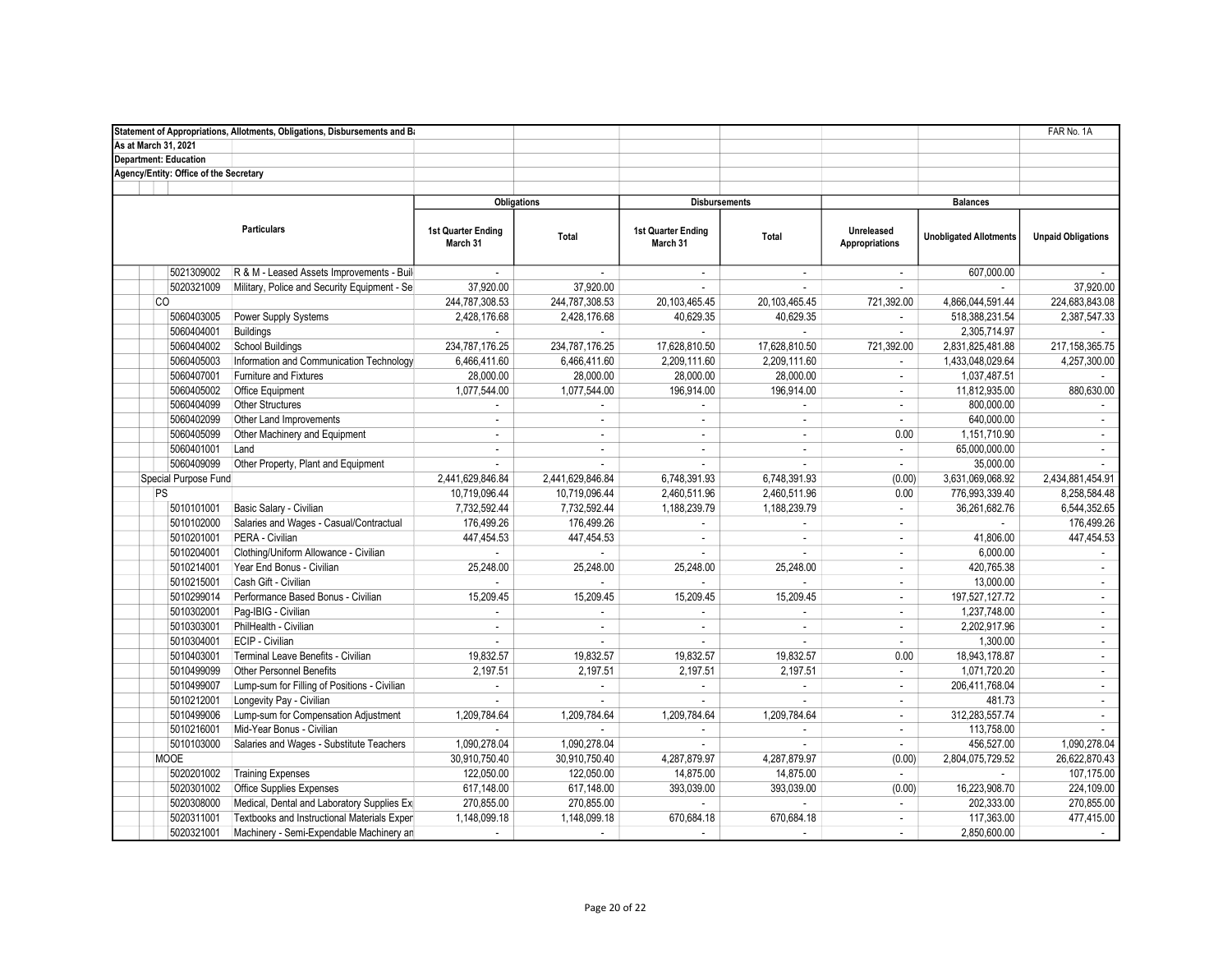|                    |                                        | Statement of Appropriations, Allotments, Obligations, Disbursements and Balances by Object of Expenditures |                                                                                     |                            |                           |                                                                 |                    |                          |                            | FAR No. 1A         |
|--------------------|----------------------------------------|------------------------------------------------------------------------------------------------------------|-------------------------------------------------------------------------------------|----------------------------|---------------------------|-----------------------------------------------------------------|--------------------|--------------------------|----------------------------|--------------------|
|                    | As at March 31, 2021                   |                                                                                                            |                                                                                     |                            |                           |                                                                 |                    |                          |                            |                    |
|                    | <b>Department: Education</b>           |                                                                                                            |                                                                                     |                            |                           |                                                                 |                    |                          |                            |                    |
|                    | Agency/Entity: Office of the Secretary |                                                                                                            |                                                                                     |                            |                           |                                                                 |                    |                          |                            |                    |
|                    |                                        |                                                                                                            |                                                                                     |                            |                           |                                                                 |                    |                          |                            |                    |
|                    |                                        |                                                                                                            | Appropriations                                                                      |                            |                           |                                                                 |                    | <b>Allotments</b>        |                            |                    |
| <b>Particulars</b> |                                        | Authorized<br>Appropriations                                                                               | <b>Adjustments (Transfer</b><br>To/From,<br><b>Modifications/</b><br>Augmentations) | Adjusted<br>Appropriations | <b>Allotment Received</b> | Adjustments<br>(Reductions,<br>Modifications/<br>Augmentations) | <b>Transfer To</b> | <b>Transfer From</b>     | <b>Adjusted Allotments</b> |                    |
|                    | 5020321003                             | ICT Equipment - Semi-Expendable Machine                                                                    |                                                                                     | 32.760.00                  | 32,760.00                 |                                                                 | 32,760.00          | $\overline{\phantom{a}}$ |                            | 32,760.00          |
|                    | 5020321007                             | Communications Equipment - Semi-Expenda                                                                    | ٠                                                                                   | 315,520.00                 | 315,520.00                | 315,520.00                                                      |                    | ۰                        |                            | 315,520.00         |
|                    | 5020399000                             | Other Supplies and Materials Expenses                                                                      | $\overline{\phantom{a}}$                                                            | 33,737,091.89              | 33,737,091.89             | 30,927,583.49                                                   | 2,809,508.40       | $\overline{\phantom{a}}$ | . .                        | 33,737,091.89      |
|                    | 5020502001                             | Mobile                                                                                                     |                                                                                     | 1,562,000.00               | 1,562,000.00              | 1,562,000.00                                                    |                    | ۰                        |                            | 1,562,000.00       |
|                    | 5021299099                             | <b>Other General Services</b>                                                                              | $\overline{\phantom{a}}$                                                            | 64,652.40                  | 64,652.40                 |                                                                 | 64,652.40          | $\overline{\phantom{a}}$ |                            | 64,652.40          |
|                    | 5021407000                             | Subsidy to Regional Offices/Staff Bureaus                                                                  | ۰                                                                                   | 258,322,151.21             | 258,322,151.21            | 263,146,325.49                                                  | (4,824,174.28)     | $\overline{\phantom{a}}$ | $\sim$                     | 258,322,151.21     |
|                    | 5021408000                             | Subsidy to Operating Units                                                                                 | $\sim$                                                                              | 741,544,472.31             | 741,544,472.31            | 744,651,652.87                                                  | (3, 107, 180.56)   | $\overline{\phantom{a}}$ | $\sim$                     | 741,544,472.31     |
|                    | 5021499000                             | Subsidies - Others                                                                                         | $\sim$                                                                              | 1,770,851,000.00           | 1,770,851,000.00          | 1,770,851,000.00                                                |                    | ٠                        | <b>1999</b>                | 1,770,851,000.00   |
|                    | 5029902000                             | Printing and Publication Expenses                                                                          | ٠                                                                                   | 6.577.088.35               | 6.577.088.35              | 2.682.607.17                                                    | 3.894.481.18       | $\overline{\phantom{a}}$ |                            | 6,577,088.35       |
|                    | 5029999099                             | Other Maintenance and Operating Expenses                                                                   |                                                                                     | 427,386.88                 | 427,386.88                | 424,139.88                                                      | 3,247.00           | ٠                        |                            | 427,386.88         |
|                    | CО                                     |                                                                                                            | $\sim$                                                                              | 2,450,000,000.00           | 2,450,000,000.00          | 2,450,000,000.00                                                |                    | ٠                        |                            | 2,450,000,000.00   |
|                    | 5060405003                             | Information and Communication Technology                                                                   |                                                                                     | 2,450,000,000.00           | 2,450,000,000.00          | 2,450,000,000.00                                                |                    | $\overline{\phantom{a}}$ |                            | 2,450,000,000.00   |
| <b>Grand Total</b> |                                        |                                                                                                            | 594,084,133,000.00                                                                  | 21,339,651,986.17          | 615,423,784,986.17        | 584,432,445,381.76                                              | 0.82               | 4,506,601,621.47         | 4,497,601,621.47           | 584,423,445,382.58 |